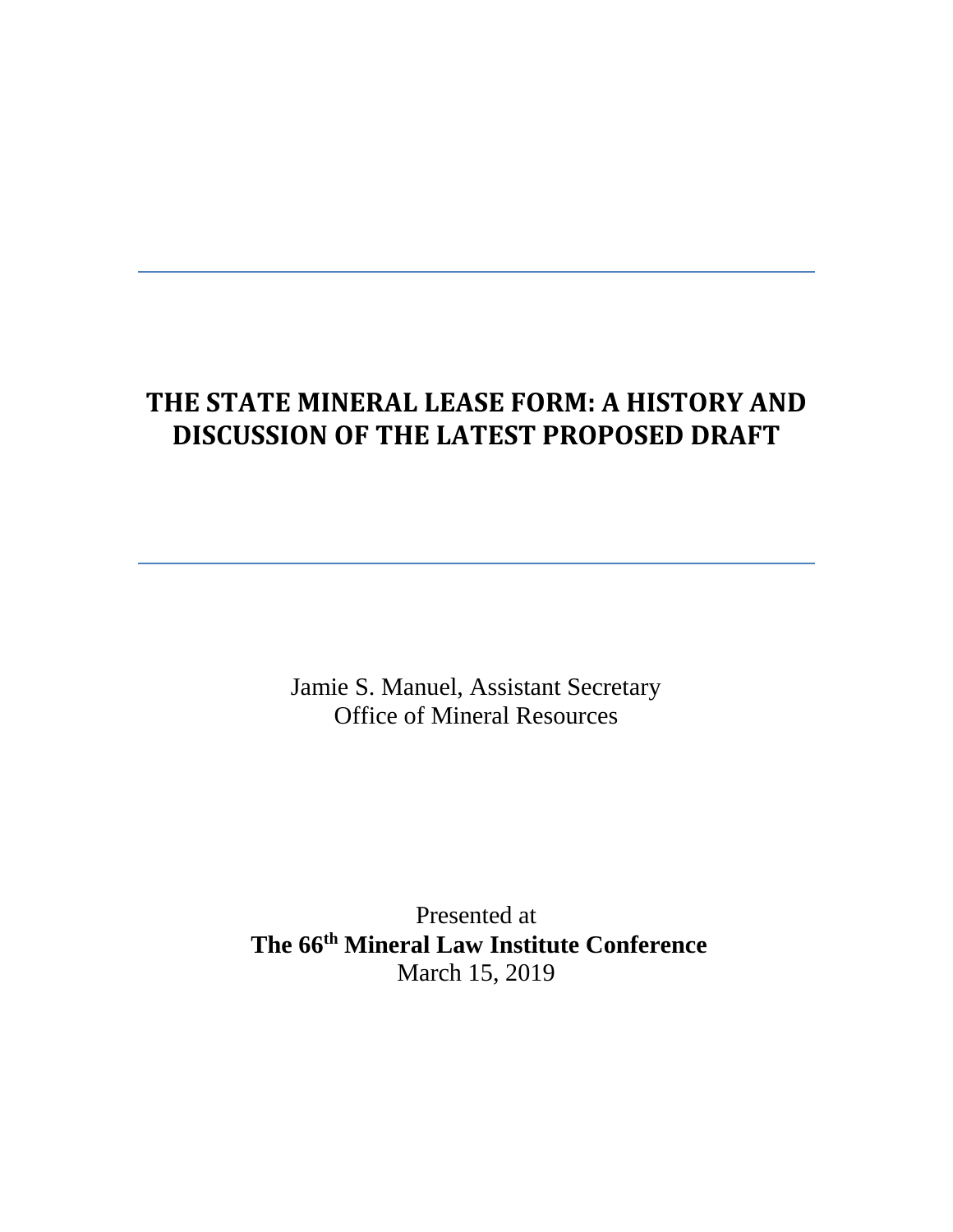# **TABLE OF CONTENTS**

# **I. INTRODUCTION**

## **II. HISTORY OF THE STATE LEASE FORM**

- **A. In The Beginning–Continuous Drilling Leases**
- **B. Acreage Retention Clause—Where did that Come From?**
- **C. 1948 Lease Form—Moving from** *Required* **Development to** *Reasonable* **Development**
- **D. State Lease Form—1962 through the Present**
- **E. This has been going on for how long?--Present Lease Revision**
- **F. Process for the 2019 Version**

# **III. DISCUSSION OF THE 2019 VERSION**

- **A. Introduction—Drafting Principles**
- **B. Lease Maintenance Articles**
	- **1. Article 3—the Core of Lease Maintenance**
	- **2. Deep Rights Release Provision**
- **C. Royalty Clause**
	- **1. Introduction**
	- **2. Revisions to the Royalty Provision**
	- **3. Deductions or No Deductions**
- **D. Environmental Articles**
- **IV. CONCLUSION**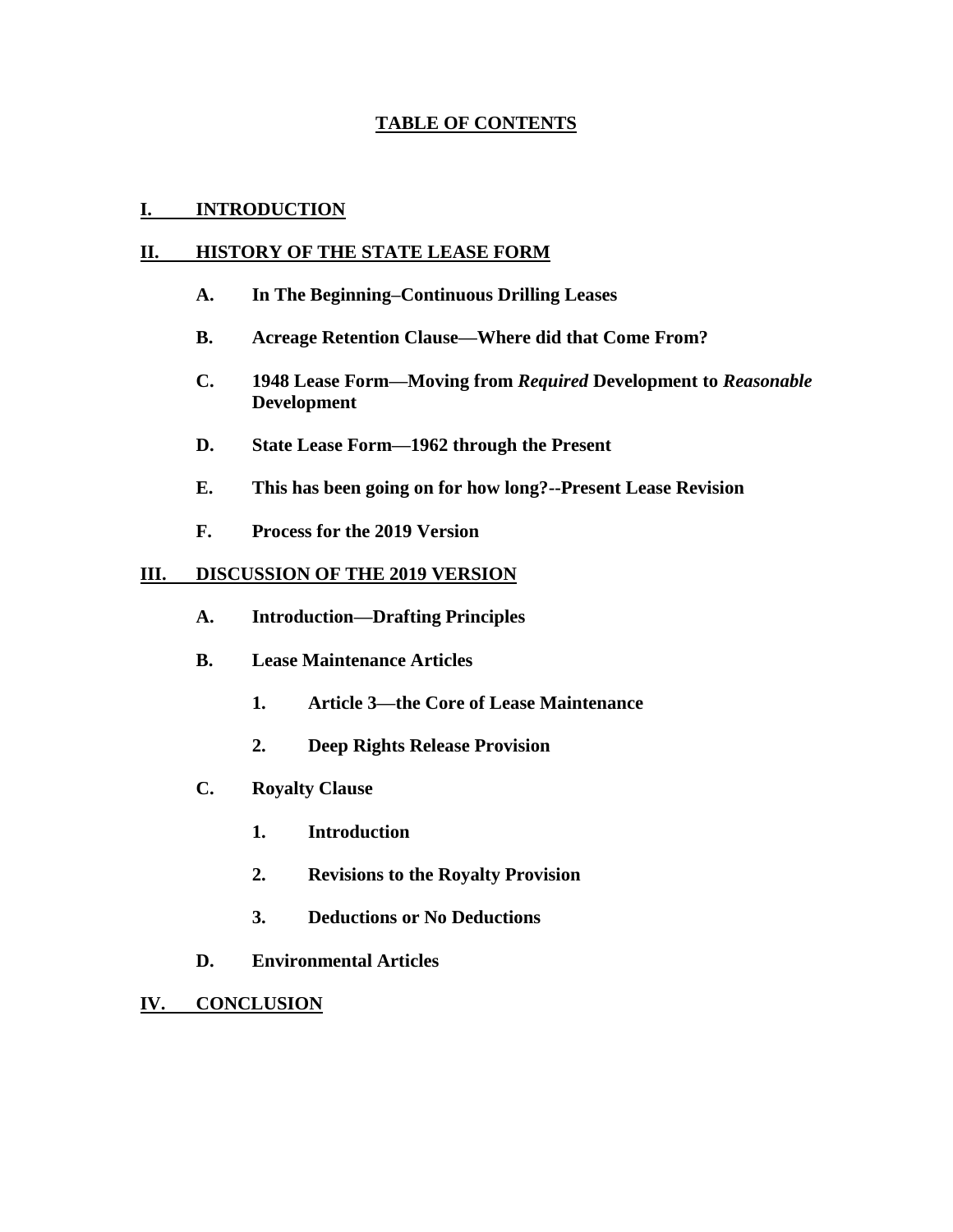#### **I. INTRODUCTION**

In the spring of 2017 I had lunch with Tom Harris, the Secretary of the Department of Natural Resources, to discuss the newly vacant Assistant Secretary position over the Office of Mineral Resources. We couldn't have been more than ten minutes into our conversation before he brought up the state lease form revision process and the fact that he thought I would be well suited to bringing the process to a completion. While I definitely wouldn't consider myself a transactional attorney replete with years of experience in drafting oil and gas legal documents, I was intimately familiar with the inner-workings of an oil and gas lease and had tangled with many of the provisions common therein throughout my years of practice. I've always enjoyed the drafting process of a legal document, and so I viewed this opportunity to create a new mineral lease for the State of Louisiana with a lot of interest. At this point in my career, it seemed like a project I was comfortable and excited about taking on. As with other projects I have taken on in my career and in life, I usually jump first and only consider the consequences later—like when I agreed to first chair the trial of a twelve million dollar lawsuit a few months before the trial date—when I had never tried a case before. It wasn't until the trial date became imminent that the blinding fear and regret of making the decision to try the case began to become nearly overwhelming. But I went through with it and everything turned out fine, and it ended up being successful on appeal. Agreeing to take on the completion of the lease form revision process hasn't been much different.

Since starting my job as the Assistant Secretary of OMR in June of 2017, papers relating to the lease form revision have never NOT occupied space on my desk. Nor has the revision process ever left my meeting schedule, emails or thoughts for any longer than a few days at a time. While it has been a tedious and difficult project to complete, especially while trying to run and manage and to change many things in OMR, heading up the completion of the lease form revision process has been one of the most educational and rewarding experiences thus far in my professional career. Unlike when I agreed to try that case earlier in my career, I've generally felt equal to the challenge and fully equipped to lead this lease revision project. However, I did experience a great deal of fear when we published our proposed draft of the state lease form a few weeks ago (what I will refer to in this paper as the "2019 Version"). It's one thing to revise and draft a legal document and to send that document for comment to your client or to the other side of negotiations. It's another thing to publish your work product on the website for all the public to see and to hold monthly meetings inviting the public and board members to comment on and critique your work. But it's done now and I've accepted that what will be will be.

In going through the revision process in the last year and a half, not only have I been able to delve into the history and the meaning behind each particular mineral lease provision, I also have been able to gain a better understanding of how those individual provisions interact with each other and have gained a greater appreciation and understanding for the mineral lease as a whole. Inevitably, as a practicing attorney we are often only dealing with one or two provisions of a mineral lease or an agreement at any one particular time. We are also usually viewing those provisions in a vacuum and interpreting the meaning of those provisions in the most beneficial way to our client under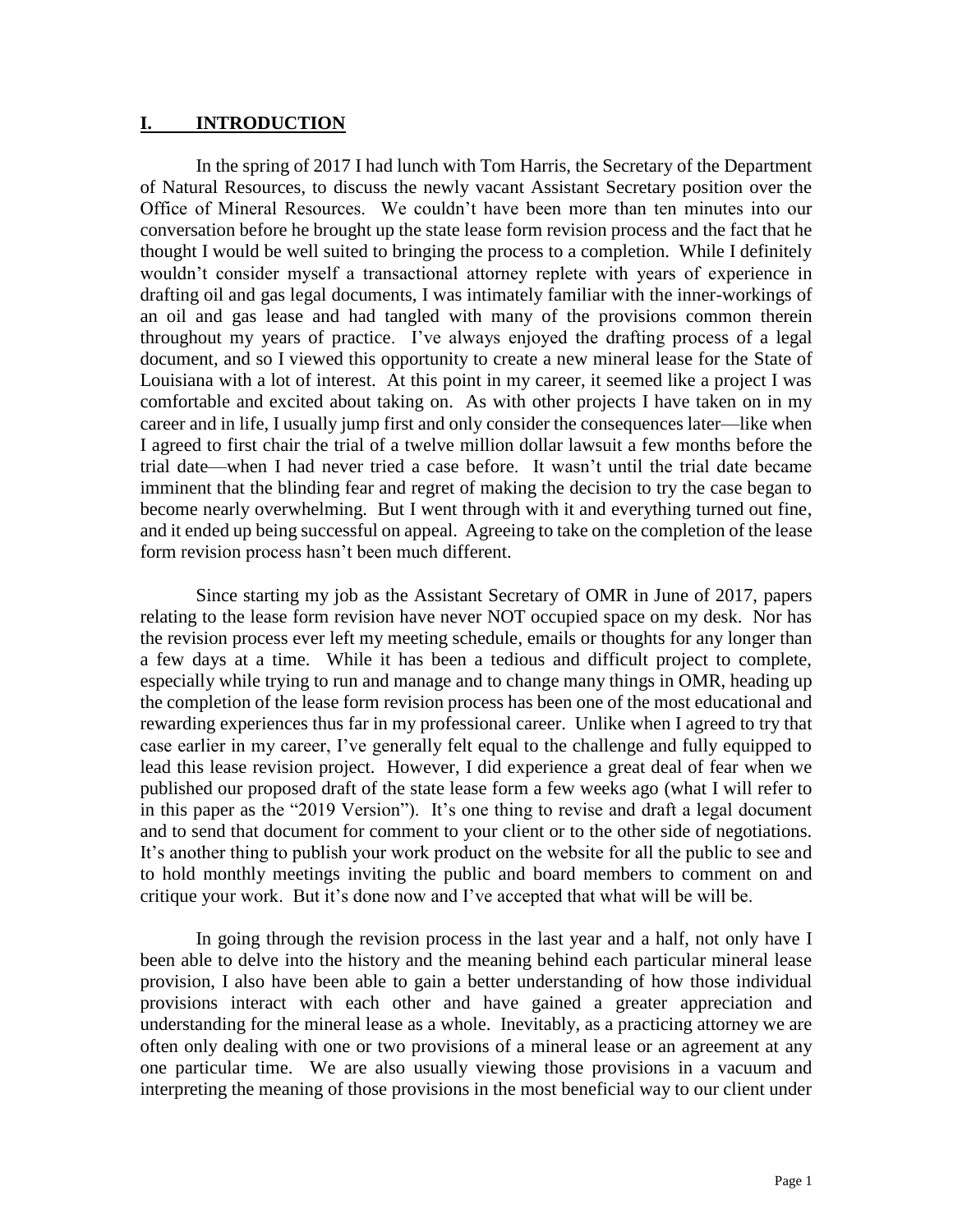a particular set of facts. Rarely are we given the opportunity to sit with an individual provision and ask the question: "What is the general purpose of this provision—presently and historically?" Not only did I have the time and space to go through these considerations, I was also able to (always with the help of OMR staff and legal team) research the history and evolution of mineral leases in general, but in particular the state lease form. All of this information helped inform my drafting decisions in preparation of our proposed draft and also gave me a depth of knowledge of the mineral lease in a general sense. The purpose of this paper is to put down in writing my observations, considerations and conclusions reached during this process. Some of them will be of value—and some won't. Some of them will be insightful, and even possibly correct—and some won't. This is not a law review article.

The first half of the paper will discuss the history of the state lease form and the evolution and changes that have happened over the last hundred years. I will then discuss the long and winding road that has been the present lease form revision process, which actually began in 2006 and is now finally (hopefully) reaching its conclusion this year. Finally, the last half of the paper will discuss particular considerations and thoughts that I made in drafting some of the more interesting and important provisions in our proposed lease form.

# **II. HISTORY OF THE STATE LEASE FORM**

# **A. In The Beginning–Continuous Drilling Leases**

Louisiana state government has a rich history of oil and gas leasing. State property was first leased for oil and gas exploration and development over one hundred years ago. Initially, state mineral leases were awarded by the Governor until Act 93 of the 1936 Regular Legislative Session was passed and the State Mineral Board (the "Board") was created. The power and responsibility for granting mineral leases was granted to the Board and in 1936 the lease form was amended to reflect that leases were to be awarded by the Board, rather than by the Governor. On March 29, 1938, the Board began awarding leases on this version of the lease form, and the first lease awarded by the Board was State Lease No. 358.

The first state mineral lease was executed by the Governor on April 1, 1915. This lease, containing approximately 6500 acres, was located in Caddo Parish and was awarded to J. W. McInerney. However, this was not the first state leased property to produce oil and gas. Previously, the Caddo Levee Board awarded a lease to Gulf Refining Company, on January 6, 1910. That lease included the water bottoms of Jeems Bayou in Caddo Lake (a/k/a Ferry Lake), which lands were later adjudicated to be owned by the State of Louisiana. Oil production was established on the property covered by this particular lease on October 13, 1911. State Lease No. 29, executed on June 13, 1917, was the first state lease issued on a standardized lease form. In preparing this paper, one of the most interesting things I discovered and learned was how mineral leasing has evolved since these first mineral leases were issued, not only with regard to state leases, but with regard to mineral leasing in general. This pattern of evolution consists of twists and turns that I had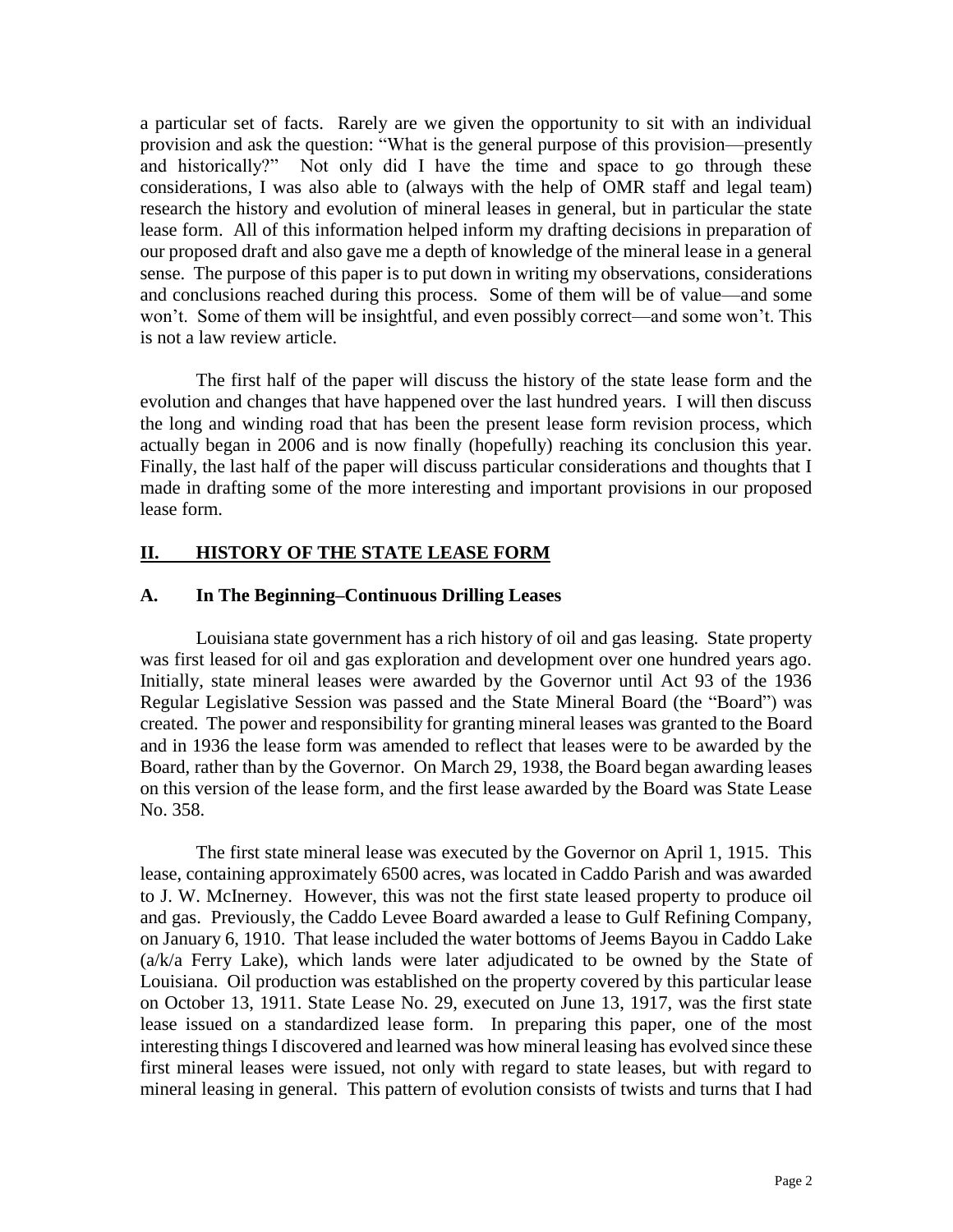either forgotten or had never known existed—and I can't imagine that I am alone in this. So I hope the next few pages of this paper are as interesting to you as they were to me.

When I think about historical or "old" mineral leases, I think of mineral leases covering large portions of acreage that do not contain a Pugh clause and where the entirety of the mineral lease can be held by production from only a single well. For simplicity and ease of reference, I will refer to these type of mineral leases in this paper as HBP leases and sometimes as non-Pugh clause leases. I am sure the revelation that I am going to talk about here, to some of the more "experienced" readers, will be old news. However, to many of my contemporary peers and those younger, I would imagine that it will be interesting and something they might not have known. It really colors and informs my interpretation of even modern lease clauses that I review today, and it might do the same for you.

What I discovered as I went back into the history of the state lease form and the history of mineral leasing in general, is that the HBP non-Pugh clause type leases were not the original structure of the mineral lease, and in fact were only really prevalent for around twenty or so years. As you go back to the original mineral leases, you find that not only were they not HBP leases, but they were mineral leases that required continuous drilling obligations in order to develop the acreage covered by the lease—*even when there was a well producing minerals in paying quantities on the lease*. I will refer to these leases as continuous drilling leases, of which State Lease No. 1 was. So when one surveys the historical mineral leasing of the state, one does not just see a long and early period of HBP non-Pugh clause leases (which I presumed was the case), but you see that in the beginning the obligation to continuously drill and explore on the entirety of the leased premises was at the forefront of the lessee's obligations, even paramount to the obligation to obtain production in paying quantities. Even after obtaining production in paying quantities, these leases required the lessee to continuously drill and explore for minerals throughout the remainder of the leased premises. Once the lessee decided to cease its drilling activity, the lease would then terminate in its entirety…arguably even acreage surrounding wells producing in paying quantities. It wasn't until State Lease 224, executed in 1929, that the specific ability to retain acreage around producing wells made its appearance in the state lease form. These continuous drilling leases are of interest because they do not envision, at all, a situation where a large tract of land could be held by a mineral lease with only production from one well, without the lessee continuing to actively develop the remaining portions of the leased premises or to release portions on which it does not wish to conduct these drilling obligations. When reading these leases, the idea of a HBP non-Pugh clause lease seems very far away and foreign.

These continuous drilling leases, or some remnant thereof, were the predominant lease forms (with a few exceptions here and there) utilized by the state from the beginning with State Lease No. 1 through and until State Lease No. 1617 was issued on the 1948 lease form. The 1948 lease form, as will be discussed later, was the first HBP non-Pugh clause lease form. And, in order to give the reader the benefit of the big picture, this type of lease form was in place only until 1973 when the first Pugh clause was inserted into the state lease form. Accordingly, while I once thought that these HBP non-Pugh clause leases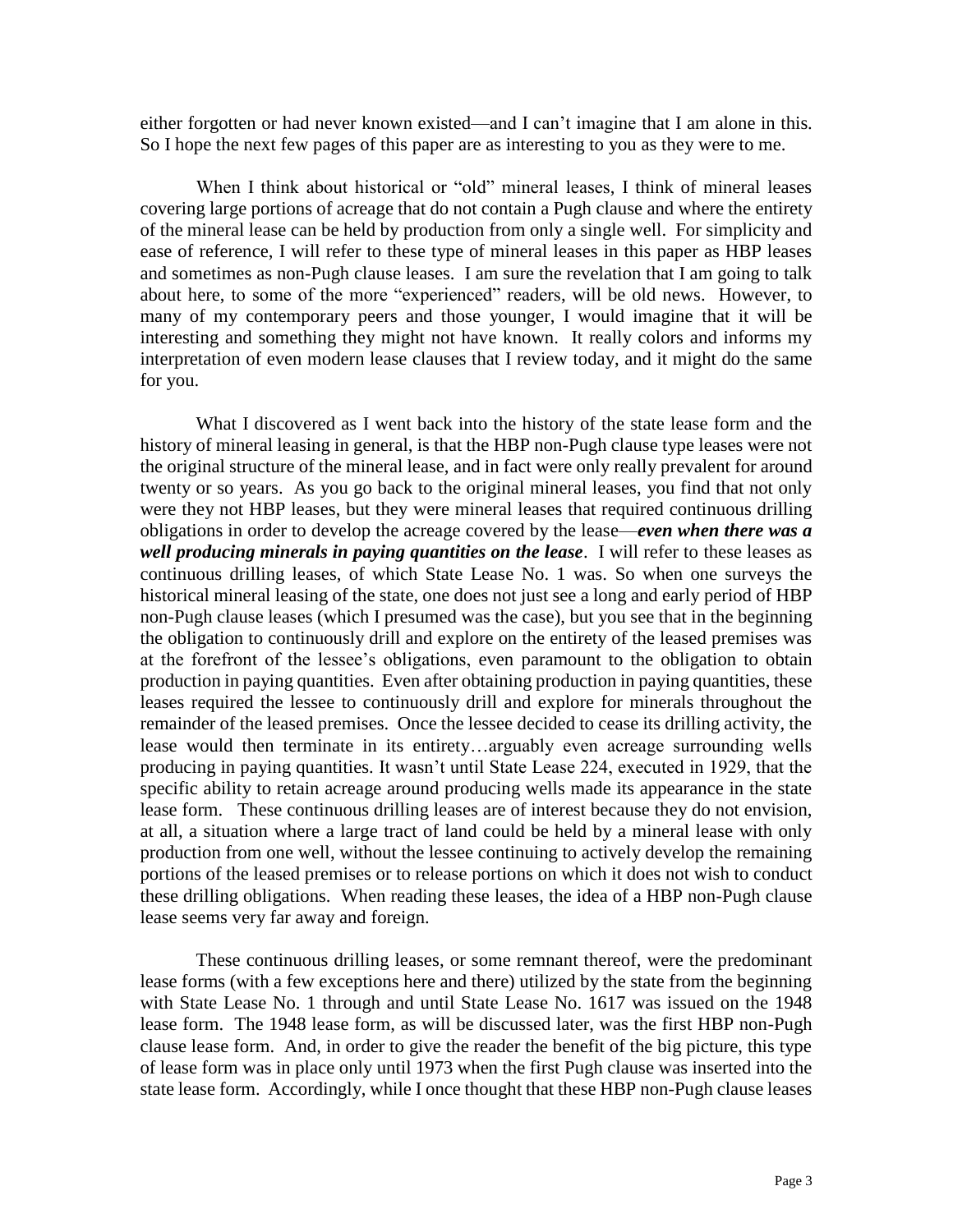stretched back to the beginning of mineral leasing, that was incorrect and the opposite was actually true. An interesting point was made to me in one of our staff meetings with regard to these older continuous drilling leases. And that was the fact that most, if not all, of the exploration and production companies in the early part of the 1900s owned their own drilling rig or multiple rigs, and the event of drilling a well was much more matter of fact and of course far less of a large investment as it is today.

State Lease No. 1 required the lessee to drill a well on the leased premises within thirty days from the date of execution of the mineral lease. Following the drilling of the initial well within that thirty day period, the lessee was then required to continuously drill wells on the leased premises without a lapse of more than sixty days between the cessation or abandonment of work on one well and the beginning of work on another. If the lessee did not comply with this obligation he would lose the lease in its entirety. The most interesting provision in State Lease No. 1 is in Article No. II which requires the lessee, even after obtaining production in paying quantities,

> "… to begin within sixty days thereafter operation of drilling another well on said premises; and if such second well shall prove to be a producing oil well then he shall before the expiration of a like term begin operation of drilling a third well on the leased premises; it being the intention that as the wells so consecutively drilled shall prove to be producing oil or gas wells, such consecutive operations of drilling wells shall continue, until at least one well is drilled for every forty acres of the tract herein leased."

So you can see, with the aggressive drilling and development obligations of State Lease No. 1, there was not a need for a reasonable development obligation, as the obligations to drill and develop the leased premises were specifically set forth in the terms of the lease. What was amazing to me, is that Article V of State Lease No. 1 stated that the state could demand a surrender of the lease in its entirety if the lessee failed to fulfill its drilling obligations within sixty days of the lessor's notice to comply with such obligations. If the lessee failed to comply with the obligations within sixty days, then by its terms the entire lease would be terminated, even sections of the lease containing wells producing in paying quantities.

Additionally, Article V of State Lease No. 1 also required the lessee, at the end of the primary term, to declare to the lessor what portions of the leased premised were not developed at that time, and to identify which of those undeveloped portions were capable of development and which ones were not. Although not specifically set out, it is clearly implied that the areas identified as not capable of being developed at the end of the primary term by the lessee must be released or the lease is terminated as to those sections. As to the sections identified by the lessee as capable of development, the lessee was obligated to "proceed thereupon to locate a well on each forty acres of such undeveloped portion, if any, at intervals between the locations of such wells of not exceeding ninety days, under penalty that as to such undeveloped portion, this lease shall be cancelled." So it's clear from the overall terms of State Lease No. 1 that the lessee, regardless of whether it obtained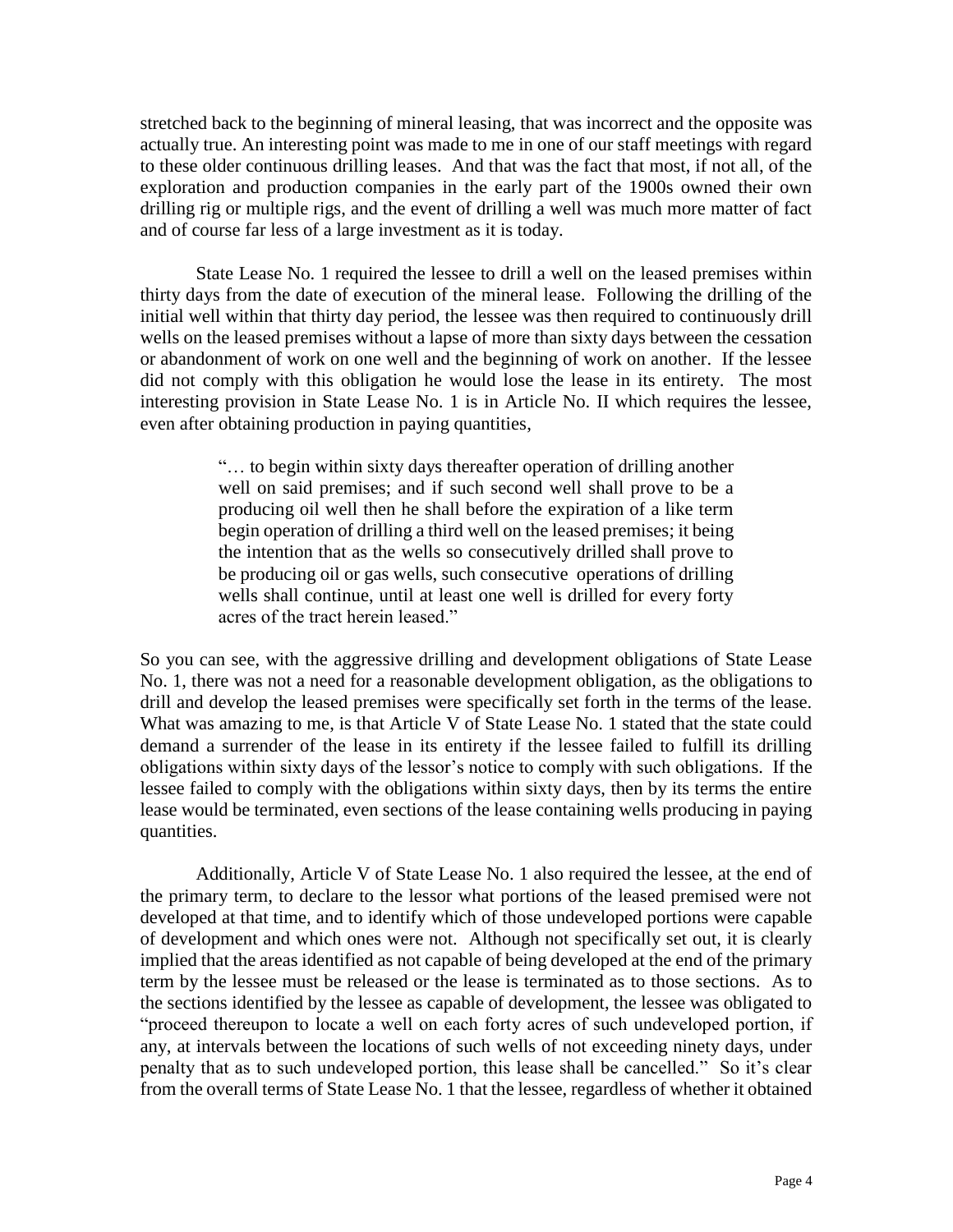production in paying quantities on a particular well, had a continuous obligation to drill one well per forty acres of this sixty five hundred acre lease with differing intervals between the cessation of operations and the beginning of a new one, depending on whether the operations were being conducted during the primary term or thereafter. If the lessee failed to comply with these obligations the lease would terminate in its entirety. Granted, these obligations seem draconian and onerous on the lessee in today's time and economy, but in the beginning of the oil and gas industry it seems that the drilling of wells across the entirety of the leased premises or losing the lease was the common flavor of mineral leases—with of course a few exceptions.

Over the next fifteen years or so, the state lease form maintained the effect and flavor of being a continuous drilling lease. Over this same time period however, the requirements for further drilling and development became less specific and began to move more to the more familiar standard of what we know today as "reasonable" development. The last of these true continuous drilling leases was State Lease No. 223 dated March 19, 1929. But even in State Lease No. 223, one can see how the continuous drilling obligation had been substantially softened and made less specific since State Lease No. 1 was executed in 1915. State Lease No. 223, as opposed to State Lease No. 1, allowed the lessee a full year to begin operations of drilling a well. Another difference between the two leases is State Lease No. 223 does not set out a specific pattern and time frame for the drilling of additional wells once a well is drilled that produces in paying quantities. Rather, State Lease No. 223 states that the "lessee binds himself thereafter he will proceed to further develop the said property with reasonable diligence and will so continue until such number of wells have been drilled upon the said property as to constitute a reasonable development thereof."<sup>1</sup>

Nonetheless, State Lease No. 223 maintains a strong requirement for continuous drilling operations by way of still allowing the lessor to make a demand on the lessee to surrender any portions of the lease that are undeveloped, and the surrender of the lease becomes automatically effective if the lessee fails to continue drilling operations within sixty days of receiving the notice.<sup>2</sup> The drilling obligations of the lessee are also strengthened by State Lease No. 223 retaining the requirement for the lessee at the end of the primary term to submit a report designating which portions of the lease it deems capable of development and which portions it doesn't.<sup>3</sup> As to those portions which are deemed not capable of development, the clear implication is that those portions will be released or surrendered by the lessee, and as to those portions deemed capable of development the "lessee shall proceed to develop further the property, locating a sufficient number of wells at such reasonably close intervals as consistent with the intent of both parties as to accomplish a reasonably profitable development of the entire tract as herein contemplated." Accordingly, even though the continuous drilling operations and development obligations of the lessee are somewhat softened by the lack of specificity that was contained in State Lease No. 1, one can still see that the intentions of the parties to State Lease No. 223 is that the entire tract will either be fully developed by continuous drilling operations or the lessee

 $\overline{a}$ <sup>1</sup> See Article II.

<sup>&</sup>lt;sup>2</sup> See Article V.

<sup>3</sup> See Article V.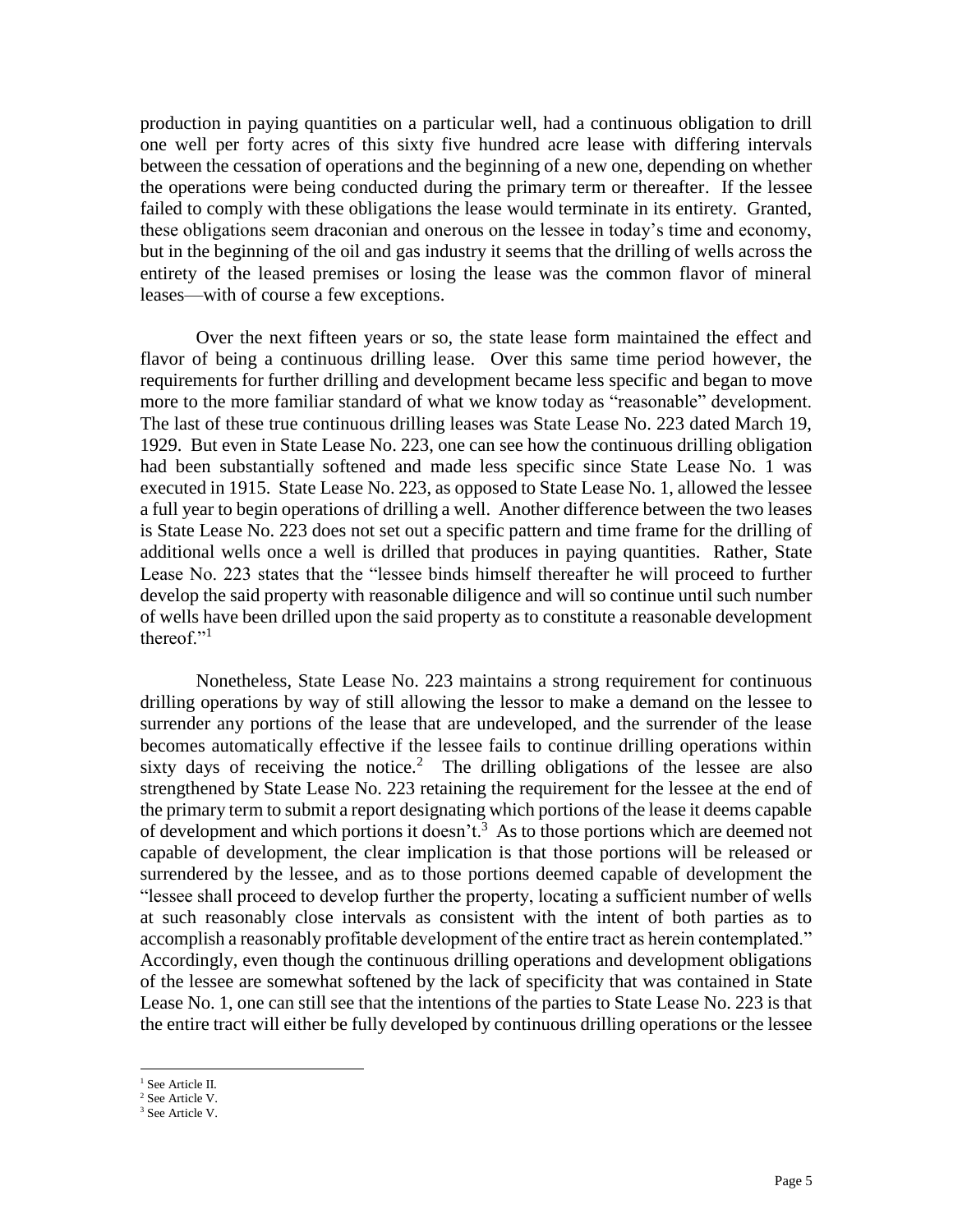will release or surrender those portions it chooses not to develop. One additional note that will be of some interest in the later lease forms discussed, is the fact that the requirement for drilling one well for every forty acres of the leased premises does not appear in State Lease No. 223.

A new state lease form was adopted and became effective following the execution of State Lease No. 223. State Lease No. 224 was the initial lease executed on the new state lease form and was executed on June 25, 1929, only two months after State Lease No. 223 was executed. Again, while there are some aspects of State Lease No. 224 that soften the drilling and development obligations of the lessee, the overall flavor of the lease is still a continuous drilling lease. State Lease No. 224 retains the same provision contained in State Lease No. 223 which sets forth a general development obligation after minerals are discovered in paying quantities, i.e. that the lessee "binds itself to thereafter proceed to further develop the said premises with reasonable diligence, and to so continue until a reasonable development of the property has been accomplished."<sup>4</sup> Of great importance is the fact that State Lease No. 224 no longer contains a provision allowing the lessor to force the lessee into further development of the leased premises by placing the lessee on notice and requiring a surrender of any non-developed areas if the lessee chooses not to continue drilling activity within sixty days of that notice. Without this sixty day notice provision in State Lease No. 224, a lot of the weight and gravity was removed from the state's ability to enforce the lessee's development and drilling obligations on the entirety of the leased premises. With that said though, State Lease No. 224 still retains the end of the primary term report which must be made by the lessee in which the lessee designates areas which remain undeveloped and capable of development and requires the lessee to "proceed to develop the remainder of said property as contemplated herein."<sup>5</sup> As with previous similar provisions, the clear implication is that the Lessee must release or surrender those portions of the leased premises which remain undeveloped and which the lessee deems as not capable of development.

So again, while the drilling and further development obligation is somewhat softened by the removal of the sixty day period, State Lease No. 224 is still very far away from the HBP non-Pugh clause lease that will first make its appearance in 1948. An area where State Lease No. 224 actually implements a more onerous drilling and development obligation is in Article VI where it is stated that the "lessee shall not be required to drill more than one well for each forty acres held hereunder where the premises shall prove to be productive of gas only." Although stated in the negative, one can still see this provision retaining the idea that reasonable development of the leased premises should include at least one well per forty acres, a requirement that was stated specifically in the positive in State Lease No. 1 as discussed above.

#### **B. Acreage Retention Clause—Where did that Come From?**

Of additional interest with State Lease No. 224 is the appearance of the first acreage retention clause in the state lease form. Prior to this 1929 version, if the lessee failed to

 $\overline{\phantom{a}}$ <sup>4</sup> See Article II.

<sup>5</sup> See Article IV.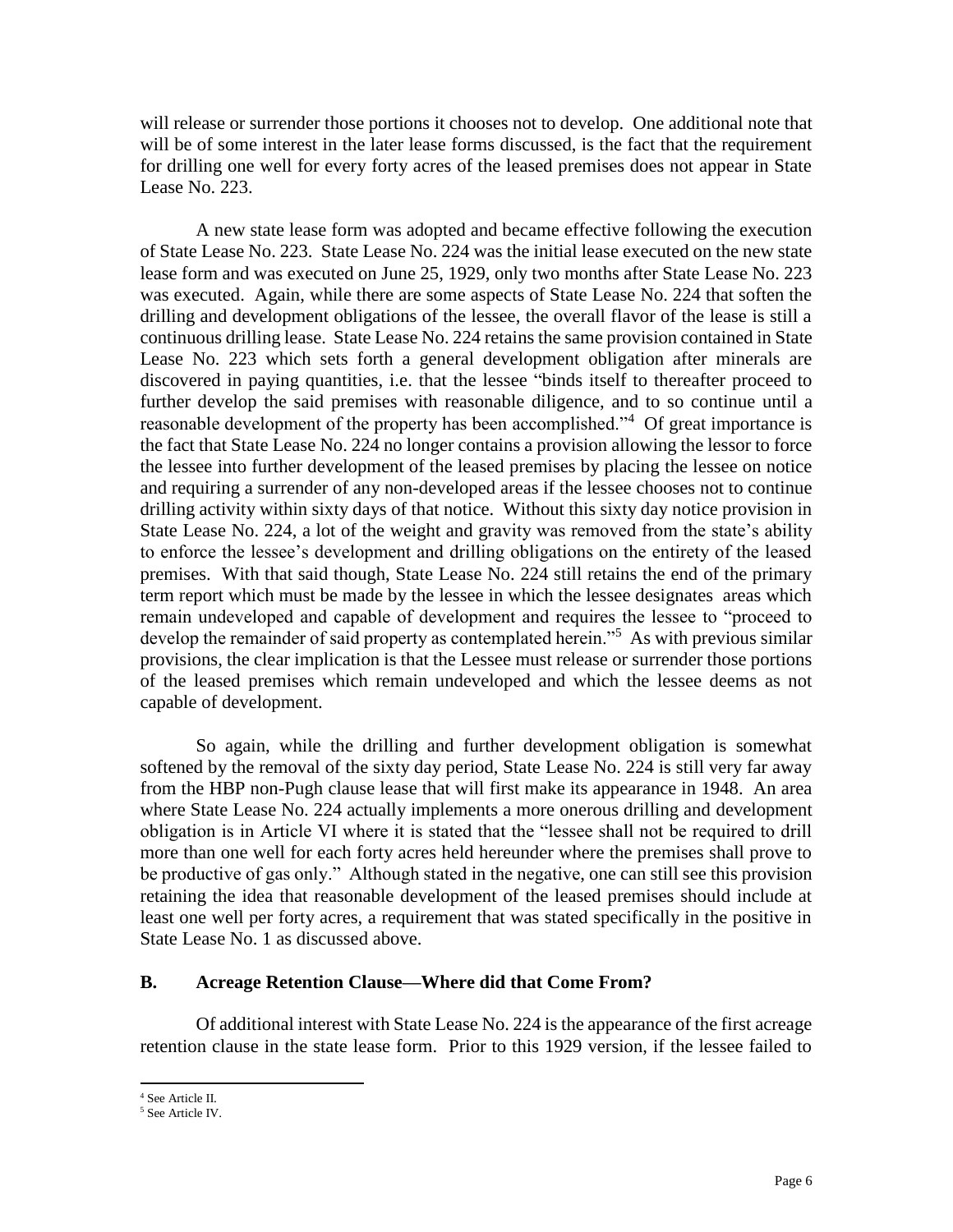comply with its drilling obligations there remained the possibility that the lease could be cancelled or terminated in its entirety, thereby causing the lessee to lose access and the ability to produce already producing wells on the leased premises. In order to avoid this result, Article V in State Lease No. 244 provided that "should lessee, at any time after beginning to exploit the premises as understood herein, decide that it no longer cares to carry on drilling operations, then said Lessee is granted the right to cease such operations, and lessee shall if it so elects, retain its rights in and to ten (10) acres of the property for each and every well which lessee shall have drilled thereon in an effort to produce oil or gas therefrom." (oddly enough Article VI of this lease alters the provisions of Article V and allows the lessee to retain forty acres around producing gas wells). When this provision is read in conjunction with the remaining provisions of State Lease No. 224, and viewed in the historical context of the mineral leases we have already discussed, it is clear that the parties intended a situation where the lessee had to drill wells, find production in paying quantities, and continue to drill wells on the undeveloped acreage or to choose to "no longer carry on drilling operations" and to allow the lease to terminate; and upon termination, the lessee would be allowed to retain ten acres around producing oil wells and forty acres around producing gas wells.

As stated before, this type of required development is far from even the way that we view mineral leases today, and is much, much different from the HBP non-Pugh clause leases that will appear twenty years from the date of State Lease No. 224. Part of why a lessee would have been ok with such a development obligation and the resulting termination of the lease except for the acres retained around producing wells, is that this was a time prior to unitization really gaining a foothold in the state. Thus the idea of building lease blocks to fill out a lessee's interest in a particular well was non-existent. As long as the lessee still had access to the well bore following lease termination, and enough acreage surrounding it to keep that well in production, the lessee could produce the minerals therefrom and its interest in the well and the minerals produced was not lessened by the lack of acreage surrendered around that well as a result of the lease terminating. At this point in time of mineral production in the state, it appeared that access to the well bore was more important than assembling a lease block of acreage that would cover the boundaries of a unit. Accordingly, whether the lessee retained forty acres around a gas well or ten acres around an oil well, it could conceivably produce as much as it wanted from that particular well bore and its net revenue interest would not be lessened by not having a large lease block surrounding that well. In today's world of mineral leasing and exploration and production, where unitization is the default occurrence, assembling a lease block that will fill out and cover the acreage included in a unit is as important as actual access to producing the minerals in the well bore.

It was interesting to see historically how and why the acreage retention clause came about. A few months ago OMR had a situation where we put forth a claim against one of our lessees that it had not maintained its mineral lease because there was a lapse of more than ninety days between operations or production sufficient to maintain the lease. In addition to arguing the point that the operations were sufficient, the lessee put forth the interesting, but very wrong, argument that if the lease terminates as a result of insufficient operations or production then the acreage retention clause contained at Article 7 of the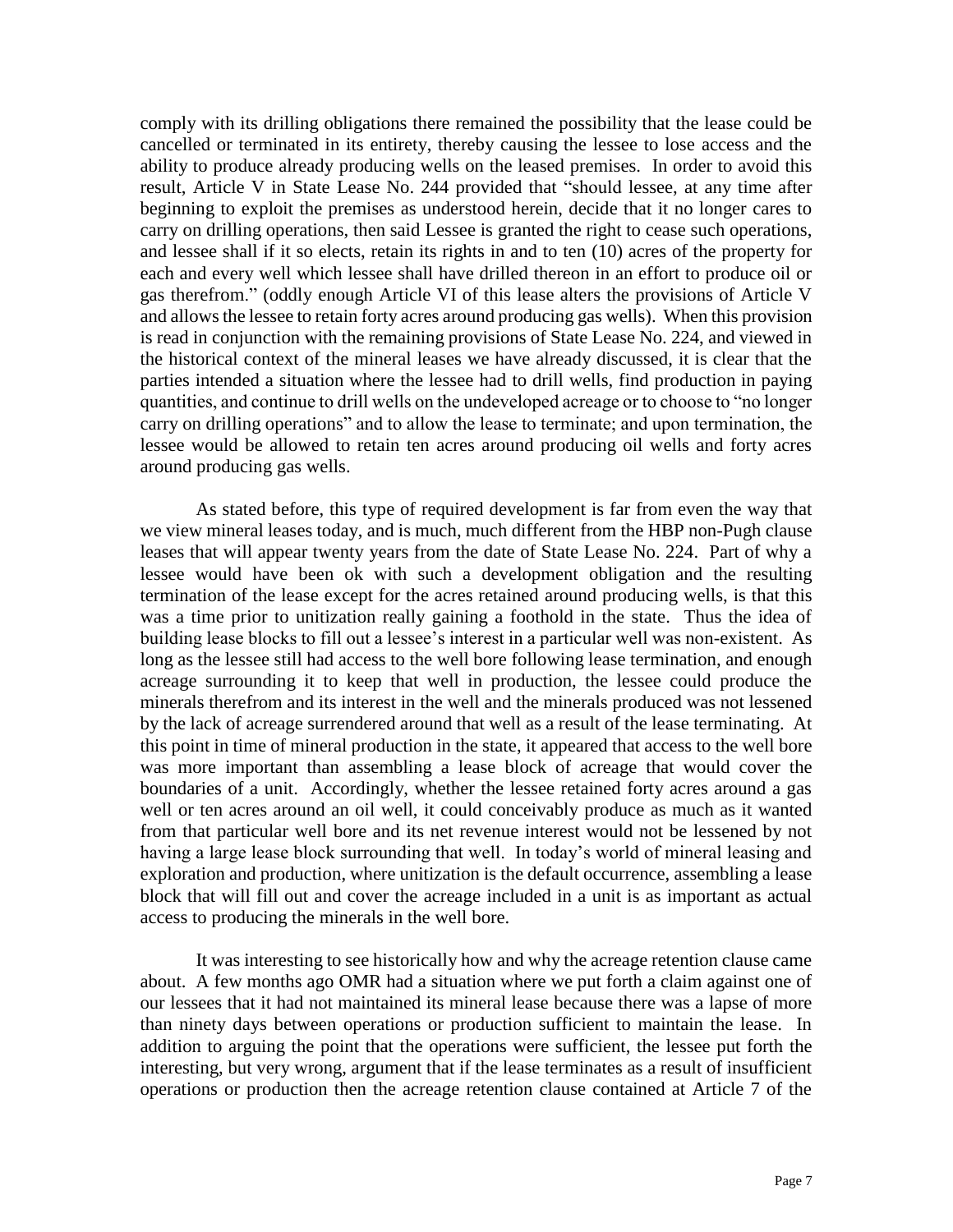2000 lease form would operate to somehow allow the lessee to retain the entirety of the lease because the entirety of the lease is included within a unit.<sup>6</sup> At first hearing of the lessee's legal argument with regard to the acreage retention clause, my gut reaction was to say that such a situation is inconceivable and that there is no way that the acreage retention clause could operate to maintain a lease after it is terminated by its own terms for failure to produce or continue operations required by the primary lease maintenance articles. Of course, after doing some legal research on the issue, I found some cases in Louisiana that also struggled with this same issue and the courts' decisions were in line with what my initial reaction was.

The main issue is what happens when the primary maintenance provisions in our mineral lease (presently Article 4) call for a lease to be terminated (in this case a lapse of greater than 90 days of operations and production sufficient to maintain), but the acreage retention clause (Article 7(b) in our lease) seemingly allows for the lease to be maintained. Because this exact acreage retention clause has appeared in most mineral leases almost from the very beginning, this conflict between these provisions has been thoroughly addressed by the courts. The Supreme Court in *Melancon v. Texas Co.<sup>7</sup>* addressed the fundamental problem and gave a guiding principle that courts thereafter have utilized, and one that works in the lessor'sfavor. The court stated that an outlying equitable provision such as the acreage retention clause cannot subvert the primary maintenance obligations. The court corralled the application of the acreage retention clause by stating that it only applied in situations where there was a "bona fide dispute as to which there is a real disagreement in good faith between the parties", and thus one that would likely require litigation. In any case, the court found that the acreage retention clause could not serve to stop the lease from terminating when the facts were clear upon which termination was based—such as no production or operations or the failure to pay a shut-in or a rental.

*Melancon* was followed in *Dawes v. Hale<sup>8</sup>* where the court found that the acreage retention clause could not preclude the assertion of a claim for cancellation based on the failure to reasonably develop the lease. The court in *Dawes* summarized the holding in *Melancon*… "*the essence of the opinion was the refusal of the court to allow the acreage retention clause to, in effect, nullify another clause embodying a primary obligation of the lease.*" The court in *Edmundson Bros. v. Montex Drilling Co.<sup>9</sup>* followed *Melancon* and also discussed *Dawes* in holding that the acreage retention clause was unenforceable because the court could not "construe the acreage retainage clause so as to abrogate the responsibility of Montex and the Moncriefs to maintain production in paying quantities on the Durham lease in order to maintain the lease beyond the 5-year primary term….To hold otherwise would lead to absurd consequences."

 $\overline{\phantom{a}}$ 

 $6$  Article 7(b) of the 2000 lease form states the following: "If any acreage covered by this lease shall have been included in a unit established by the Commissioner of Conservation, or by conventional agreement, or if any such acreage shall have been assigned to a producing or shut-in well under statewide allowable orders of the Commissioner and such acreage is actually being drained by the well or would be drained by it if the well were produced, Lessee may retain all the acreage included in such unit or units or so assigned for allowable purposes. Thereafter, each area so retained by Lessee shall be subject to the terms of this lease as regards future maintenance thereof."

<sup>7</sup> 89 So.2d 135 (La. 1956)

<sup>8</sup> 421 So.2d 1208 (La.App. 2 Cir. 1982)

<sup>9</sup> 672 So.2d 1061 (La.App. 3 Cir. 1996).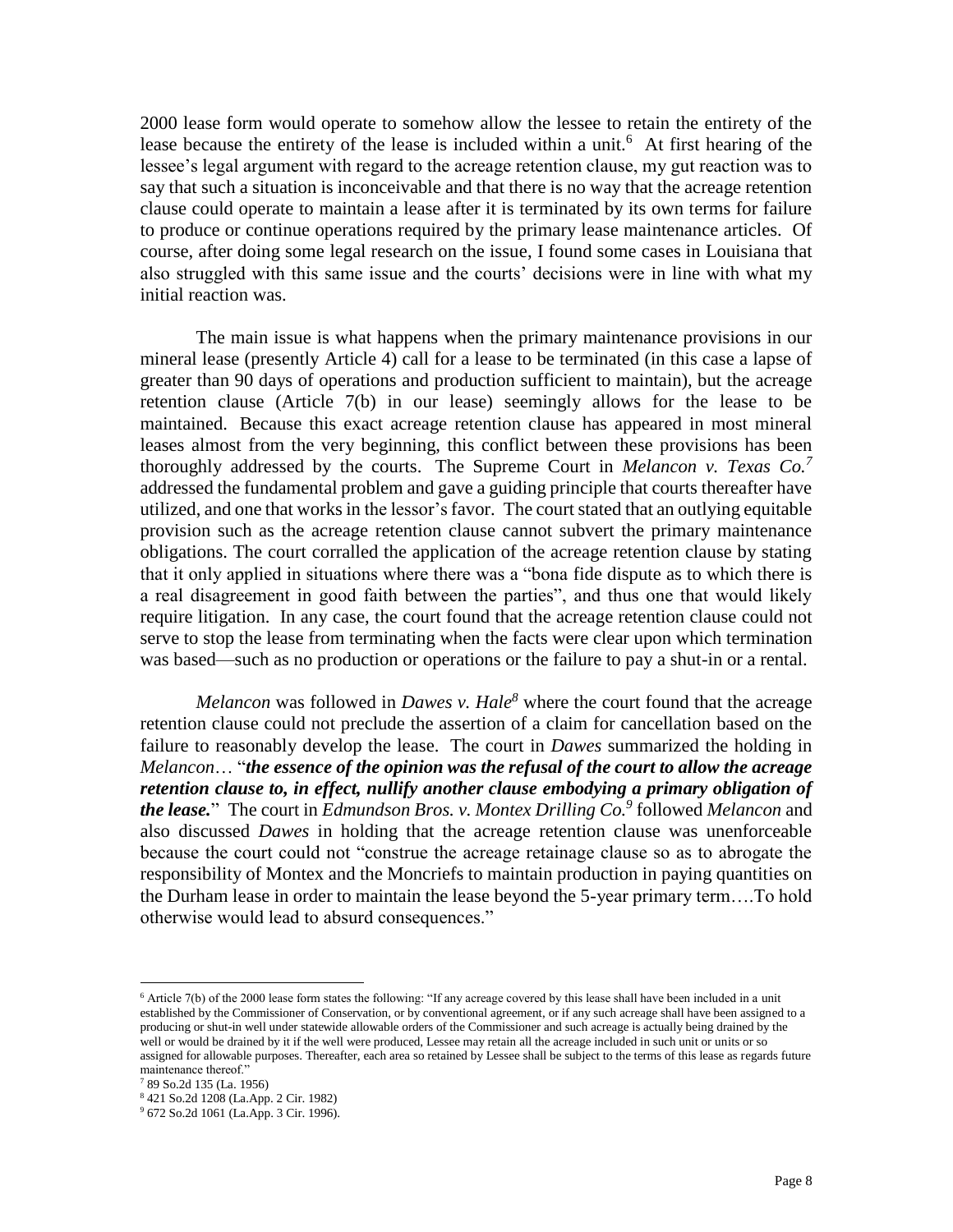However, after resolving the issue to my satisfaction as to the legal interpretation of the issue, the fact that a lessee would be able to make such an argument struck an inquisitive nerve and made me go back and review the provisions of Article 7 of the 2000 form and ask the question: "Where did this provision come from and what is it trying to accomplish?" The answer to these questions can be found in the acreage retention clause contained in State Lease No. 224. That acreage retention clause only came into effect when the lessee decided that "it no longer cares to carry on drilling operations" as required by the drilling and development obligations contained therein. Because the failure to continue the drilling and development obligations would cause the lease to terminate in its entirety, the lessee was understandably allowed to retain ten acres around a producing oil well and forty acres around a producing gas well. So, if the lessee decided that it no longer cared to carry on its drilling and development obligations, it could release the mineral lease and be relieved of those drilling obligations, but it could also retain the small amount of acreage around any producing wells which would allow the lessee to produce the minerals as it wished. Once the state moved away from continuous drilling and development leases and no longer required the lessee to continually drill and develop in order to maintain the entirety of the lease, the acreage retention provision became unnecessary. However, in 1948 when the state moved to a HBP non-Pugh clause lease, and away from continuous drilling leases, the acreage retention clause was retained and has been retained almost unchanged even into the 2000 lease form. When one views the acreage retention clause in the modern lease form through the lens of knowing that such a clause was necessary only within the context of a continuous drilling lease, you begin to see the anomalies created by having an acreage retention clause still in the lease form today—and more importantly you begin to see that it is completely unnecessary.

If a lessee chooses to voluntarily release or surrender a portion of the leased premises as contemplated in Article 7(a) of the 2000 lease form, obviously the acreage retention clause is unnecessary in that instance. If the lessee is voluntarily releasing or surrendering a portion of the mineral lease, it can also retain whatever acreage it chooses to around any producing wells, thereby making an acreage retention clause completely unnecessary when the release or surrender is voluntarily done by the lessee. In the context of a continuous drilling lease, however, one can see the necessity of the acreage retention clause. In that case, the lessee isn't necessarily voluntarily deciding to release acreage or surrender acreage, it is deciding to forego its obligations to continuously drill and develop the remainder of undeveloped acreage, which would thereby trigger a termination of the entire lease. A much different situation than the one faced by a lessee voluntarily releasing acreage today. I believe that's why in Article 7(b), which is the actual acreage retention clause, that it necessitates a situation where there is a "cancellation or forfeiture of the lease", as opposed to a voluntary surrender of the lease by the lessee. The assumption in reading Article 7(b) is that the terms "cancellation or forfeiture" must refer to a situation where the lessor asserts a claim or brings an action for cancellation or forfeiture of the lease against the lessee. In none of these possible instances is an acreage retention clause appropriate. If the lessor brings an action for the lessee's failure to produce the lease in paying quantities, why should the lessee be allowed to retain acreage around a well that is not producing in paying quantities? If a lessor brings an action for failure to reasonably develop a portion of a mineral lease, an acreage retention clause would still be unnecessary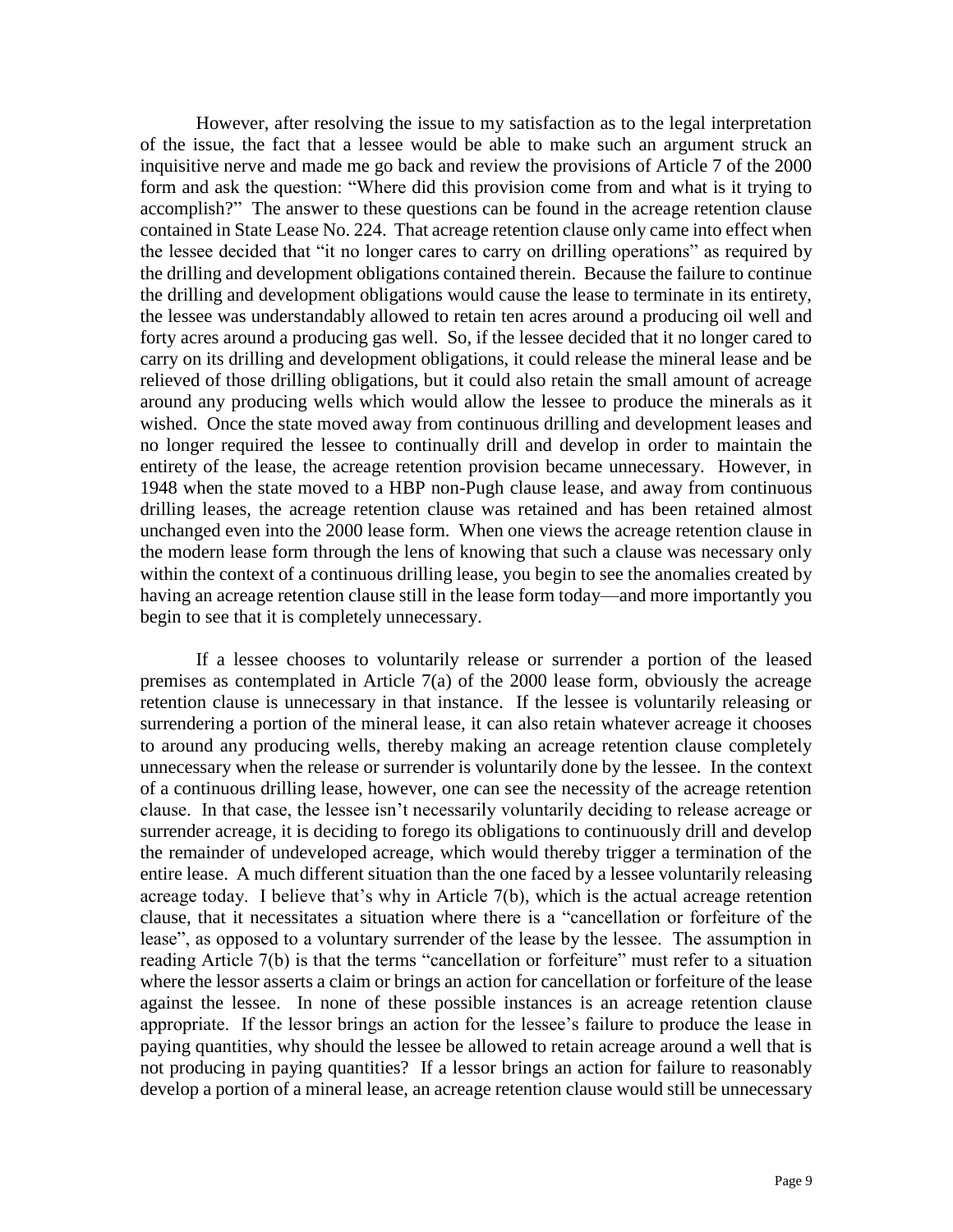because any areas of the mineral lease that have been developed, as is implied by the bringing of a failure to reasonably develop claim, then the lessee would already be allowed to retain an appropriate amount of acreage to produce from a developed area of the lease.

Finally, you get to a situation that we addressed with one of our lessees recently and discussed in the cases above—that there should be no right to retain acreage on a mineral lease that has been lost in its entirety as a result of the operation of a resolutory condition by failing to sufficiently operate or produce the lease in accordance with the lease maintenance obligations, or by failing to pay a rental or a shut-in payment. While I feel comfortable with the backing of the jurisprudence discussed above in relation to these issues, it was also painfully obvious that an acreage retention clause need no longer be included in the state lease form. As you can see in the 2019 Version, Article 17 dealing with termination and release of the mineral lease no longer contains an acreage retention clause. This is a clear instance where knowing the history of the various types of mineral leases executed in the past, and where and why certain provisions arose and were retained, really helped in identifying changes that needed to be made in the lease form today. So the answer to my question posed with regard to the acreage retention clause in year 2019, was answered by State Lease No. 224 executed in 1929. Interesting stuff.

While I have mentioned the substantial change that was made in the lease form in 1948, there was a new lease form issued and put into effect in 1942 and the first lease issued on the 1942 lease form was State Lease No. 516 dated May 7, 1942. This lease form contains many of the continuous drilling and development type provisions that were contained within the 1929 lease form, with just a few variations. Around this time unitization and pooling began to take shape, and the 1942 lease form reflects that. Article X of State Lease No. 516 allows the lessee, with consent and approval of the State Mineral Board, to pool the leased acreage into a unit. Additionally, the acreage retention clause contained in Article V of State Lease No. 516 allows the lessee to retain, not just the ten acres or forty acres around a particular well, but allows the lessee to retain "the size acreage unit for the field as established by a spacing or pooling order of the Department of Conservation." Another small variation between the 1929 and 1942 lease forms is that in Article IV of the 1942 lease form which, as in the 1929 lease form, requires the lessee to submit a report at the conclusion of the primary term in which it decides which portions of the lease are capable of development and which ones aren't. The change in the 1942 lease form from the 1929 lease form requires the lessee to "proceed immediately to develop the remainder of said property as contemplated herein, and lessee shall then release, by proper instrument, from the effect of this lease, any portion or portions of the premises not already under active development or included within the above described declaration as being capable of further development". So one can see that the continuous drilling and development intention is still permeating and actually increasing in the 1942 lease form. The 1929 lease form stated only that the lessee "shall proceed to develop the remainder of said property as contemplated herein" as opposed to the use of the term "immediately" in the 1942 form. Additionally, the implication was clear in the 1929 lease form that any portions designated by a lessee in this end of the primary term report as being not capable of development should be released, that obligation was not specifically spelled out therein. The 1942 lease form now specifically requires the lessee to release any portions that are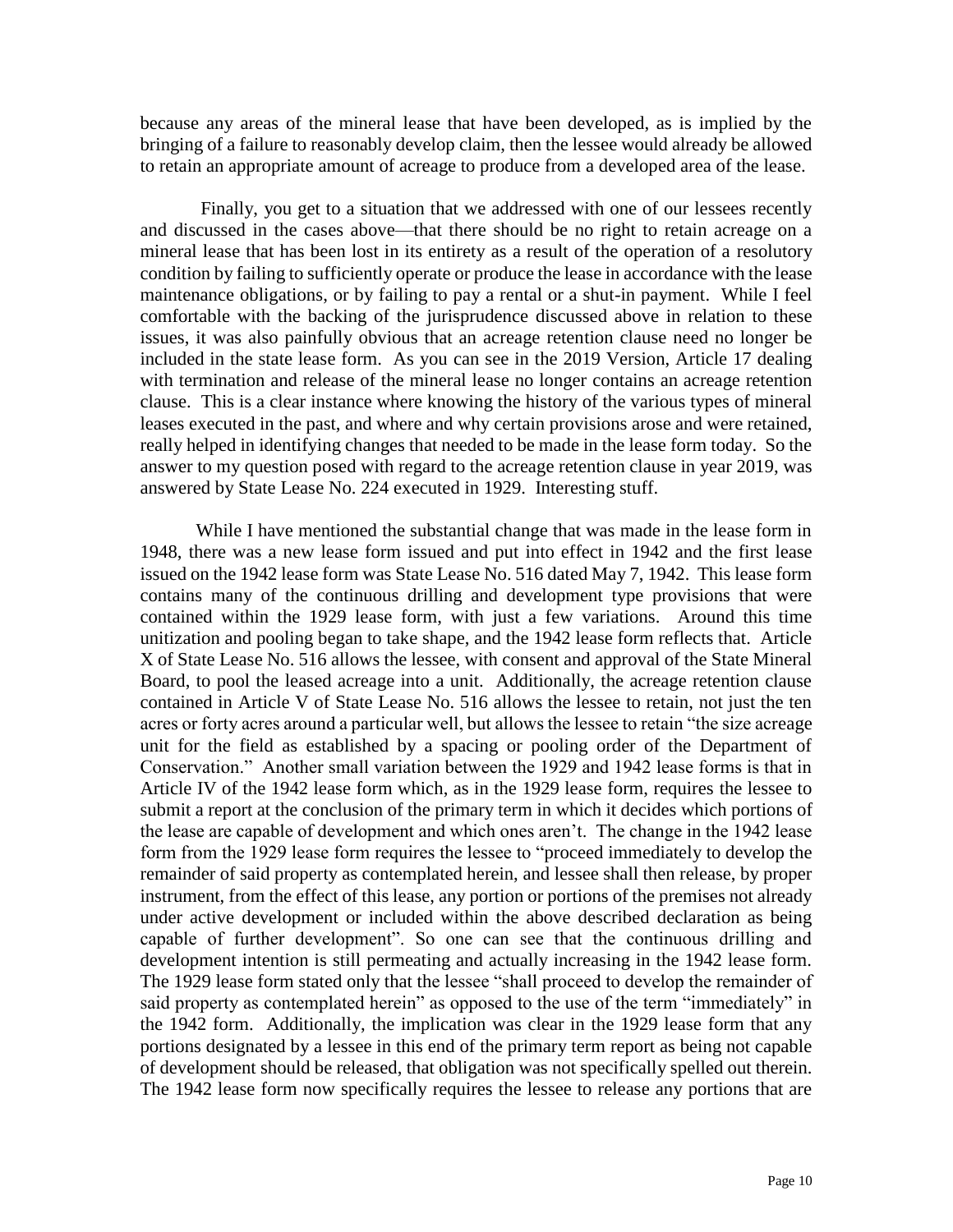not designated as capable of development in this end of the primary term development report.

# **C. 1948 Lease Form—Moving from** *Required* **Development to** *Reasonable* **Development**

As has been noted throughout the paper so far, the lease form was substantially revised in 1948 and the first mineral lease granted on the 1948 form was State Lease No. 1617 dated October 6, 1948. The first obvious signal that the continuous drilling and development obligations are no longer in place is the fact that paragraph 2 of State Lease No. 1617 is the first to include the well-known habendum clause in which it is stated that the lease shall be for a certain number of years (the primary term) "and for as long thereafter as minerals are produced in paying quantities or any operation is conducted or payment made or condition exists which continues this lease in force, according to its terms". The previous leases that we have discussed all lead off with the requirement to drill and to continue to drill in order to develop the full extent of the leased premises, and that clear statement no longer exists in the beginning of the lease. The remainder of the 1948 lease form is very similar to what you see in BATH forms and also bears a resemblance to many of the provisions and structure of the modern state lease form that we are familiar with today. There is no longer the requirement to submit a development report at the end of the primary term and to release acreage that is not going to be developed and to immediately drill upon acreage that is designated as capable of development. The lease can be maintained merely by production in paying quantities from a single well and there is no longer a specific requirement of continuous drilling and development obligations after production in paying quantities are discovered, as had been previously spelled out in prior leases. The only continuous development/drilling obligations exist when there is no production in paying quantities in place, and that takes the form of what we all know as the ninety day cessation operations clause.

While there was no longer a specific required development obligation, by this time the Louisiana jurisprudence had created the implied obligation of reasonable development. It is possible that the drafters of the 1948 lease form may have made the decision to merely rely upon that jurisprudential authority. The implied obligation of further development was summarized by the Supreme Court of Louisiana, importantly in 1948, in *Carter v. Arkansas-Louisiana Gas Co*., 213 La. 1028, 1034, 36 So.2d 26, 28 (La. 1948) in which the court stated the following:

> The law of this state is well settled that the main consideration of a mineral lease is the development of the leased premises for minerals and that the lessee must develop with reasonable diligence or give up the contract; further that as to what constitutes development and reasonable diligence on the part of the lessee must conform to, and be governed by, what is expected of persons of ordinary prudence under similar circumstances and conditions, having due regard for the interest of both contracting parties.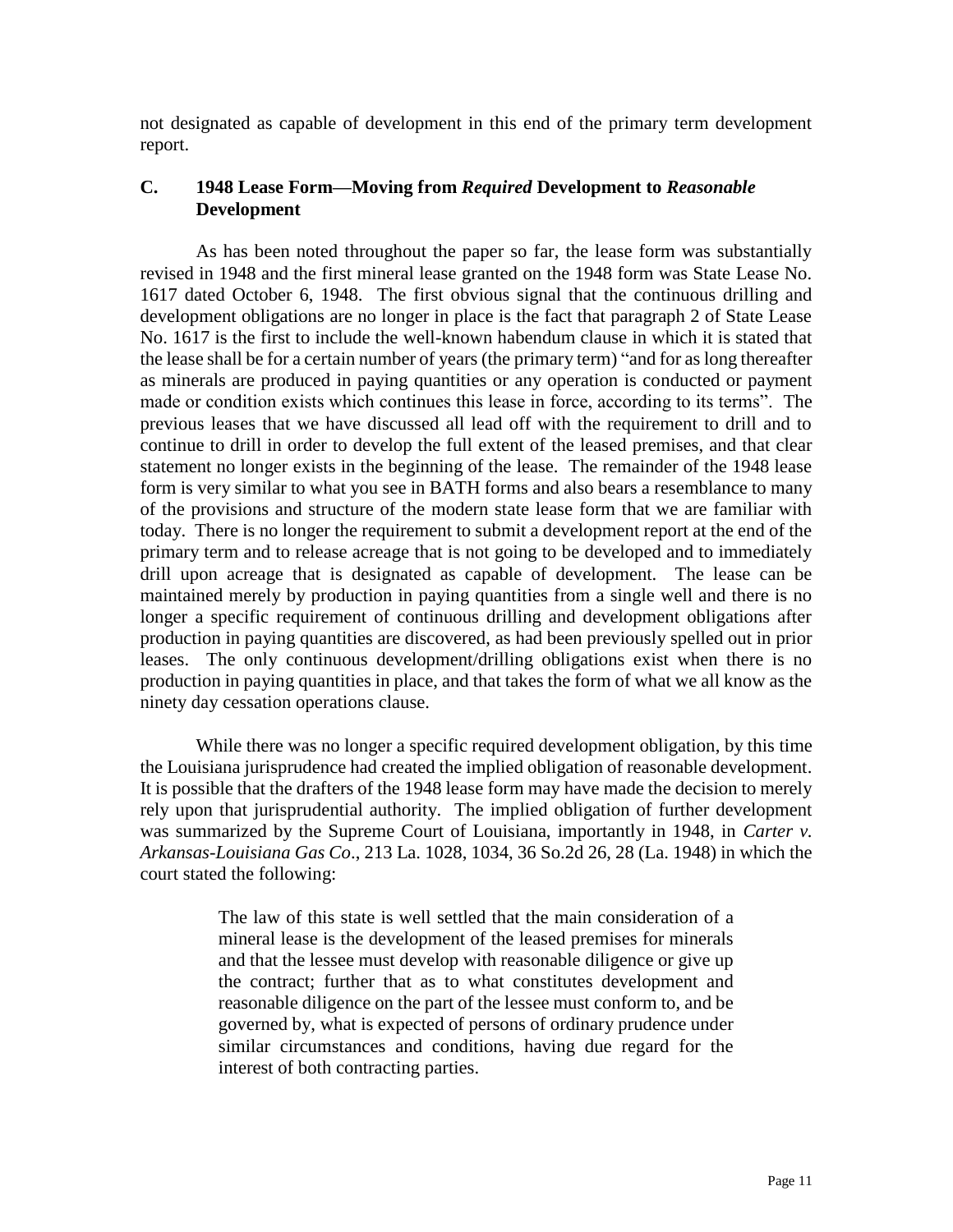Additionally, the court in *Carter* further defined the obligation for further development when it stated the following: "The principle, as we understand it, is that development of *every part of the lease* is an implied condition. Therefore, whether the undeveloped portion be a single tract remote from the rest, or a considerable portion of a very large tract… or the east one hundred acres of a tract of one sixty, *it is an implied condition that the lessee will test every part*." With this type of jurisprudence in place, the drafters of the 1948 mineral lease form apparently felt comfortable relying on that rather than spelling out the development and drilling obligations in the lease form itself. The obligation for reasonable development and further development of the leased premises is now embodied in Mineral Code Article 122 which states the general principle that a lessee is to perform its obligations in good faith and operate the property leased as a reasonably prudent operator for the mutual benefit of himself and his lessor. The comments to Article 122 state that: "The jurisprudence since the Carter decision has recognized that the obligation of further exploration is embodied in our law." The reliance on the implied obligation of reasonable development and more generally, the obligation to act as a reasonably prudent operator, has been in place through the 2000 lease form and is utilized in the 2019 Version.

The introduction of the Pugh clause into mineral leasing has lessened the absolute reliance on the implied obligation of reasonable development. The state began using one in its lease form (actually in a rider attached to the lease form) in 1973, but it was, and is, called a deferred development clause. Nonetheless, there are a number of leases beginning in 1948 through 1973 that do not contain the deferred development clause and the state is left with utilizing the implied obligation of reasonable development and also the obligation to produce the lease in paying quantities in order to reduce and get back acreage that is not being either developed at all or that is being held by production not sufficient to constitute production in paying quantities. When I arrived at OMR in June of 2017, I noticed the staff in charge of the lease review process in our geology and engineering section would often times write letters to various lessees asserting positions that a lease had failed to be reasonably developed or that it was being held by production that was not sufficient to constitute paying quantities. However, those letters would usually stop before the actual claim for a release of the lease would be asserted. The problem voiced by the staff was that there was no one above them in management or legal who would take the next step that was many times necessary, but somewhat uncomfortable.

To the satisfaction of the staff, whenever they provided me with situations where the failure to reasonably develop or the failure to produce in paying quantities was obvious—we brought these matters to the Board and requested authority to demand a release of the lease or to file a lawsuit to enforce the claim. I, along with the lease review staff, have tried to shift away from the notion that the implied obligations of reasonable development and to produce a lease in paying quantities are "squishy" or difficult to define rights. These implied obligations on the lessee, and the corresponding rights in favor of the state, are in fact hard, real and enforceable obligations and rights—that are quite easy to define and enforce given a clear set of facts on which they are based. These implied obligations and rights are very valuable to large landowners who are still burdened with mineral leases which do not contain Pugh clauses and can theoretically be held in their entirety by production from a single well. The exercise of drafting this historical portion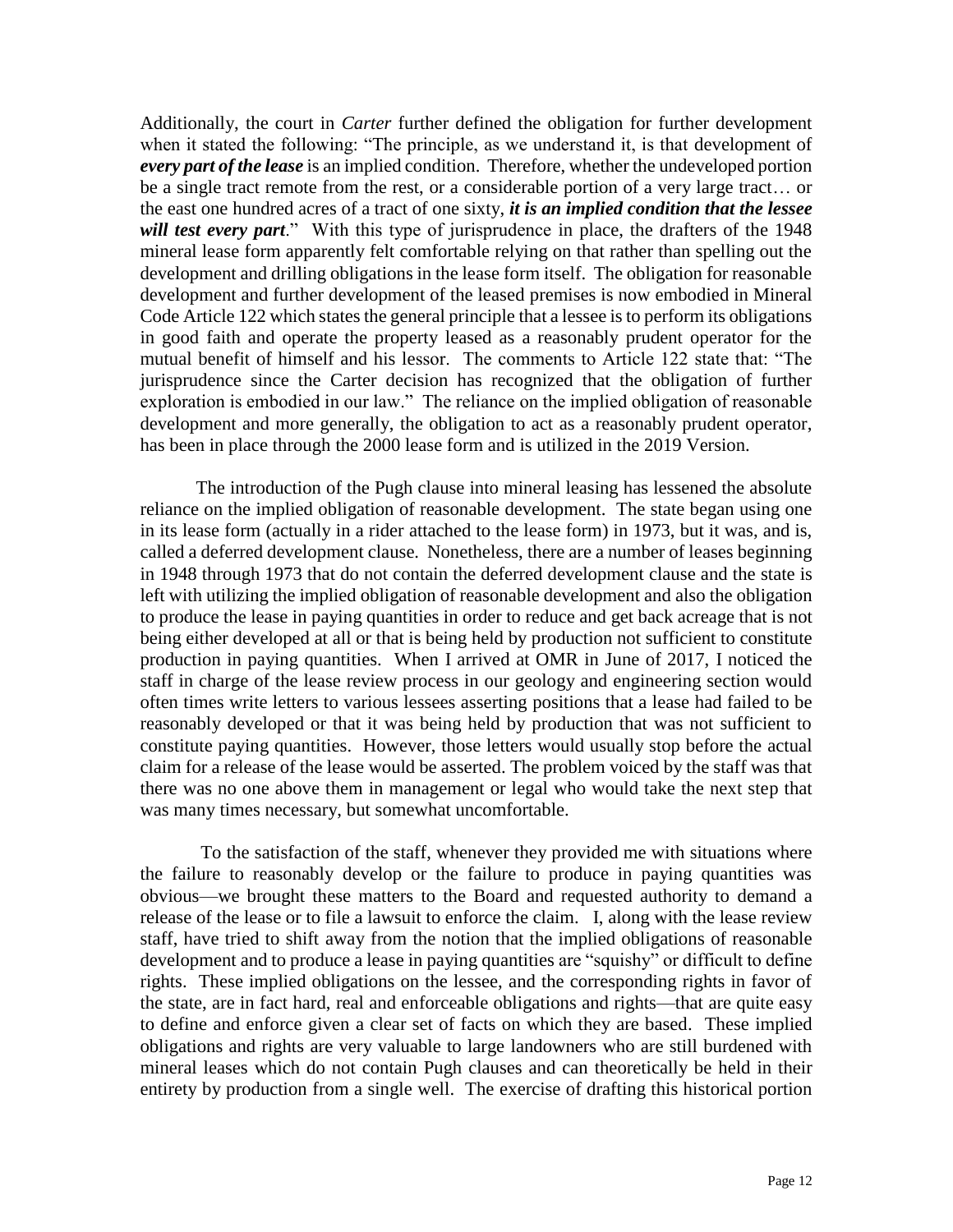of the paper and seeing the weight and gravity that the original mineral leases gave to these drilling and development obligations gives further credence to the position we have taken since I arrived regarding these issues. This position is even further supported by the strength of the implied obligation discussed by the Supreme Court in *Carter*. The implied condition is the "development of every part of the lease', and if the lessee chooses not to do this, then those portions must be released. With these older non-Pugh clause leases, some lessees have developed the notion that they have the right to hold onto acreage that, while not considered capable of development at the time, might become so in the future. That isn't how the obligation of reasonable development works. Once a lessee is past the primary term, it must actively develop *every part of the lease*, or that acreage must be released.

# **D. State Lease Form—1962 through the Present**

Another new lease form became effective on April 11, 1962. This version of the lease form added the following provisions:

- 1) Lessee's rights to conduct geophysical and geological work on the leased premises,
- 2) Specifications regarding payments of royalty on processed gas,
- 3) Due dates for royalty payments,
- 4) Interest on late royalty payments, and
- 5) Lessee's obligation to provide copies of applications and plats for Commissioner's units.

The shut-in provision was revised to increase the payments for sulphur, other liquid or gaseous hydrocarbons, and gas in the second and third years. The shut-in payment for potash was reduced. The offset well provision was revised to require production in paying quantities for thirty consecutive days before the lessee was required to drill a well.

A substantially different version of the lease form was implemented in 1966. This version of the lease form was also revised several times in the early 1970's. Beginning on December 8, 1966, the definition for "reworking operations" was no longer in the lease form. Also, the following provisions were added to the lease form:

- 1) Force majeure,
- 2) Requirement for production to be in paying quantities for rental payment to be abated,
- 3) Geological and technical data to be furnished by the lessee upon request,
- 4) Royalty payments from the date of the lease if any portion of the lease was included in a producing unit on the date of the lease, and
- 5) A definition for "actual drilling operations".

Finally, the lease form was revised in 1975, 1981, and finally in the year 2000. While there are many differences in each of these revisions, for our purposes and the purposes of this paper, there are not a whole lot of revisions I feel necessary to note. Additionally, the 2000 lease form was revised at various times without putting out an entirely new lease form and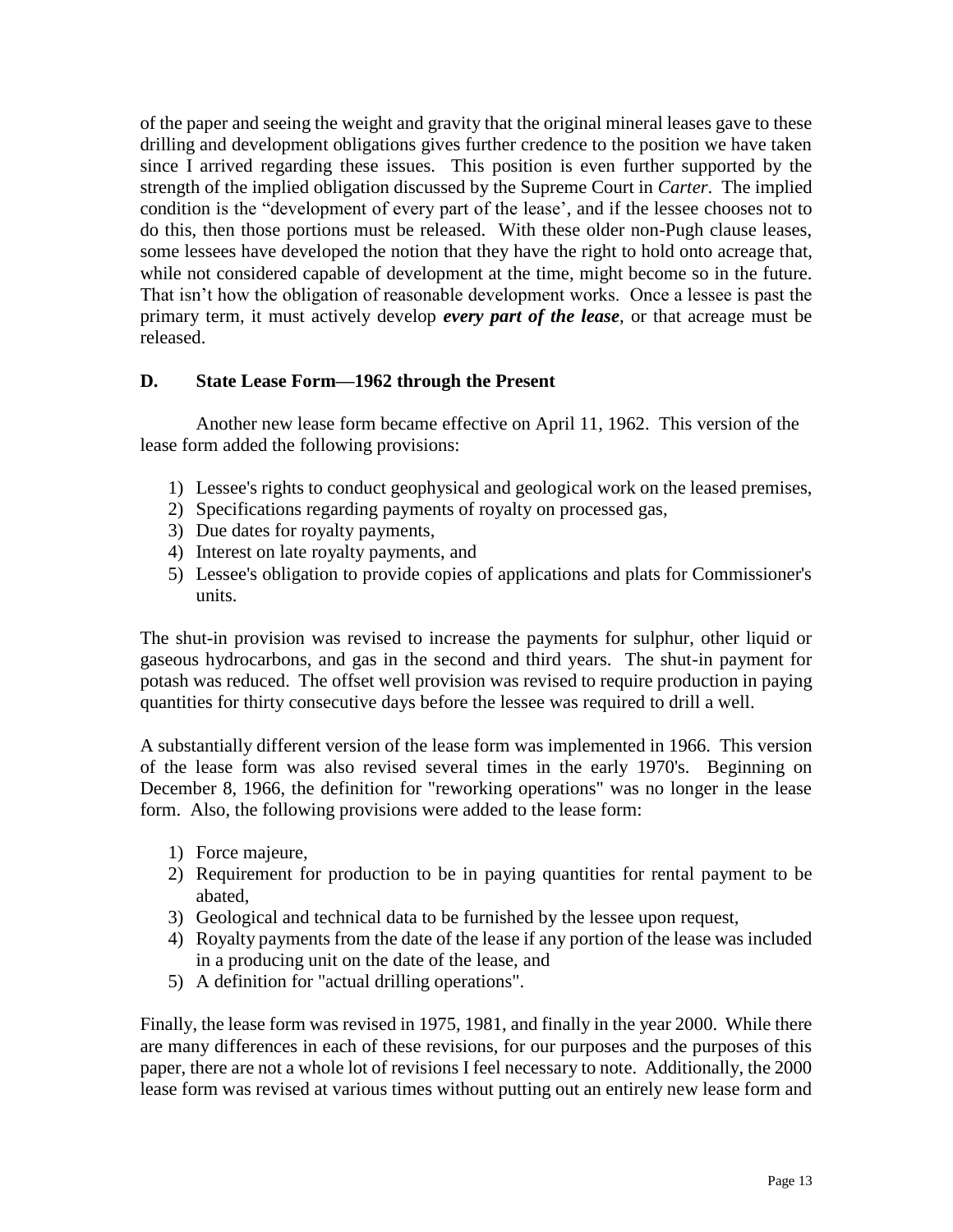those revisions were in 2005, 2006, and 2007. Additionally, the State Mineral Board authorized the staff to include the lease form rider, which had been in use since 1973 and which included the deferred development clause, into the body of the lease and beginning April 11, 2012 the leases were finally awarded without the rider.

## **E. This has been going on for how long?--Present Lease Revision**

In meeting with the staff and reviewing their written contributions to me regarding the lease form revision process that occurred prior to my arrival in June 2017, it seems as if the 2000 lease form revision process began the moment that lease went into effect—and has continued since. In some written material provided to me in conjunction with this paper by OMR's very long standing engineer extraordinaire, Charles Bradbury, he gave the following disclaimer, making light of how long this has taken: "Many trees died in the preparation of the new lease form you see today. No animals, geologists, engineers, or accountants were physically harmed in the confection of this lease form. However, there were extended periods of aggravation and emotional distress." Amen Charles.

 While, as previously noted, there have been amendments to the 2000 lease form actually implemented, the preparation for and drafting of a new lease form to take the place of the 2000 lease form, actually began in 2006. In early 2006, the OMR staff started collecting ideas for creating a new lease form that addressed many issues. This idea collection process included informally talking to large private mineral owners and researching other states for example copies of their lease forms. In March 2008, due to an audit settlement issue, staff recognized a need to revise and clarify the royalty provision in the lease form. Audit staff researched other state's royalty provisions and identified other needed revisions. Consequently, both the audit staff and the geology and engineering staff decided that the most prudent course of action was to review and revise the lease form in its entirety. In 2009, the staff was granted permission to begin reviewing and preparing ideas for a new lease form. Some of the issues that were identified as possible changes in the lease were to eliminate the rider (which was actually accomplished in 2012 as noted above), trying to simplify and shorten the lease form, consolidate portions of the lease form and have a more logical organization of the articles, attempting to do away with the ability of a lessee to operate over a rental date, bonding and plugging and abandonment issues, requiring a list of facilities and equipment with a release of the mineral release, the removal of the acreage retention clause and revisions to the royalty provision.

Ultimately, an initial lease form was created and circulated among staff in September of 2009. Staff met regularly in 2009 and 2010 and a summary of the draft lease form was presented to the public at the Sonris Seminar by Rick Heck. Thereafter the draft lease form was put out for public review and the staff received comments from various parties, including industry. The staff had an open meeting with the public in late 2010 and received more comments, primarily from industry representatives. After much research and discussion, a revised lease form was presented to the Mineral Board on August 11, 2010. The Board authorized the staff to post the proposed lease form on the office's website and solicit additional comments from the public. In February of 2011, the department management directed the staff to discontinue working on a revised lease form,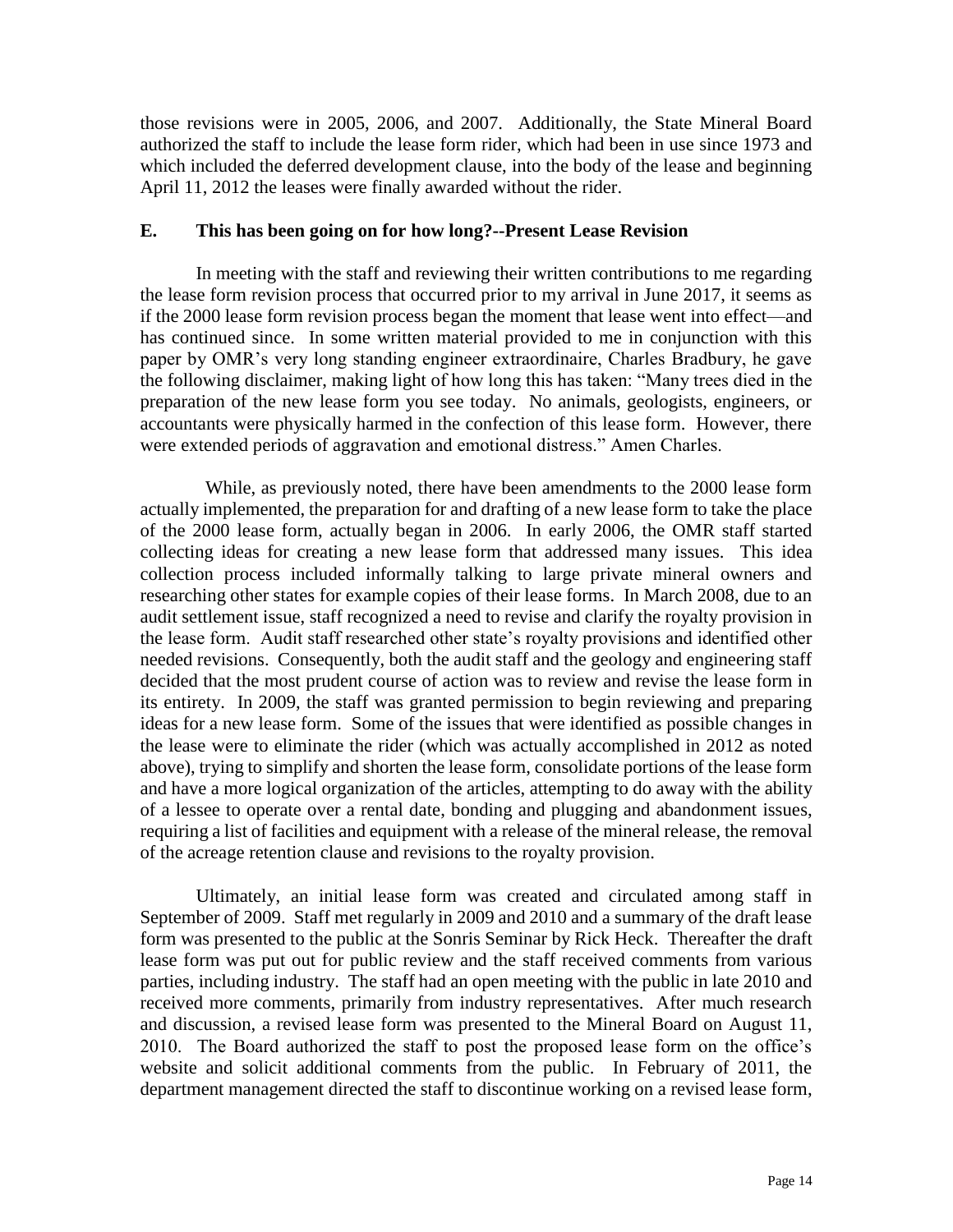and while there were concerns in January of 2012 with regard to the sufficiency of the environmental remediation language contained in the 2000 lease form, no further action was taken on the drafting of a new lease form until 2013. On June 12, 2013, the Board passed a resolution authorizing the staff of OMR to once again draft a revised oil and gas lease form. Over the next eleven months, OMR staff met and developed various issues it wished to address in the new lease form, many of which were consistent with the concerns and changes made in the form presented to the Board in 2010. The staff continued to hold industry meetings, and received and considered many of their comments, while also meeting with industry legal representatives to discuss particular language in the proposed lease form. The staff, in continuing through this process, reviewed the industry BATH form, other state's lease forms, and other large private mineral owners and landowner forms. Along this long and winding road, the staff actually reached an end point and restarted on three different occasions.

On May 14, 2014, staff presented information about each of the issues it wished to address in the new lease form, and the Board passed a resolution directing the staff to do the following:

- 1) Make a proposed lease form available to the public
- 2) Set a deadline of July 15, 2014 for the submission of public comments on the lease form
- 3) Schedule a public meeting within six weeks
- 4) Present a comparison of the current and proposed lease forms at the June 14<sup>th</sup> Board meeting
- 5) Present a summation of public comments at the July 2014 Board meeting
- 6) Present a revised draft form at the August  $14<sup>th</sup>$  Board meeting

On June 11, 2014, the staff presented a draft lease form to the Board and made it available to the public on the office's website. On June 25, 2014, a public meeting of interested parties was held at the LaSalle building in Baton Rouge and following that meeting, the staff decided not to pursue the proposed changes to the bonus, rental and deferred development provisions because previous issues with those provisions were rare. On October  $20<sup>th</sup>$  and  $23<sup>rd</sup>$ , 2014, the staff and board members had two four hour work sessions on the proposed lease form. Over the next year the staff presented to the Board various provisions of the proposed lease form, after which the staff and Board began reviewing the lease form in its entirety to clarify any ambiguous language and to enhance the readability of the document. The staff presented an entirely revised oil and gas lease form to the Board at its December 9, 2015 meeting. At the January and February 2016 board meetings, action on the lease form was deferred, and the Board allowed the industry and public until April 11, 2016 to submit comments regarding certain issues. The lease form was scheduled for final approval of the Board on May 11, 2016. On May 10, 2016, a workshop was held for the board members and staff to discuss the proposed new lease form, and on the following day, the Board voted to defer consideration of the lease form until June 8, 2016 and at the June 8, 2016 board meeting the Board voted to defer any action on the proposed new lease form until August of 2016.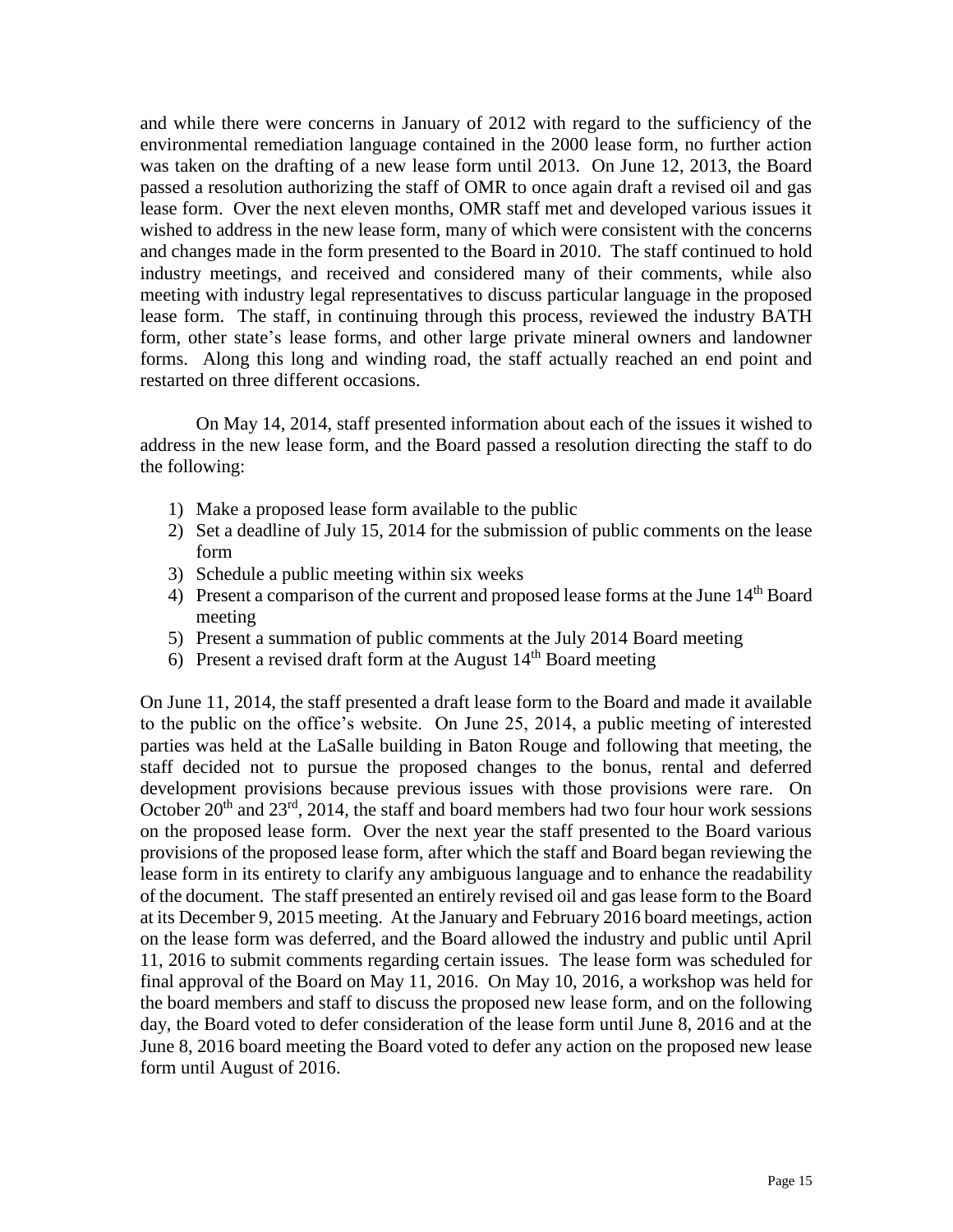It was during this time that a new assistant secretary of OMR was appointed and began reviewing what is now referred to as the August 2016 lease form version that had been drafted and proposed for final adoption to the Board. The new assistant secretary David Boulet, at the December 2016 meeting and the January 2017 meeting, requested time from the Board to review and make revisions to the August 2016 version. Mr. Boulet's primary issue with the August 2016 version was how voluminous that lease form had become. After reviewing the August 2016 version on a consistent basis during this drafting process, I completely agree with Mr. Boulet's assessment. So for the next few months, Mr. Boulet worked with the staff and the legal team of OMR to cut down on unnecessary language and to add clarification to the lease in light of some of the practical considerations that the staff has to deal with on a daily basis. Primarily, the problem with the August 2016 version was that when there was a statute or regulation that dealt with the subject matter of the particular lease provision, that statute or regulation was then included in the body of the mineral lease. Additionally, there was excessive and unnecessary explanation of rights and obligations which, instead of clarifying and making it easier to read, further muddied the water as to what those rights and obligations were.

Eventually in the spring of 2017, a new version of the state lease form was completed and internally we referred to that version as the "2017 version", and I will refer to that version in this paper by that name also. In my review of the 2017 version, it looks as if Mr. Boulet and the OMR staff accomplished what they set out to do. The 2017 version is much shorter and concise and much more practically enforceable. It also struck a better balance (than the August 2016 version) between being aggressively in favor of the state and being reasonable enough to encourage industry leasing. Because of these facts, the 2017 version served as the primary basis of the 2019 version.

As you can see, this has been a much longer process than anybody ever wanted and it is oftentimes forgotten what a long and winding road it has taken to get here. I include the in depth history of the recent lease form revision process in this paper because such a history hasn't been yet assembled in one document. Doing so, I thought, could help guide the state and it's lessees in the future and help everyone involved realize that the lease form re-write needs to come to a conclusion and get a new form implemented. But it also has value in this paper as demonstrating to the public that the 2019 version has long been in the process since 2006, and that the different versions that have appeared throughout the past ten years have all built on one another, and have built on the comments from the pubic and industry and the endless hours spent by OMR staff and the attorneys in researching and drafting and comparing different versions from different states and different landowners. As I will discuss later in the paper, in the drafting process headed up by myself over the last year and a half, we made every effort to utilize all of the different versions at hand and utilize all of the historical information and comments and decisions that have been put forth by the public, industry, our staff, our attorneys, outside counsel, and the Board.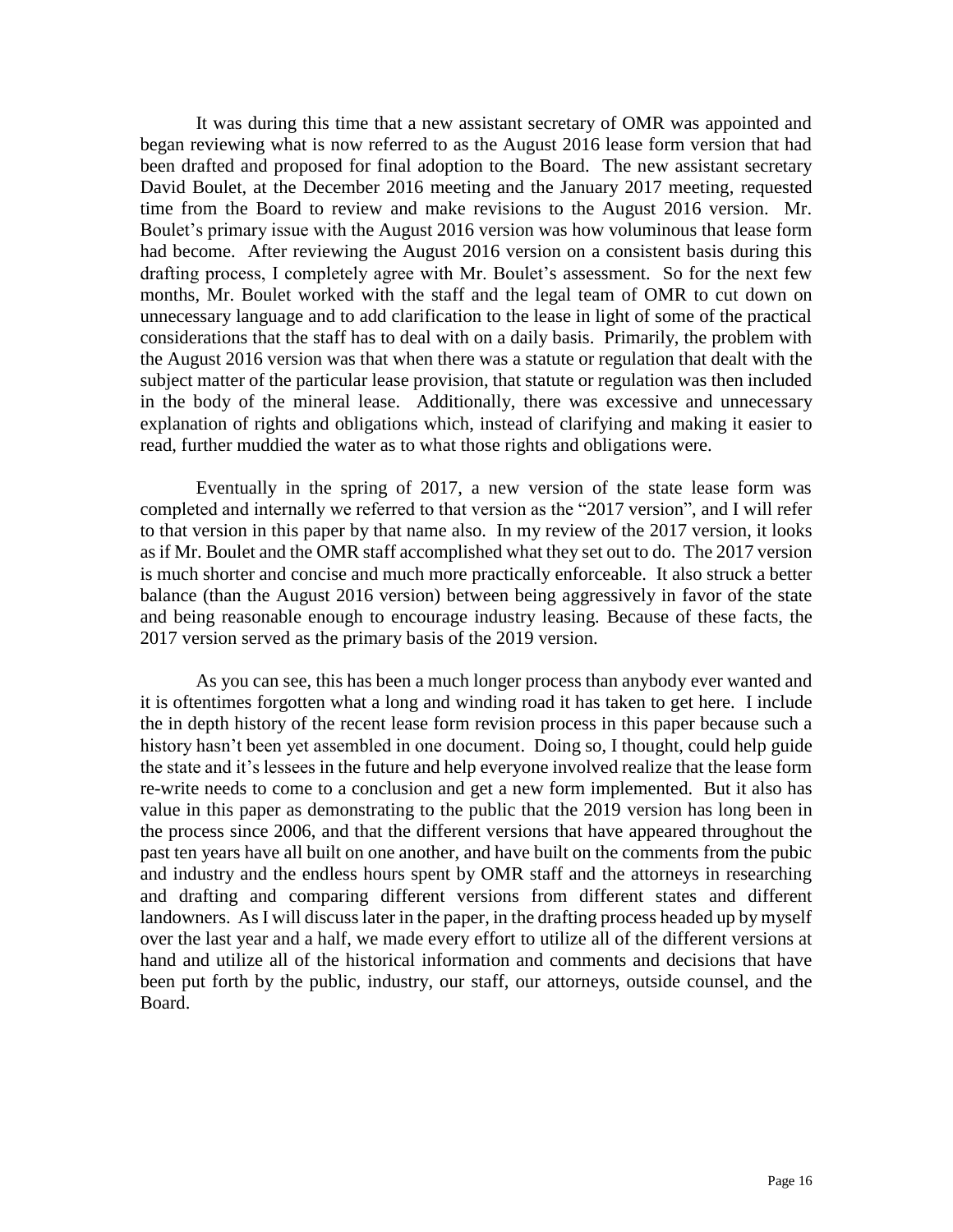#### **F. Process for the 2019 Version**

When I first arrived in June of 2017, I attempted to work within the approval process that the staff and Board had in place relative to the 2017 version. However, since I was hired to put my stamp on the lease form by Secretary Harris, I felt like I needed more time in order to accomplish this. As I delved further and further in the next few months into where the staff and the Board was with regard to the different versions and issues being addressed, I felt like I needed a lot more time. So towards the end of the year in 2017 or the beginning of 2018, the Board gave me the leeway to do away with the approval process that was in place for the 2017 version and to conduct my own review process and drafting process in the next year.

Eventually I developed a process and a procedure that we used for the entirety of the lease. For each article I began the process by reviewing the article in the current lease form (the 2000 form), as the article was revised by the 2016 version and how the article was revised in the 2017 version. I research how the topic addressed by the particular article is dealt with in private landowner lease forms, lease forms of other states and the widely used Bath form. I also reviewed all comments that the public/industry had made with respect to the particular article—if that article had been publicly addressed. I would also conduct legal research and read cases and articles that had addressed and dealt with any issues with respect to the subject matter of the particular article. I utilized this information to help identify the overall rights and obligations that are being dealt with in the article what areas of the state's interests need to be addressed—and also what concerns and issues does or will industry have with the revisions? At this point in time, I would then meet in an individual/one-on-one basis with whichever staff member had the most responsibility or knowledge regarding the particular article. I let them tell me the history behind the revisions that have taken place thus far and what practical issues those revisions were trying to alleviate. I then would meet with whichever attorney—either Blake Canfield, Jim Devitt or William Iturralde, or sometimes more than one of them—that had the most responsibility and knowledge regarding the particular article. We would discuss what legal issues were historically swirling around with respect to the article and what issues were the revisions meant to deal with. Sometimes I would ask one of these guys for additional research on a particular legal issue if I couldn't do it myself.

Finally, armed with what I felt like were most, if not all, of the issues to consider for a particular article, I set to revising the article. Where at all possible, I drew from language already in one of our forms—the 2000, the August 2016 version, the 2017 version—or I utilized language from other lease forms from private landowners or from other states. Once I had the article revised to my liking, I would then send it out to our lease form group, which is made up of the following individuals: Blake Canfield, Jim Devitt, William Iturralde, Ryan Seidemann, Christopher Lento, Stacey Talley, Rachel Newman, Emile Fontenot, Jason Talbot, Byron Miller, Charles Bradbury, and Suzanne Hyatt. After the group had a few days to review my draft of the article, we then met to discuss it. At that meeting the group made suggestions for changes to my draft and we also just generally discussed the issues behind and surrounding each article. After the meetings, I would go back and implement the revisions. Thereafter, I would oftentimes meet again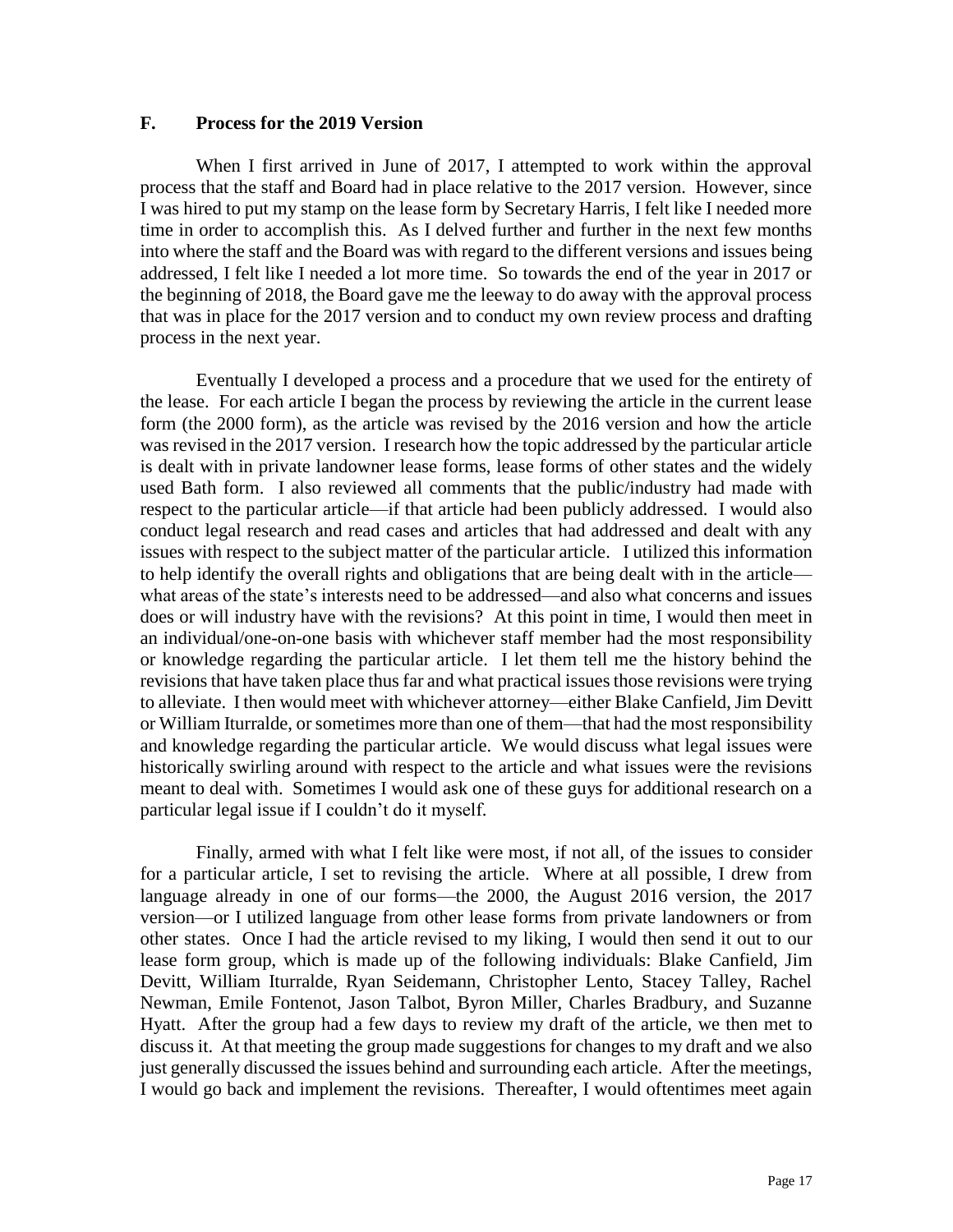with the attorneys, who were some of the primary drafters on the article. We would make sure that everything was in place and then we would move on to the next article. We plodded through this thing over the last year and a half. Once we completed all articles, we put some finishing touches on it, I asked a couple of the attorneys to go through it with a fine tooth comb to make sure that all references worked together. We all reviewed it again and met recently on it, some revisions were proposed, we made those revisions, and we were left with the 2019 version. It has been a group process and I appreciate the help of the lawyers and the staff, and all of the work that had been done by those that came before me.

#### **III. DISCUSSION OF THE 2019 VERSION**

#### **A. Introduction—Drafting Principles**

In speaking with individuals in industry and the public in general on various occasions, there is the sentiment out there that anytime state government decides to change something or issue something new, that the overriding intent is to inflict as much pain and burden on the public as possible. While that may be true for other areas of state government, OMR is substantially different. While OMR is obviously a part of the state government, OMR is much more of a business than it is a regulatory body. Our job at OMR is to encourage leasing on state owned property (to the extent we can), issue leases, and to make sure that the lease maintenance obligations and royalty obligations are complied with. OMR views industry primarily as a business partner as opposed to a sector of the public that OMR is regulating. If the oil  $\&$  gas industry is our partner in this business of mineral leasing, and if part of our job is to make sure that we encourage that business activity while also ensuring that the state receives its just due for its minerals and the right to explore for those minerals on its lands, then it would cut against those purposes to issue a mineral lease that is entirely burdensome and unreasonably difficult economically and practically for industry to work with.

With these ideas and goals in mind, I eventually came to be guided by three overriding principles. The first, was to make sure that the state kept in place rights which it already had in place through prior lease forms, as long as those rights had not become outdated, unnecessary, or in an everyday practical sense—unworkable in their application by the staff of OMR. The provisions contained in the 2000 lease form presently being utilized by the state are similar in fashion and substance to most other large landowner lease forms and lease forms being utilized by other states. It is a fairly aggressive lease form that is weighted in favor of the lessor, as it should be because the state is the largest landowner in the state. Large landowner lease forms are always weighted in favor of the lessor, and the 2000 lease form is no different. Of course, with the state as my client in this drafting process, I wanted to ensure that the state did not lose any of its rights it already had in place for many years. Not only are those rights important in the state getting the value that it needs out of its minerals, but those rights, having been in place for many years, have obviously not dissuaded industry from participating as a leasing partner over these many years that the lease form has been in existence.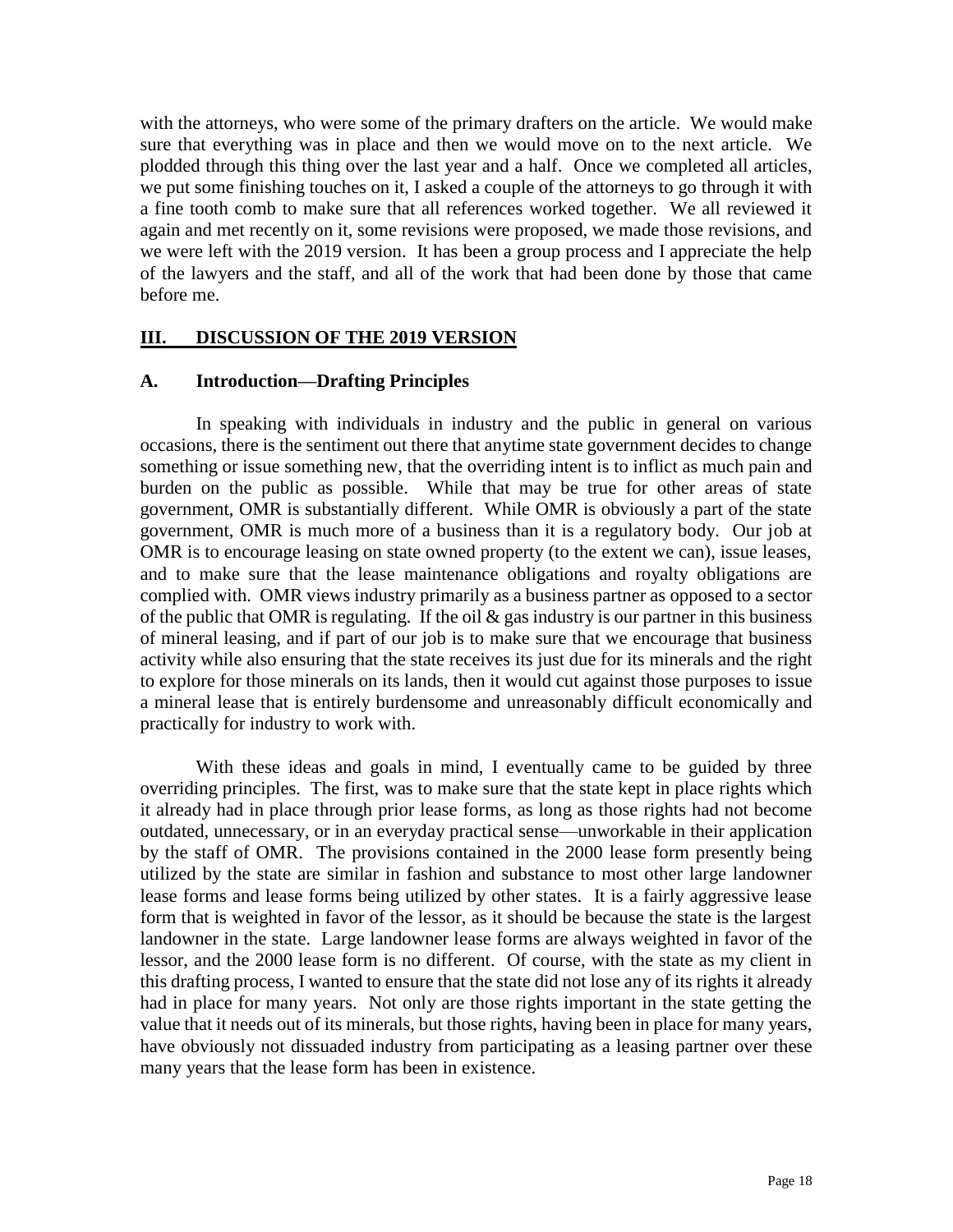The next principle I was guided by was to attempt to achieve implementation of a couple of things that the state needs to have in its mineral lease, and provisions that have become common place since the last revisions to the 2000 lease form. As will be discussed in depth in the next section, this primarily resulted in the drafting of a deep rights release provision. It's a provision and a right that is contained in most large landowner lease forms and lease forms utilized by other states. Finally, the last principle that guided the majority of my general drafting procedures, was efforts to simplify, clarify and make the lease form more efficiently applicable in day to day utilization by our staff and our leasing partners. To summarize, the goals which I hoped to accomplish with the 2019 version were to implement a couple of necessary changes to the lease form, keep the rights and obligations of the parties essentially as they have been throughout the years, clarify, simplify and make the mineral lease more practically usable, and finally to do all these things with an eye of striking a balance between insuring the rights and value of the state for its minerals and also with the idea that we could not go too far in doing this without possibly discouraging oil and gas companies from spending their money in Louisiana. With that said, I cannot be sure if we accomplished that goal, but we did the best we could. I also say this knowing full well that people in industry and the public are going to complain no matter what we do and that some of those complaints have to be taken with a grain of salt, while other more substantive and reasonable complaints need to be listened to and addressed. The length of this paper does not allow me to fully discuss all the revisions that we made in the 2019 version. Instead, the remaining portions of this paper will discuss the revisions to the lease maintenance articles (focusing on the deep rights release provision), the royalty provision (with an in depth discussion of why we decided against a no-deductions royalty provision), and finally a fairly brief discussion of the articles dealing with environmental and remediation concerns.

## **B. Lease Maintenance Articles**

#### **1. Article 3—Core Lease Maintenance Issues**

These set of articles in the beginning of the lease form were the first articles that I looked at when beginning this process. I can remember first when looking at this, I thought to myself everything looks fine to me here. As with most of the articles I drafted and revised, I began with the 2017 version as a baseline. It's interesting though, when looking at possible revisions for the lease maintenance articles, that being primarily Article 3, it was difficult to find a place to start. Unlike many of the other articles in a mineral lease which are more standalone articles, the lease maintenance articles in a mineral lease create a somewhat intricate structure in which almost every word and sentence are connected to each other. So that, if you change one word in one sentence, then it has a ripple effect throughout the remaining lease maintenance structure. Even though I felt like I had a good understanding of how the lease maintenance articles work together to create this structure, I realized quickly that I needed to sit with the articles and spend some time just mapping out in simple and practical terms what the article was attempting to accomplish. I began to see small variations on what type of operations were required during a primary term?; when and how much were the rentals to be paid to hold the lease during the primary term?; how could the lease be maintained in the last year of the primary term and at the end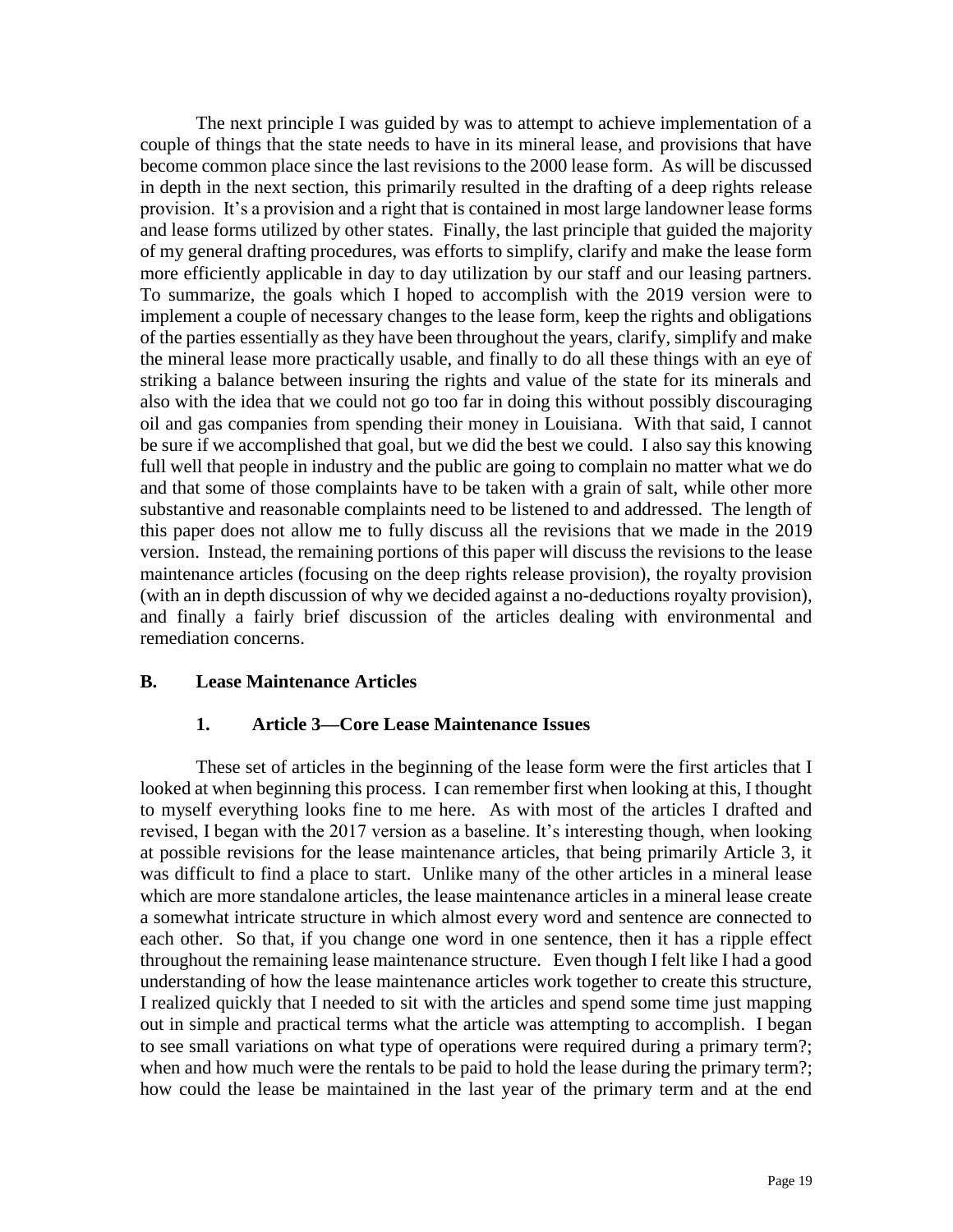thereof?; what about when the acreage is included in a unit?; and finally how is the lease maintained following the end of the primary term?

The resulting revisions in the 2019 version really do not change very much of the substance of the lease maintenance articles in the 2000 lease form. As in the 2000 lease form, the 2019 version may be maintained during the primary term by conducting actual drilling operations, obtaining production in paying quantities or by the payment of a rental if neither of those are taking place on an anniversary date of the lease. At various times in the lease revision process since 2006 and thereafter, there have been certain individuals that have pushed for not allowing the lessee to avoid the payment of a rental if it is conducting actual drilling operations or obtaining production in paying quantities on an anniversary date—commonly referred to as "operating over a rental date'. The suggestion was to give the lessee credit for the dates and times in which it is conducting these operations or obtaining this production, and thereafter requires the lessee to pay a pro-rated rental in order to maintain the lease for the remainder of that year. However, this idea has never gained traction in the lease revision process, and I believe that is a good thing.

If our lessee is conducting actual drilling operations on an anniversary date, then the state as lessor has obtained exactly what it desired in this business transaction, i.e. that the lessee would explore for minerals on the state's property and attempt to obtain production therefrom and pay the state royalties on that production. The way the 2019 version defines actual drilling operations and the inclusion of a requirement of good faith and due diligence within that definition, the state insures that the actual drilling operations being conducted by its lessee are legitimate and not merely to avoid the paying of a rental. While I suppose it is conceivable that a lessee might have the poor intent of conducting operations in order to avoid paying rental, it is extremely unlikely given the amount of revenue expended in drilling a well compared to the payment of rental in most cases. If our lessee expends the capital to conduct an operation that complies with our definition of actual drilling operations and good faith, then that lessee has likely expended far more in favor of the state then it would in paying a rental, and therefore should be rewarded with earning another year of the lease without the payment of a rental. This is just good business for both the state and its lessees, and to require something otherwise, in my opinion, would be far too stringent and dissuade operations being conducted on state property. Although it is nice to receive the rentals pursuant to the terms of these leases, the real money that the state is hoping for comes through the exploration and the production and payment of royalties thereon.

An additional assurance that the operations and production which serve to hold the lease during the primary term are valuable to the state and can take the place of paying a rental, is the fact that the 2019 version, as well as the 2000 lease form, do not allow reworking operations to hold the lease during the primary term. The operations must be actual drilling operations and cannot merely be reworking operations. This changes for the anniversary date at the end of the last year of the primary term and thereafter, where "acceptable lease operations", which includes both actual drilling operations and actual reworking operations, can maintain the lease. Of course, the difference during this time period of the lease is that rentals can no longer can be paid to maintain the lease—the lease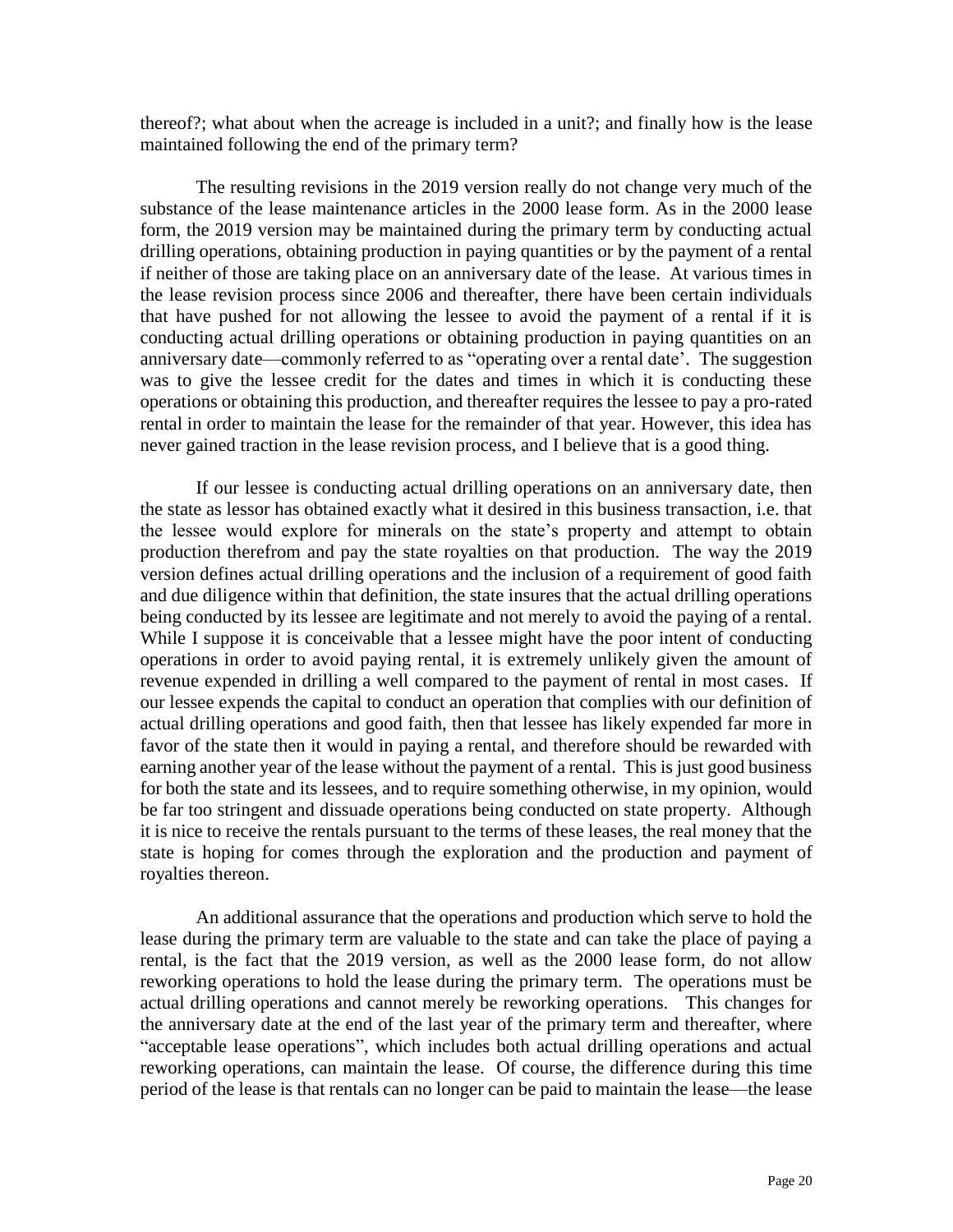can only be maintained by continuous acceptable lease operations or production in paying quantities without a lapse of greater than ninety days.

# **2. Deep Rights Release Provision**

Other than the issue of whether to include a no deductions royalty clause in the mineral lease, the inclusion of a deep rights release provision in the lease form is the most talked about and somewhat controversial aspect of the 2019 version. When I began the lease revision process in the summer of 2017, inclusion of a deep rights release was usually the first thing that Mineral Board members and staff would mention to me in general discussions of the lease form. The 2000 lease form does not have a deep rights release, but it is common place to find one in the lease forms of other states and in the forms used by other large landowners. Because of this, it is no surprise to the public and industry representatives to find out that we have included one in the 2019 version. However, even amongst the staff of OMR the deep rights release is not without its detractors.

A few years ago there was a push to amend the 2000 lease form to include a deep rights release provision and many of the staff here at OMR disagreed with its inclusion. The problem, the staff argued, was that the geology primarily in south Louisiana makes implementing such a provision difficult, and may in fact leave the state with a less valuable right than if the deep rights remain with the original lessee who owns the shallower rights above. The difference in south Louisiana is that the geology is so fractured and faulted in many areas that it is difficult to find a geologic boundary or depth at which both the original lessee's producing formations are protected and where the potential lessee of the released deep rights feels comfortable enough that the formations it drills to and produces are not interfering with the original lessees. The difficulty in creating a reliable "fence" between the two stratigraphically neighboring lessees creates a breeding ground of conflict and in some cases could make the severed deep rights worthless or at least much less valuable than if the rights to explore those depths had remained with the original lessee. No lessee will want to pay the upfront costs for leasing the deep rights or invest the money to drill a well into formations that it is not positive it has the right to do so.

While there is some of this extreme faulting and fracturing of geology in north Louisiana around salt domes and other similar structures, the changes in geology and formations for the most part are much more subtle and easier to identify and segregate with the application of a deep rights provision. So with all that said, I went into the analysis of whether the state should include a deep rights release in its lease form with an eye towards a general need for such a provision, but also with an eye towards drafting a provision that is both practically workable in its application and one that insures that the state would be left with something more valuable after the deep rights are severed from the original lease.

The solution to the problem came in the form of some language of a deep rights release provision provided to me by one of our Mineral Board members, and the solution to the seeming problem that the staff was voicing, which I believe is well founded, lies in the word "may". After the usual research, drafting, meetings and revisions were conducted,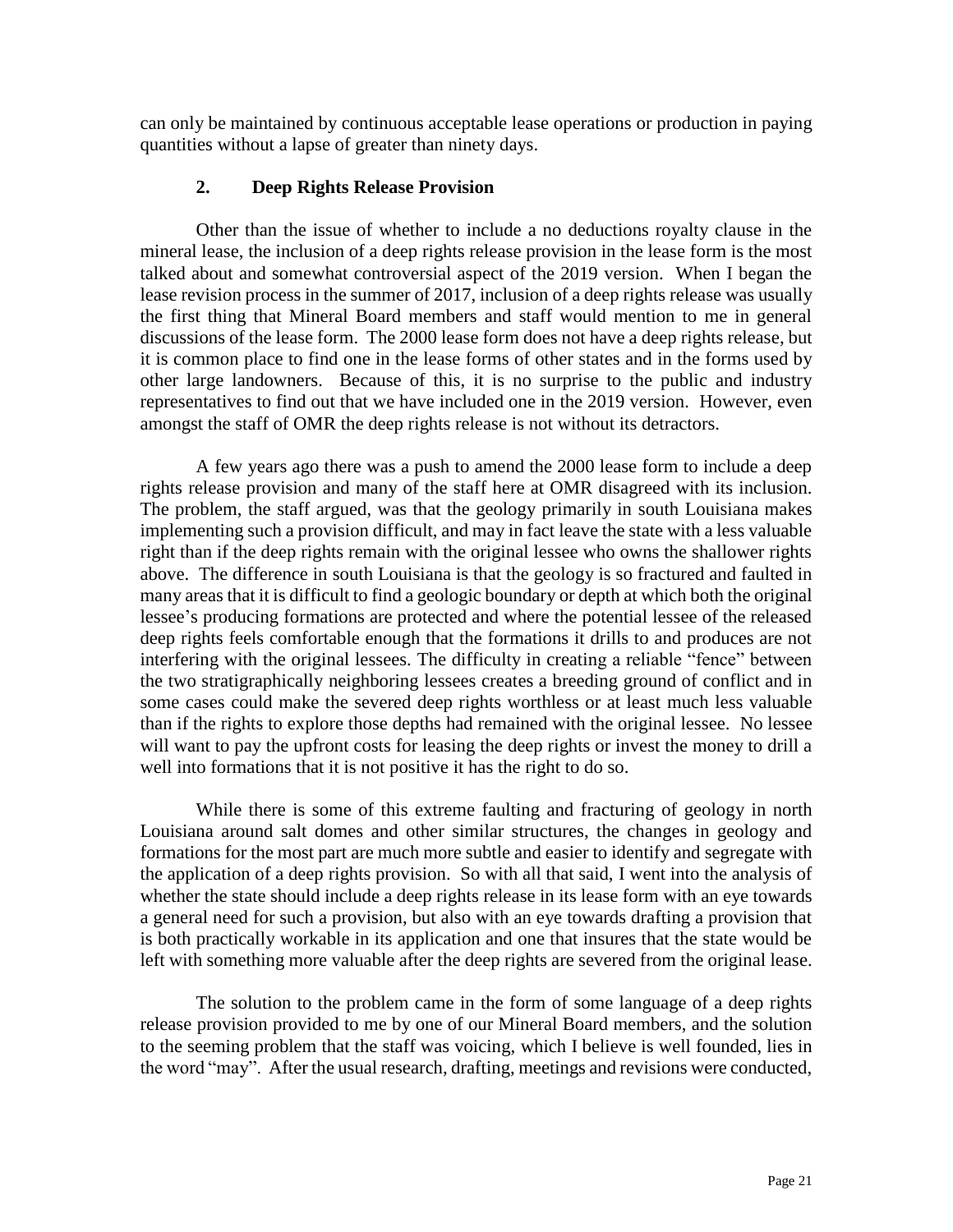the following is the deep rights release provision that ended up being included in the 2019 version, and is located in Article 3E(1):

No sooner than the second Anniversary Date beyond the end of the Primary Term, the Lessor may terminate this Lease as to all or a portion of the Leased Premises as to all depths one hundred feet (100') for vertical wells and three hundred feet (300') for horizontal wells below the deepest producing perforation in the well or wells located on the Leased Premises or on lands pooled or unitized therewith (*"Deep Rights Acreage"*). In applying this provision and arriving at a depth at which this Lease will terminate and the Deep Rights Acreage will begin (*"Termination Depth"*), the Termination Depth shall be measured in true vertical depth and shall be uniform, constant and unvarying throughout the entirety of the geographic confines of the Deep Rights Acreage

As one can see, the termination of the deep rights acreage is not automatic in that the "lessor *may* terminate this lease" as to the deep rights acreage. While this solution is not without its own problems, it was the consensus best option amongst those of us involved in drafting the mineral lease. Because it gives the staff and the Mineral Board the option to terminate the lease as to the deep rights acreage, the staff and the Board can consider whether the state of the geology at the point in which termination is to take place would allow for a feasible and workable separation of those rights.

The primary question for the state at the time this right is to be exercised, would be to ask whether the severance of the deep rights from the original lease would create a right that is more valuable than if it were to remain part of the original lease. If the geology is fractured to the point that a reliable border between the shallow and deeper severed depths could not be created, then the possibility of gaining a potential lessee of the deep rights acreage would be unlikely. If that is the case, the severed deep rights acreage would be substantially devalued if it is severed from the original lessee. Other considerations to be made in this determination are future development plans put forth by the original lessee prior to the state making its decision, the surface facilities available to the original lessee or those available to a possible potential lessee of the deep rights acreage, in addition to a myriad of other considerations that would only play out once the termination process takes shape. If the deep rights acreage automatically terminated at the point and time stated in the provision, then the state could very well be left with large amounts of deep rights acreage that may never be marketable, and may also prove to be either a nightmare or impossible for the staff (both lease review and audit) to track and ensure that lease provisions are being complied with.

However, as I mentioned before, even implementation of an *optional* deep rights release may prove to be difficult. Having to implement procedures to accept information from the original lessee, to verify that information, and to create their own set of parameters within which to make the decision, places a heavy burden on the lease review staff in our geology & engineering section. That said, these problems will hopefully be ameliorated by the percentage of leases that reach the seventh year in the term of the lease (three year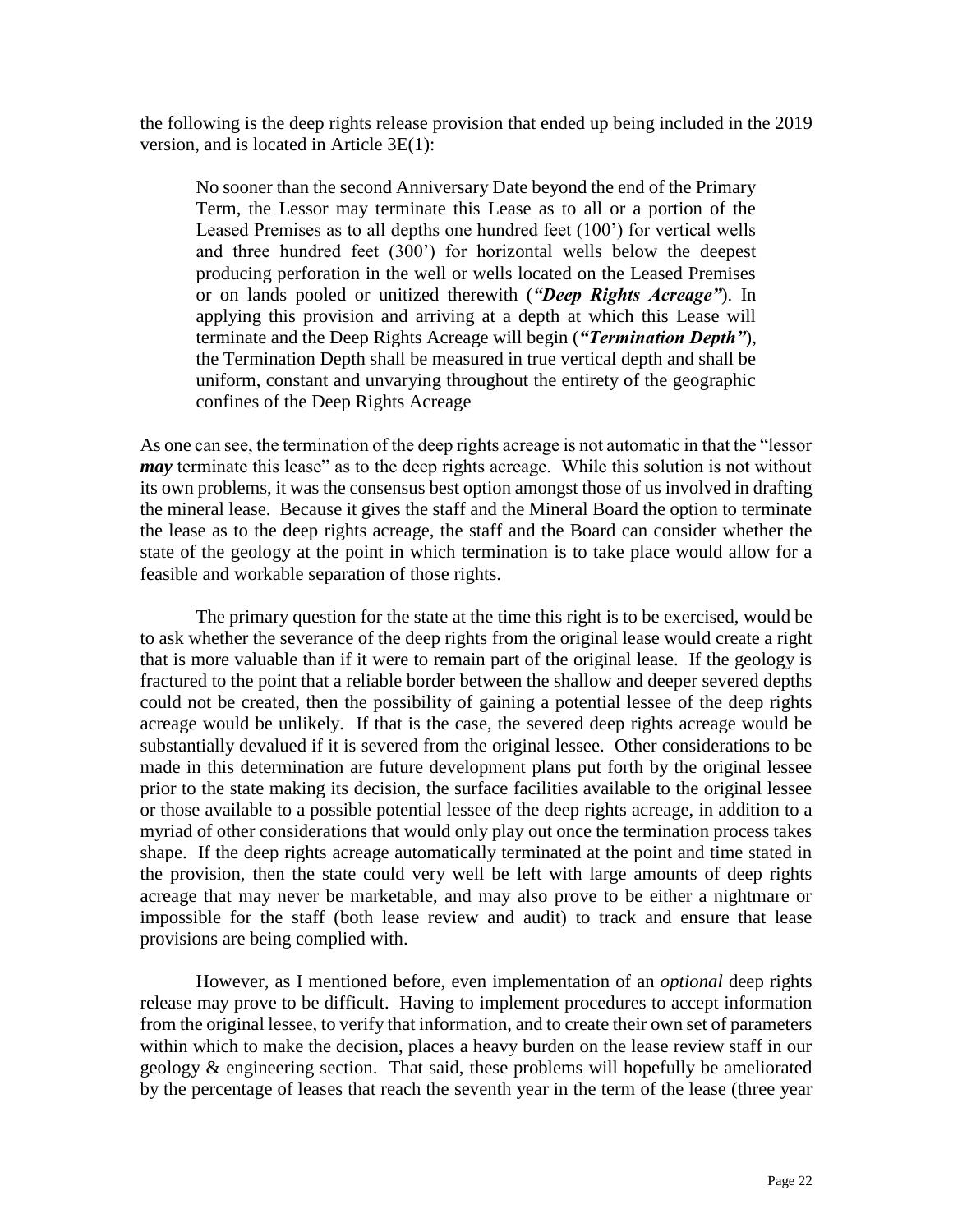primary term, possible two year extension and then the two years built into the release provision itself), should prove small enough to allow for a manageable situation for the staff and the Board to make a well-considered determination as to whether to apply the deep rights release provision.

After somewhat resolving the issue of making the deep rights provision an automatic termination or one that was optional, I turned to two other important aspects of the clause: 1) the time at which the termination is to take place; and 2) the defined depth at which the termination occurs. The timing of its application was fairly straightforward. There are some lease forms from other states and other large landowners that make the release of the deep rights applicable at the end of the primary term and there are some that make it applicable as late as ten years into the life of the lease. In one particular lease from the state of Alabama, immediately upon a portion of the lease being included in a unit the lease was not only divided geographically pursuant to the boundaries of the unit, but it was immediately severed into a separate lease based on the formation covered by the unit and the depths therein—very, very aggressively in favor of the lessor. The state of Colorado lease form allows for termination of undeveloped deep rights beginning with the tenth anniversary of the lease and the enforcement of the termination provision is optional. The Texas Gulf & Bays lease form utilizes a deep rights release provision that automatically applies two years following the end of the primary term of the lease. In deciding on the timing for the application of the deep rights release, we felt that two years following the primary term was a sufficient period of time for the lessee to exercise its exploration rights in the leased premises and to drill and prove up whatever exploration ideas it had sold to its investors. Taking into consideration the possible two year lease extension at the end of the primary term that can be granted under the 2019 version, this date would mostly likely occur at seven years into the life of the lease, plenty enough time for the lessee to fully exercise whatever rights it intends to prior to severance of the deep rights.

The most interesting aspect of drafting the deep rights release provision was determining how to define the depth at which the release was to occur. In performing my research, I found quite a few cases in which the parties were in conflict with regard to determining an accurate and agreed upon boundary at which termination will take place. The conflicts in these cases came about because the termination depth is tied to the base of a particular geological formation, reservoir or zone. The two primary disagreements the courts were trying to decide in these cases were determining where the formation occurs stratigraphically and once that depth is determined, whether the parties intended for that depth to vary with the different depths at which that formation occurs throughout the geographic confines of the leased premises—in areas away from where the well bore penetrates the formation, reservoir or zone.

The Court in *BRP LLC (Delaware) v. MC Louisiana Minerals LLC<sup>10</sup>*, while not specifically interpreting a deep rights release provision, the Court does attempt to determine the boundary of a depth limited mineral transfer. The mineral rights being transferred were limited to the following depth:

 $\overline{\phantom{a}}$ 

<sup>10</sup> 196 So.3d 37 (La. App. 2d Cir. 5/18/16).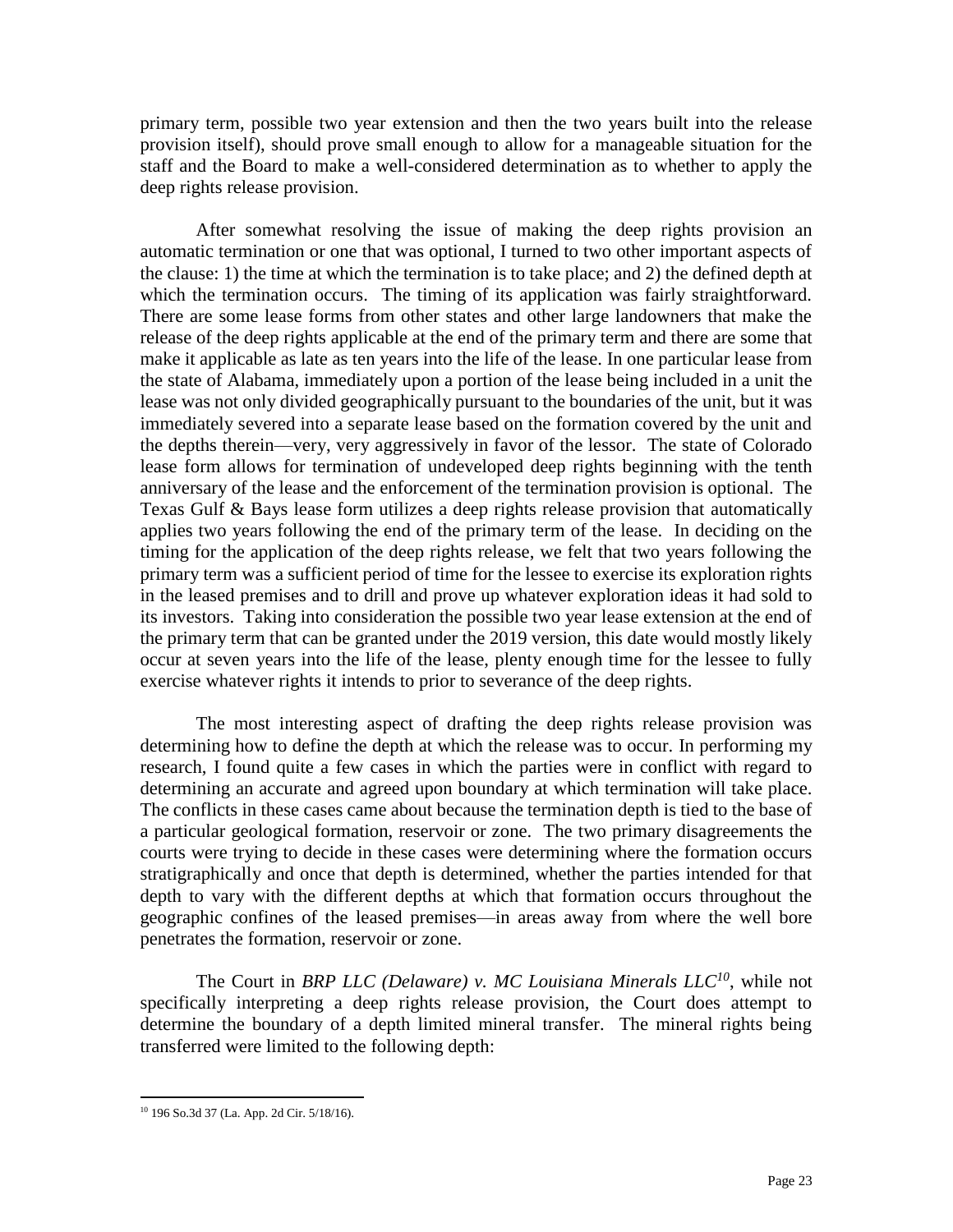below that depth which is a stratigraphic equivalent of the base of the Cotton Valley formation and the top of the Louark Group defined as correlative to a depth of 10,765' in the Winchester Samuels 23 #1 well (API #1703124064) located in Section 23-14N-13W, DeSoto Parish, LA, and correlative to a depth of 9,298' in the Tenneco Baker #1 well (API #1701320382) located in Section 12-16N-10W, Bienville Parish, LA

The disagreement between the parties was a differing interpretation as to what depths the described formations occurred at. One of the testifying experts identified the problem with utilizing formation depths and the stratigraphic equivalent of those depths, and she/he also voiced a solution: "**The location of formations in groups are subject to disagreement among geologists, and the general thought about their location can vary over time…, for this reason, stratigraphic markers, such as the well depths used in this case, are the more commonly used in the oil and gas industry**." In the case, BRP argued for defining the depth pursuant to the location of the formations—Chesapeake argued that the depth boundary of the minerals conveyed and retained should be defined by the specific well depth markers in the wells referenced in the description. Because of the inherent lack of clarity in the conveyance description, the trial court was forced to hear days of testimony from geological experts testifying as to their different interpretations of the intended depth. This case is an obvious demonstration that the use of references to the location of geological formations and their stratigraphic equivalents as the means of describing a stratigraphic depth boundary, brings great uncertainty. That amount of uncertainty would cost the state and its lessees a great amount of time and money. It would cost the state up front by making the severed deep rights less valuable to a potential lessee, and it would cost the state in litigation expenses to sort out the actual boundary through future litigation.

These issues surrounding the difficulty of determining the appropriate horizontal boundary for a deep rights release provision were also discussed by Aimee Williams Hebert in her paper titled "A Review of Selected Lease Clauses" given at the 2007 Mineral Law Institute.<sup>11</sup> The two cases Ms. Hebert discusses are *Sandefer Oil Gas, Incorporated v*. *Duhon<sup>12</sup>* and *EOG Resources, Incorporated v. Wagner and Brown, LTD<sup>13</sup>* . Each of these cases struggled with locating the depth at which a deep rights release provision was to be applied. Interesting though, each case also struggled with whether the chosen depth of the release was to be consistent throughout the entire geographic boundaries of the lease or whether the depth was to follow and change with the depth at which the particular identified zone or horizon would appear. The Court in *Sandefer* held that the boundary was one hundred feet below the base of the formation from which the well was producing, *at whatever depth the formation was found throughout the lease tract*. The boundary was therefore tied to the actual stratigraphy, rather than a particular true vertical depth. However, the court in *EOG* found the opposite. After determining that the boundary was to be fixed at a depth of 9,829 feet, the court held that that depth was to be consistent throughout the geographic confines of the lease, as opposed to a depth which follows where the formation actually occurs at varying points under the surface of the leased premises.

 $\overline{a}$ 

<sup>&</sup>lt;sup>11</sup> See Pages 207-209.

 $12$  961 F.2d 1207, 1209 (U.S. 5<sup>th</sup> Cir. 1992).

<sup>13</sup> 202 S.W.3d 338 (Tex. Ct. App. 2006).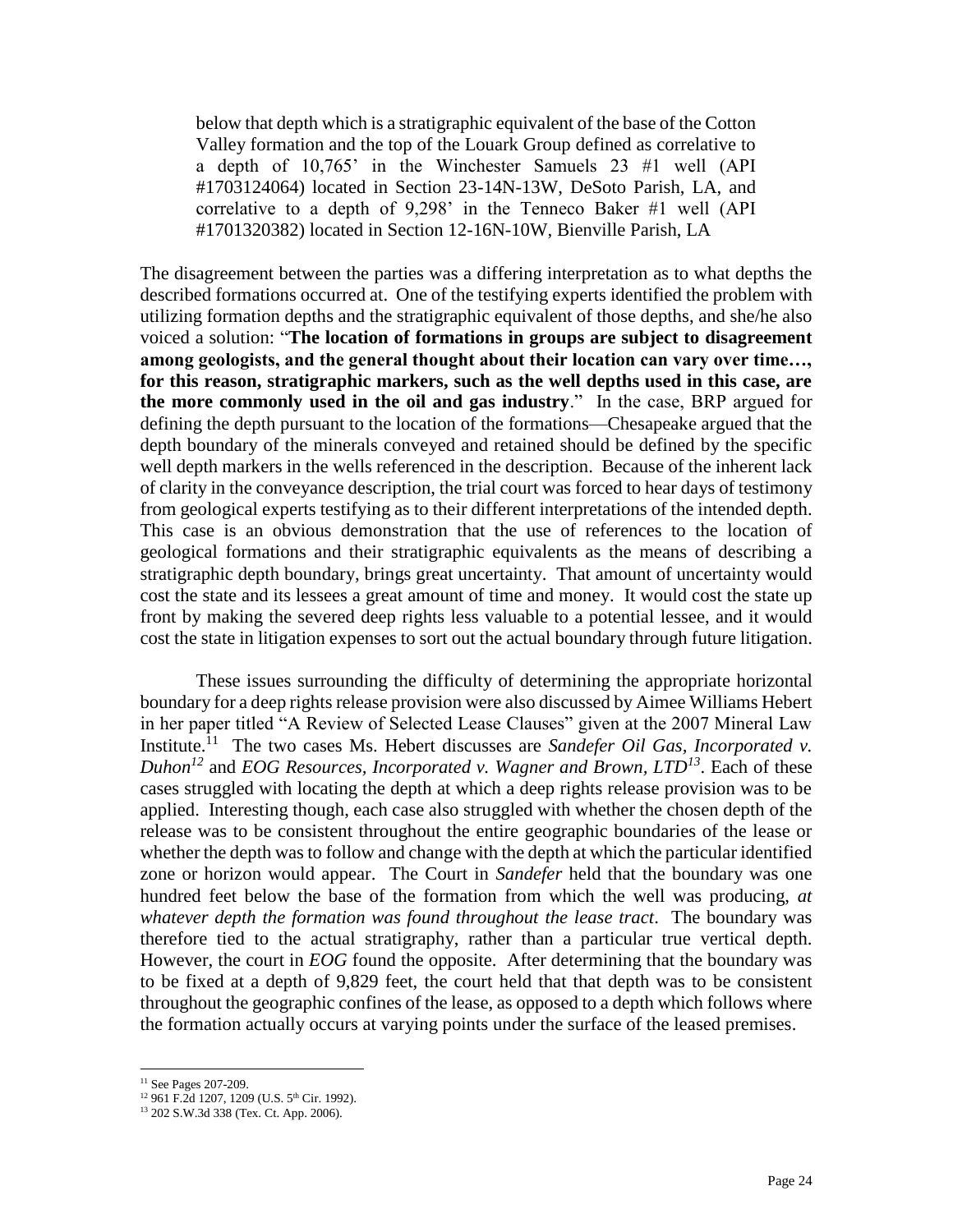Of course, when a drafter of a provision sees this type and level of confusion and conflict with regards to a very important boundary description related to the rights in a mineral lease, a primary concern is to avoid drafting something that will put your client in these type of cases. If the deep rights release provision contained in the 2019 version is not crystal clear as to both the depth at which the release is to occur and the fact that depth is to be consistent and unvarying throughout the entire lease boundary, then cases such as these in which parties fought long and hard over the boundaries, create much confusion for potential lessees and the specter of this type of litigation would devalue substantially the severed deep rights. Accordingly, we have attempted to avoid these issues by tying the depth at which the release is to occur to a definite identifiable point in the well bore, to measure that depth in true vertical depth and by making clear that that depth "shall be uniformed, constant and unvarying throughout the entirety of the geographic confines of the deep rights acreage." While we have chosen the particular point in the well bore at which the release is to occur as "one hundred feet for vertical wells and three hundred feet for horizontal wells *below the deepest producing perforation in the well or wells located on the leased premises or lands pooled or unitized therewith*", in discussions with representatives from industry and with board members, I am open to defining that depth to another definite and easily identifiable physical depth marker located in the well bore. Having recently begun discussions with industry, the public and board members with regard to this provision at the time of writing this paper, we are listening to different ideas and will continue to do so throughout the process.

Whether the defined depth utilizes a definition which creates a somewhat deeper boundary is really of much less concern to me, as long as that boundary is an easily identifiable physical point in the well bore that establishes a depth which cannot be open to interpretation by geologists, and also as long as that depth is uniform and unvarying throughout the geographical confines of the lease. Otherwise, any uncertainty over the boundary between the deep rights and the shallow rights (the original lease rights) will substantially devalue the severed deep rights. Just like with immovable property—folks like to know what they are getting—good fences make good neighbors. The only way to arrive at a "good fence" is tie the termination depth to a known physical point in the wellbore that is not open to geologic interpretation—and then to make that depth uniform throughout the lease.

## **C. Royalty Clause**

## **1. Introduction**

I don't believe we had gotten to the point of drafting the royalty provision until I was well into my first year on the job. By that time, I had developed many notions about the royalty provision currently in place in the 2000 lease form. I eventually learned these notions to be untrue. My only experiences with the royalty provision had been situations involving conflicts between our audit staff and the lessee regarding differing interpretations of the royalty provision. Because of this, there was a constant lamentation regarding the royalty provision in the 2000 lease form and how we desperately needed to improve it. This general lamenting of our royalty provision would also take place before, after and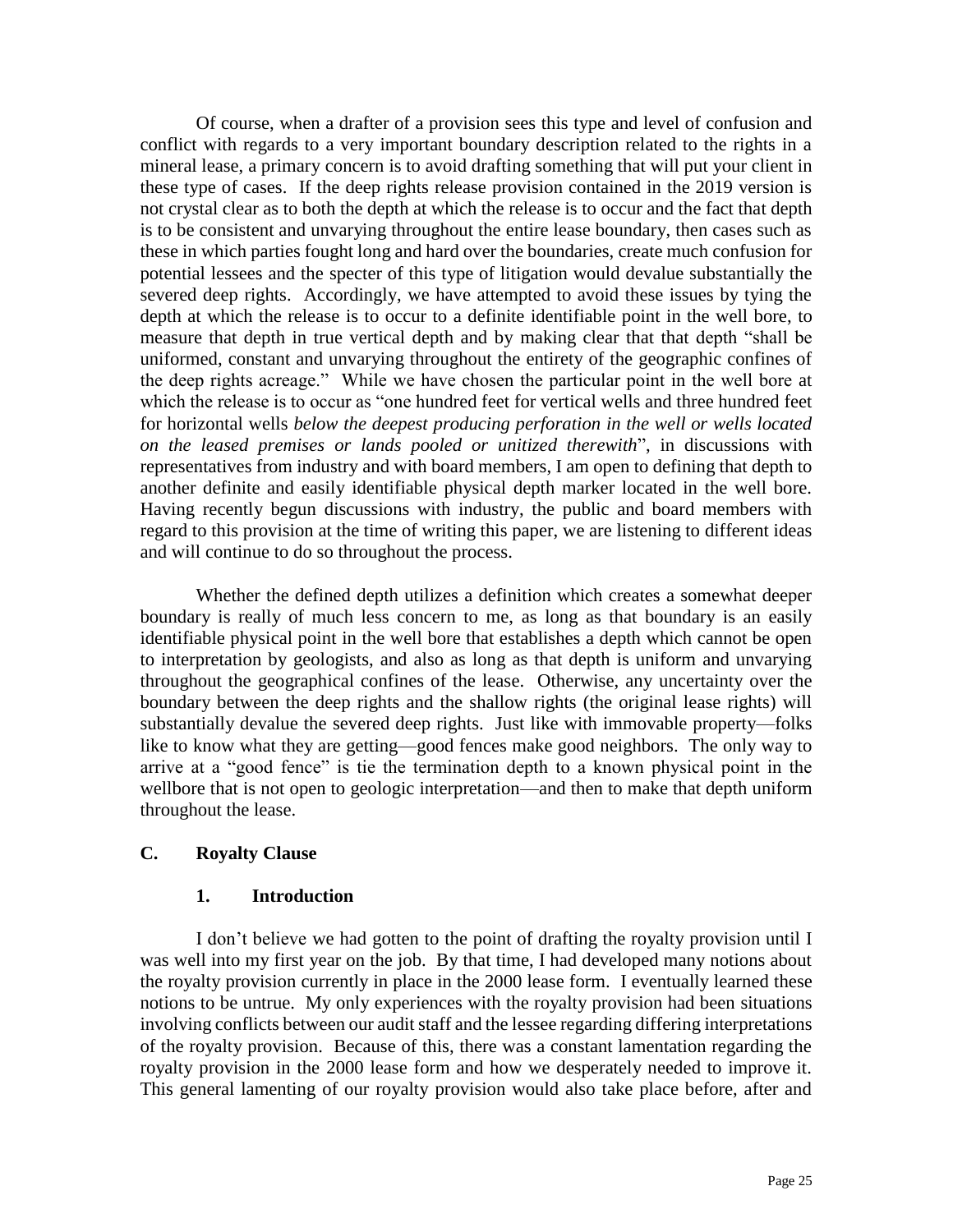during the Mineral Board meetings and in meetings with public. So when I began the drafting process I thought that the royalty provision contained in our 2000 lease form had to be completely revamped or entirely replaced. As I went through my preparation and gathering of information at the beginning of the drafting process, I learned that was not true.

Due to the importance of the royalty provision and the wide range of issues addressed therein, I spent months preparing and becoming familiar with the various issues so that I could make well-informed decisions on what I felt the royalty provision should look like. The first place that I started was to meet with our audit staff to discuss what issues they had in applying the provisions of the royalty clause as it presently stands. We had various meetings and exchanged emails discussing what worked and what did not work. I learned very quickly that for the vast majority of audits conducted by our auditors, the staff had very little problems determining the propriety of the amount paid by our lessees and the deductions taken by our lessees from those amounts. Additionally, utilizing the royalty provision in the 2000 lease form and even the lease forms pre-dating that form, our staff had few problems enforcing those provisions and receiving payment when an auditor discovered that a lessee had improperly paid its royalty or improperly calculated or taken a deduction. In fact, our auditors have developed an entire handbook with guiding principles and issues discussed therein that assist and educate our auditors so that they can make decisions in the field without always consulting one of our legal staff. It became clear to me very quickly that the royalty provision as it stands today has done exactly what any type of contract is supposed to do, it has given our auditors and our lessees a clear set of parameters and rules that, for the most part, allow both sides to eventually reach an agreement and resolve the matter without having to consult our legal team or without having to spend large amounts of time and money in litigation trying to resolve these matters. The familiarity of the rules and language contained in the present royalty provision allow our auditors to efficiently conduct their day to day work—receiving royalty payments and insuring those payments comply with the terms of the lease.

So upon learning this, my first thought was that we should not change the already familiar and workable language of the royalty provision unless the state stood to substantially gain economically as a result of those changes. With further research, I came to see that the state's royalty provision and its valuation of production and rules for taking deductions, were typical of large landowner leases and many other state's lease forms meaning the state's present royalty provision is good for the state economically. So, when I realized that the royalty provision was being successfully implemented by our staff and accepted by our lessees, and also that the valuation and allowed deductions were in line with other large landowner lease forms, my focus on drafting and revising the royalty provision began to shift.

I decided to utilize the 2000 lease form royalty provision as a beginning point for the drafting of the new provision. My focus was not on recreating an entirely new royalty provision as those involved in the drafting process had done in the 2016 version and the 2017 version, but my focus was on keeping the inherent usability and clarity of the provision that came with the familiar and oftentimes agreed upon language and dialogue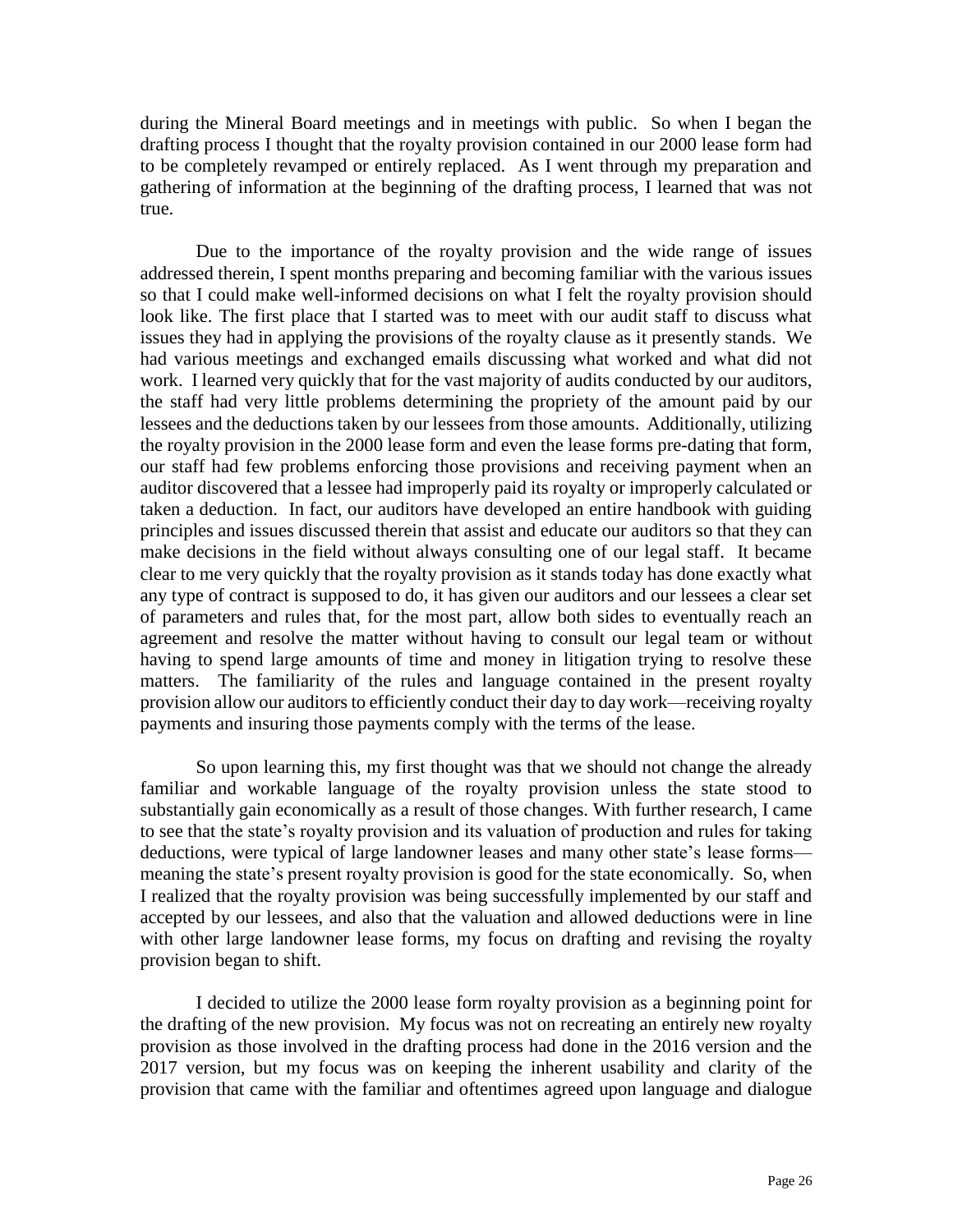those terms created between our audit staff and our lessees. However, I also tried to identify problem areas in the provision and to attempt to remedy and clarify those problems. When drafting a new provision, it is easy for one so situated as the state to want to draft an entirely new provision weighted even more favorably in its favor, and to utilize brand new language that those drafters believe will accomplish that. The problem with this, as any drafter of a legal document knows, is that utilizing new language that one side believes refers to something more favorable for themselves, can also result in language that the other side views as referring to a situation more favorable to them. When that happens, it is up to the court to decide what the new language means. Words are not the actual things they refer to, they are only an attempt to refer to those things. When new language is utilized in a contract, each party is going to interpret that language as referring to some thing or idea that favors their own position. That leaves a situation of conflict, a situation of unknown, a situation that costs money to resolve in the courts, and one that can be resolved entirely unfavorably to the parties originally drafting the language—usually to their utter surprise. Because of all of these reasons, I wanted to utilize and work from the historically familiar language in the 2000 form that has become customary for both our lessee and our audit staff, language that both sides can usually agree on as to what it references, and language that makes sure the state is getting a good value for the production obtained from its lands.

## **2. Revisions to the Royalty Provision**

The three main issues in a royalty provision, in addition to setting the royalty percentage, are to clearly define what production is royalty bearing, how to value that production and what deductions can be taken by the lessee from the royalty owed on that production. Our lease form, as many others, is divided into three separate sections addressing these issues with respect to oil, gas and natural gas liquids ("NGLs"). With respect to the issue of what production is royalty bearing, Article 9(B), (C) and (D) of the 2019 version expands and clarifies that royalty is due to the state on all production that is "produced, saved, sold, utilized or severed from the leased premises." This defers from the 2000 lease form which requires royalty to be paid on all production "produced and saved or utilized". Our office has had multiple conflicts with operators and payors who interpret the 2000 lease form as allowing them to not pay royalties on oil that is lost, for whatever reason, and gas that is not utilized because it is flared. While in the context of these conflicts the state asserts that the language of the 2000 lease form should be interpreted differently, we wished to clarify these terms to include the hopefully undisputable term "severed"—meaning that any production that is taken out of the ground ("severed") must be royalty bearing. The only exception to this rule is given in Article  $9(E)(5)$  which allows the lessee to recycle gas and liquid hydrocarbons produced from the leased premises for "injection into any oil or gas producing formation underlying the leased premises for stimulating the production of oil or for secondary recovery purposes and no royalties shall be payable on the gas or liquid hydrocarbons so recycled until such time as the same may thereafter be severed from, produced, saved, sold, or utilized by lessee in such manner as to entitle lessor to a royalty thereon under the royalty provisions of this lease." The addition of "severed" was the primary change to the royalty provision dealing with the issue of what production is royalty bearing, except for the additional provisions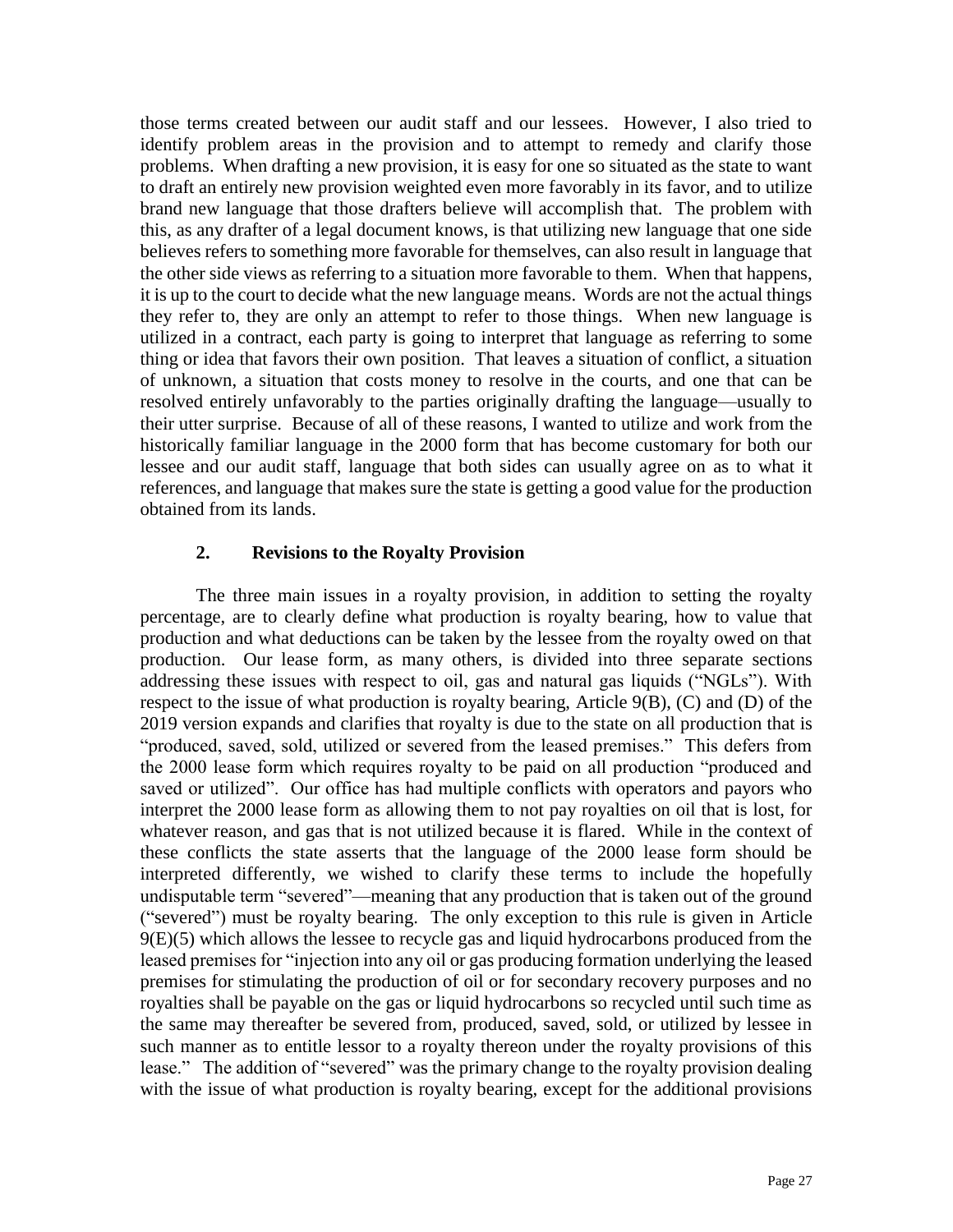specifying this issue with regard to NGLs. Because processors of NGLs sometimes retain portions of the production as payment for processing, determining what NGLs produced by the lessee are royalty bearing is a bit more complicated. Because this issue has created some conflicts in our office with our lessees, we tried to clarify and be more specific with regard to what portion of the NGLs are royalty bearing and what portions are not. The entire part of paragraph D(1) of Article 9 deals with this issue and does so hopefully in a productive and efficient manner.

When reading commentary and articles discussing the issue of valuation of production and also in reading many different lease forms, there are really only three ways of going about it that insure some type of reliable and workable redundancy: 1) utilizing the price paid by the first purchaser pursuant to a prudently negotiated arms-length contract; 2) utilizing some identified pricing index; or 3) utilizing the average price being paid in the field or nearby fields. The consensus and most efficient and logical way of valuation seems to be to rely on the lessees own personal interest in obtaining the best price pursuant to a prudently negotiated arms-length contract. While utilizing a market index price seems more reliable and objective, the problem is that the index price is based on certain qualities of the oil or the gas, and the qualities being produced in the field on which the royalty is owed might be substantially different in value. This leads one into an area of unknown interpretation on both sides as to what the value of the quality of gas or oil actually being produced should be relative to the value of the stated quality for the index price. Additionally, market indexes come and go and agreeing on a substitute index can be a problem. Based on these issues, I felt that utilizing an index price was not the best way to go, at least as a first preference.

So with all three of the sections for oil, gas and NGLs, we heavily weighted the valuation on the front end to the price paid by a first purchaser pursuant to a prudently negotiated arms-length contract. It seems the best way to get the most consistent and highest value for the production—leaving the least amount of room for each side to interpret the price to their own position, thereby creating conflict which can be costly and time consuming. The lessee has a complete self interest in obtaining the best price and the price being paid is reflective of the quality of oil or gas that is being produced. For oil and gas, if there is no sale pursuant to a prudently negotiated arms-length contract, the second method of valuation is to use the average price paid in the field, or if there is no oil or gas being sold in the field, then the average price paid in the nearest three fields. In my discussions with the staff with regard to the workability of the present royalty provision, it was surprising that, for the most part, there are few issues with our lessees when using the average field price valuation provision. Because of this, I felt that average field price was the most reliable and efficient way of implementing a second choice of valuation. The average price paid in the field or the nearest three fields cannot be utilized with NGLs because that production is obtained and processed at a processing facility and there may not be another processing facility in the vicinity. Accordingly, the second level valuation if the NGLs are not sold pursuant to a prudently negotiated arms-length contract, is the value calculated "on the basis of oil, price information service (OPIS) at Mont Belvieu, Texas on the date sold."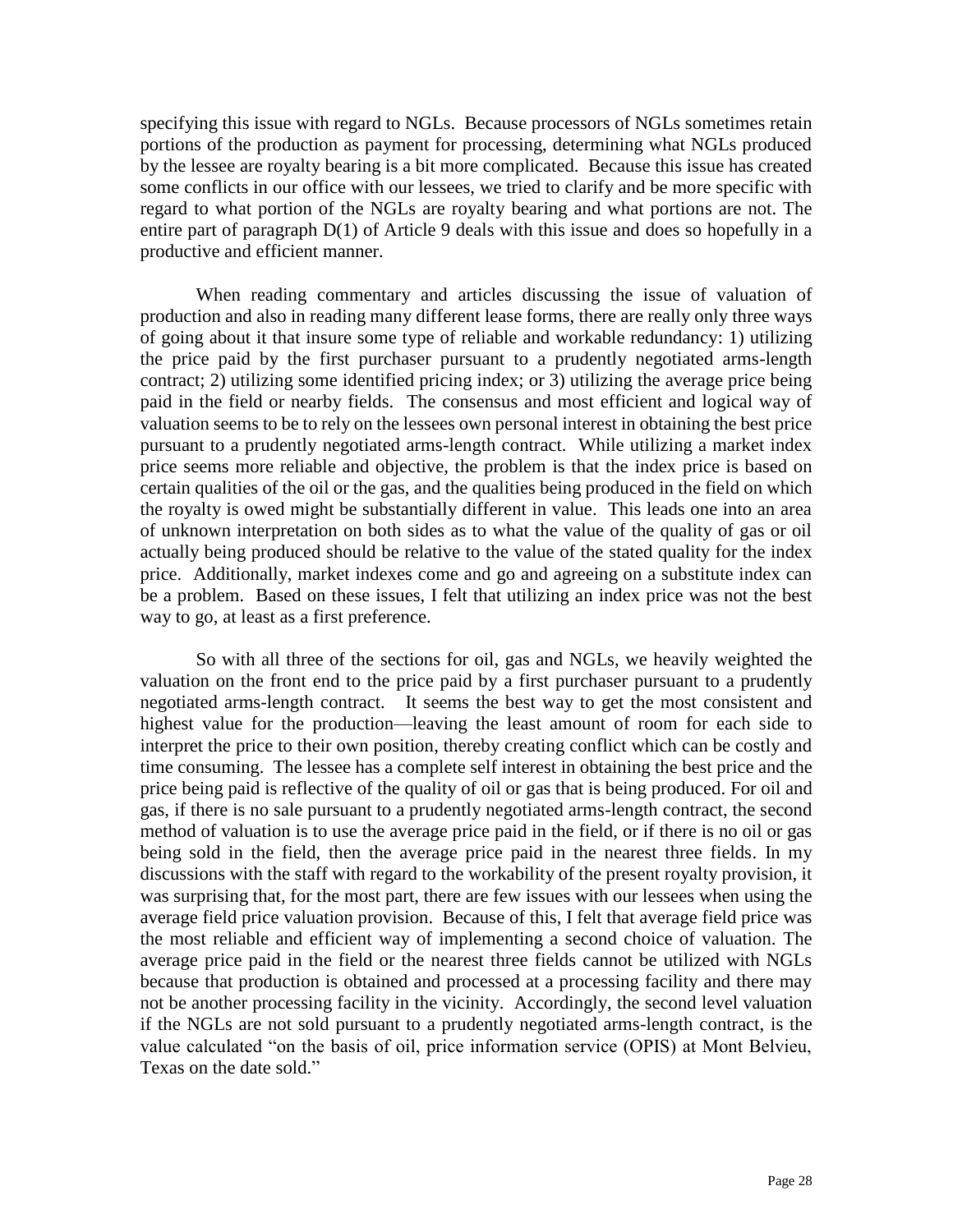With regard to the deductions allowed and disallowed—there are some important substantive changes. Many of these changes do not alter the general obligations of the lessee, but do clarify and specify what deductions are allowed and which ones are not. Many of these changes were gleamed from other lease forms utilized by other states. The first thing we did was expand the general disallowance of deductions for the costs of anything considered to be a producing function, to also be disallowed for any functions that are attributable to exploration, development, primary or enhanced recovery or abandonment. This change is more of a belt and suspenders type of provision. One issue that has caused some conflict between our auditors and payors is the issue of gathering. While we believe the 2000 lease form disallows gathering whether inside or outside the field, I wished to clarify this and make it absolutely clear that costs incurred for gathering are not allowed whether those costs are incurred inside or outside the field. As a side note, I thought when initially revising the royalty provision that we needed to go away from utilizing field boundaries as a physical parameter for when certain deductions are allowed or not allowed. However, in my discussions with the audit staff in preparing to draft the royalty provision, they made clear that while there are sometimes small disagreements over where the field boundaries lie, for the vast majority of cases the auditors are able to set field boundaries that our lessees can agree with. So I decided to keep that as an element in these provisions for the sole reason that they work.

For deductions with regard to oil and gas, the 2019 version makes more specific the costs that are not allowed as deductions because they fit into the general obligation that the lessee must place the production in a marketable condition. With regard to these deductions, we just attempted to clarify and specify those deductions that are allowed or not allowed. Our audit staff, in reviewing these changes, agreed that they would have a benefit in making the audits more efficient and also potentially increasing the value of the production in some small amount. Finally, with regard to the charges to be deducted in processing NGLs, there's often been difficulty in interpreting the 2000 lease form royalty provision. The primary issue arises in situations, which are common place, where the processor retains some portion of the NGLs in addition to charging a processing fee. While not necessarily changing the substance of the 2000 lease form, we attempted to draft around this problem by specifying and clarifying the provision related to this situation.

#### **3. Deductions or No Deductions**

The most controversial and interesting issue I was confronted with in drafting the royalty provision was whether to attempt to draft a no deduction royalty provision instead of one more in-line with the traditional provision that is in the 2000 lease form. After reviewing the history and legal landscape of this issue, I concluded that even if the state feels it is the better policy to go with a no deduction provision, it would be impossible to draft such a provision that could guarantee that it would actually be interpreted the way the state intends. A lessor can have the best intentions and seeming clarity in drafting a new provision utilizing new language—but because the language is new and untested, both its lessee, and more importantly a court, could have an entirely different idea about what that language was intended to accomplish. Below you will see how this struggle, both lengthy and costly, has played out in the Texas courts with regard to interpreting and enforcing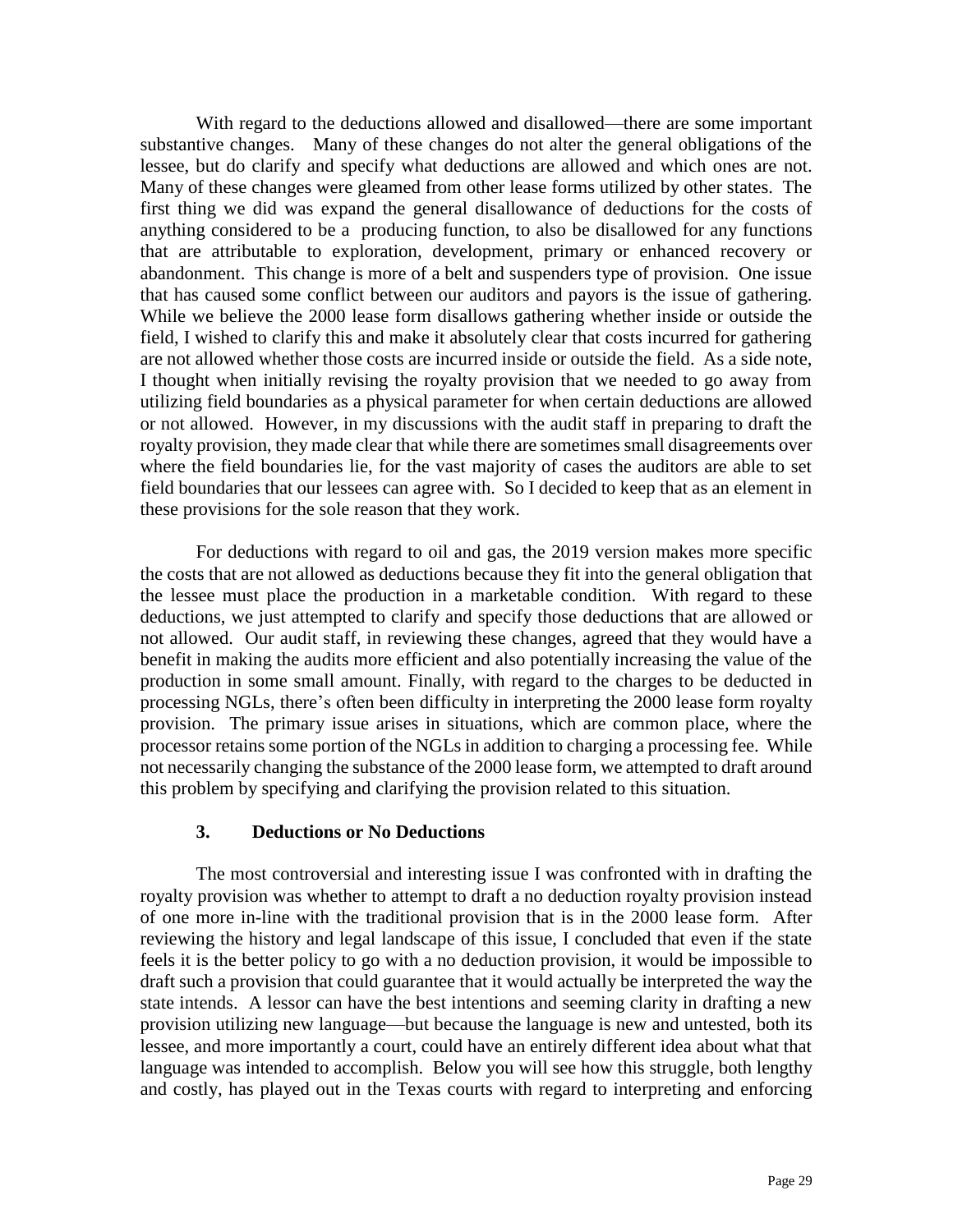language that was intended to be a no deduction royalty clause. The first question that needs to be answered, however, is whether a no deduction royalty clause in the state lease form is a good business decision for the state?

As discussed in earlier sections, we presently have a royalty provision that works in practice for our auditors and lessees, and it is also a royalty provision that gets about as much value as a lessor can get from its percentage of production. There is not a lot of extraneous value floating around in the economics of oil and gas exploration and production. Over the years large landowners like the state of Louisiana have done a good job of asserting the strength of their economic position and assembling royalty provisions that help insure receiving a fair share of value for the production obtained from their lands. Of course, the state will always be pushing for a higher royalty percentage where the market and area allows—which we have done since I have been here in the Austin Chalk and elsewhere, but as far as how that percentage of production is valued and what type of deductions can be taken, I believe we have reached a point where there is not much left to be added to the lessor's side of the economic equation.

The idea that the state, or any lessor, is going to draft a no deduction royalty provision and thereby acquire substantially more value for its production is incorrect. In fact, if a lessor was actually able to draft a no deductions royalty provision that is enforced by the courts, the lessees would react in two different ways in order to even out the economics. First, the lessees would use such a provision to justify lowering bonus and royalty amounts, substantially, probably. Second, the accountants for these oil and gas companies are intelligent folks—they will find ways (and I am not saying illegally) to keep the economics where they are. They will restructure sales points or create new labels for costs incurred and charged, but they will find a way to even out the economics…because there is no other option. Even if the state is able to draft an enforceable no deduction royalty clause (which, as discussed below, is unlikely and at the very least will be extremely costly and time consuming in the courts), such a clause will still not change the economics of the situation and because of the likelihood of receiving lessor amounts of bonus payments and royalty percentages, the state will end up getting less money than it is now. All this trouble, little or no reward—and to fix what? A royalty clause that already works?

Hopefully the way the 2019 version retains, but improves, the structure and language of the royalty provision in the 2000 lease form, creates a provision that utilizes language that is well known and workable between our lessees and our auditors. The familiar language and rules create a situation where our auditors can review what the lessees are paying and deducting, determine whether those amounts are correct and allowed under the terms of the lease and, for the vast majority of cases, the parties can reach an agreement which resolves the matter before it ever reaches the conflict stage, which is costly and time consuming. It allows our auditors to get the proper value for the state's production in a timely and efficient manner. The economic value that this means to the state far exceeds any type of additional value the state may receive as a result of a no deduction royalty clause. Creating an entirely new environment for our lessees to conduct their operations and within which to make their payments and deductions, also causes our auditors to create an entirely new process for dealing with this new environment. If a no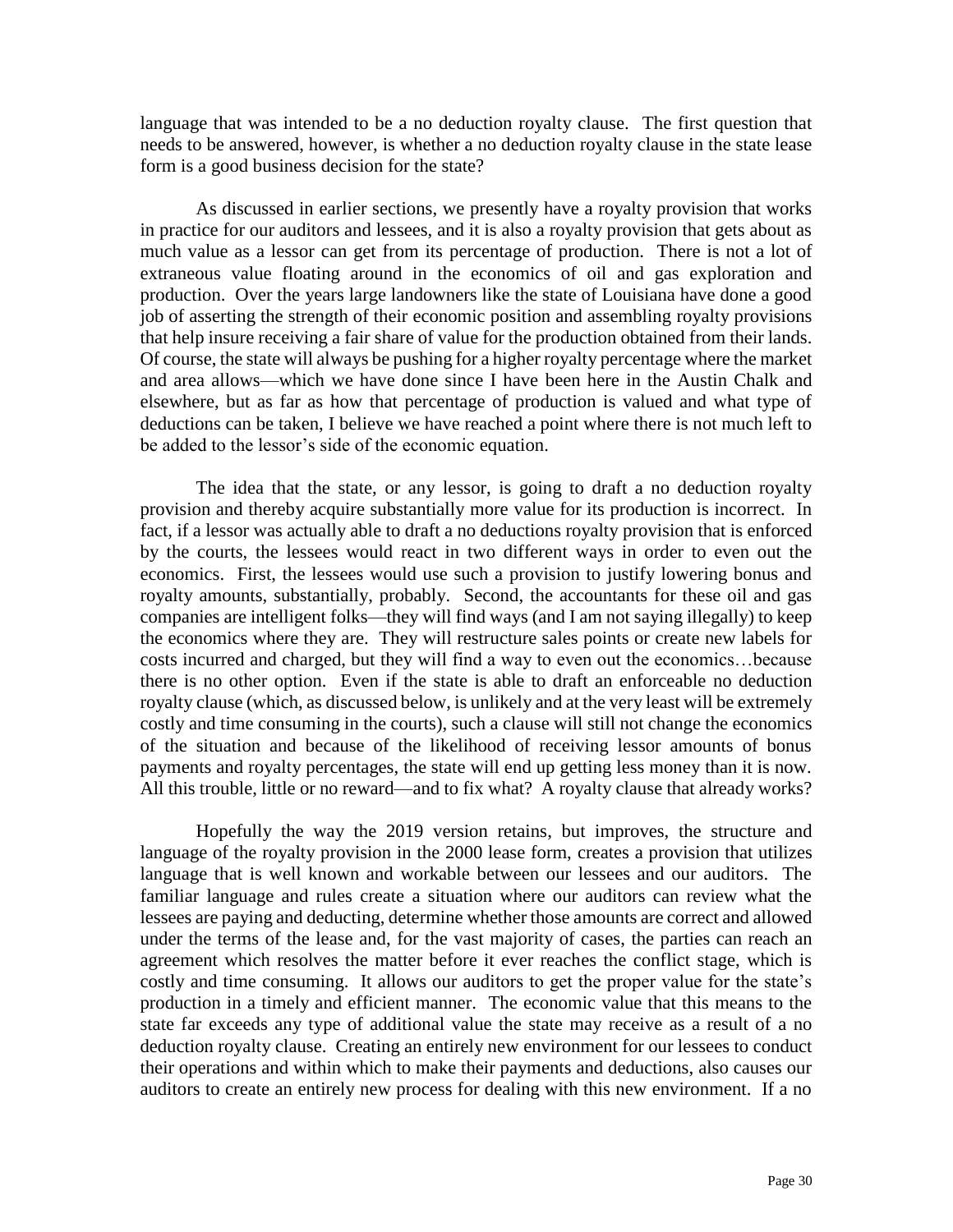deduction royalty clause is put in place, the lessees are going to restructure and relabel sales points, contracts and costs to the point that our auditors will spend the next few years just trying to understand and establish what it is the lessees are actually doing, and only at that point will they be able to truly understand whether or not the lessees are complying with the royalty provision. By saying this, I am not trying to disparage any of our lessees or future lessees, I am just describing a fact of doing business. Dealing with, understanding, and catching up with all of these unknowns will be a timely and a costly business for our audit staff. Which again, means less money for the state.

A final consideration, prior to moving on and discussing whether or not the state could actually draft an enforceable no deduction royalty provision, is to discuss the climate of the industry in the state of Louisiana right now. As everyone is aware, we are either on the heels of—or still in the midst of—quite an economic downturn in the industry. While there have been a lot of positive things happening in south and north Louisiana to indicate that the industry is on the rise again, there are still a lot of unknowns right now which make it economically difficult for investors to bring their money into the state to explore for oil and gas on state lands. Additionally, whether true or not, there is a real negative sentiment for doing business in the state of Louisiana amongst industry as a result of the coastal and legacy lawsuits that are prevalent throughout the state. I am not making a comment on whether those matters are good or bad for the state as a whole—I am only stating a fact that the negative sentiment in the industry does exist. While I did not draft the 2019 version to cater to and encourage industry to lease with the state, I would be a poor business manager for OMR if I did not at least consider the negative impact that certain more aggressive lessor friendly provisions in the lease form might have. There is always a balance with leading OMR—we must strike the most economically beneficial balance for the state, between encouraging our leasing partners (that being industry) to take leases with the state and getting the most value the state can for the production obtained from its lands. It is clear to me that a no deductions royalty provision would violate this most economically beneficial balance—resulting in less money for the state while at the same time furthering any negative sentiment that exists in the minds of industry. However, even disregarding these issues, if the Mineral Board ignored my point of view (which wouldn't be a first) and decided it wanted a no deduction royalty provision, the question still must be answered whether the state could draft an enforceable no deductions royalty provision?

Louisiana, like Texas and other historical oil and gas producing states, have a long history of interpreting royalty provisions in the manner in which the lessor is to bear its proportionate share of post-production costs.<sup>14</sup> The court in *Babin v. First Energy Corp*.<sup>15</sup> sums up the issue of royalty owners bearing post-production cost in the following manner:

> While the peculiarities of individual lease provisions may provide otherwise, the general rule is that a royalty owner is liable for a

 $\overline{\phantom{a}}$ 

<sup>14</sup> See Freeland v. Sun Oil Co., 277 F.2d 154, 159 (US 5 Cir 1960)

<sup>&</sup>quot;It stands for the proposition that in determining market value costs which are essential to make a commodity worth anything or worth more must be borne proportionately by those who benefit. To put it another way: in the analytical process of reconstructing a market value where none otherwise exists with sufficient definiteness, all increase in the ultimate sales value attributable to the expenses incurred in *transporting and processing* the commodity must be deducted. The royalty owner shares only in what is left over, whether stated in terms of cash or an end product."

<sup>15</sup> 693 So.2d 813, 815 (La. App. 1 Cir. Mar.27, 1997).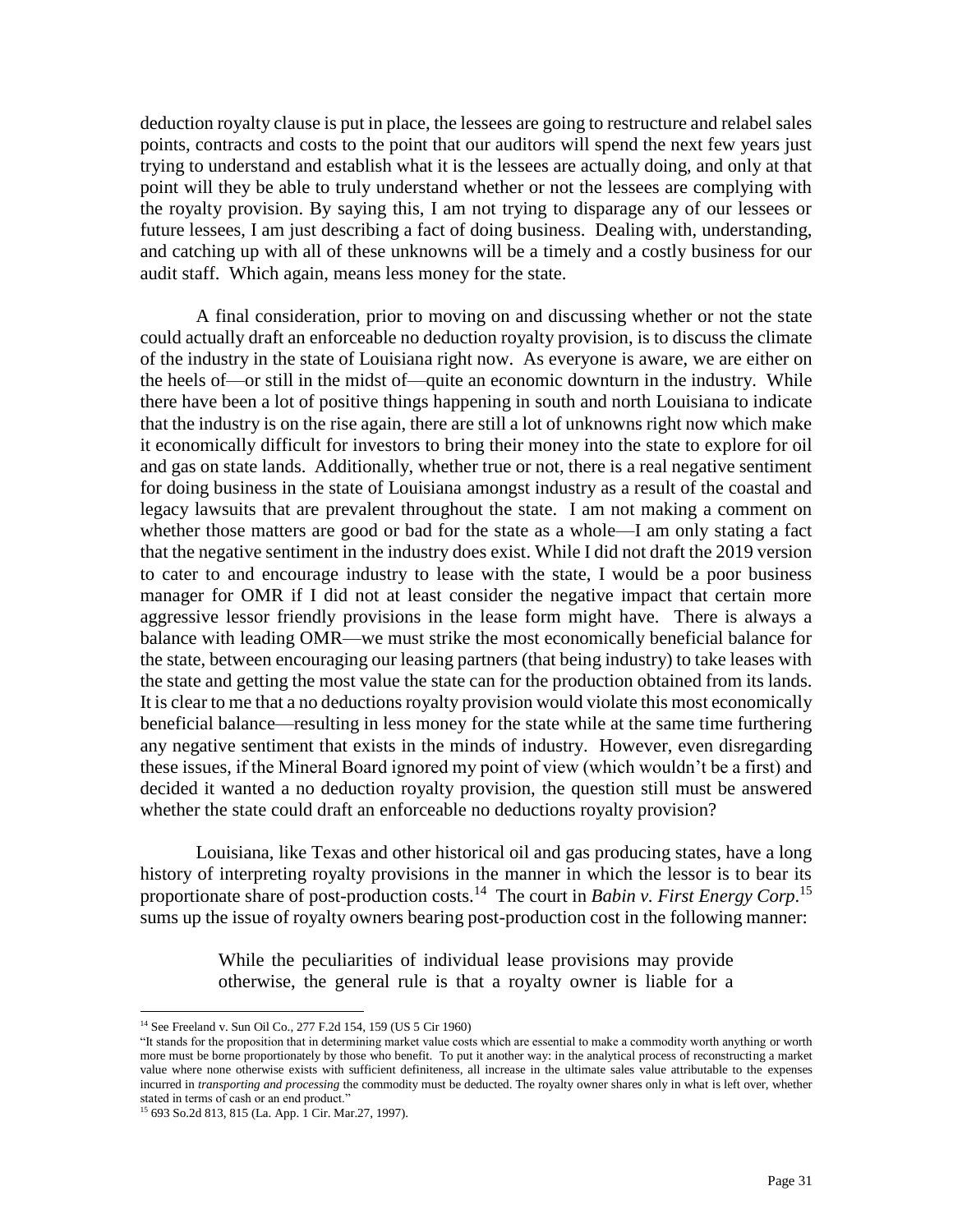proportionate share of the cost incurred subsequent to production. Such 'subsequent to production' costs generally include those related to taxes, transportation, and *processing*.

The strength of this default jurisprudential rule has been evident in reviewing the fairly well developed jurisprudence in Texas in cases where the court is interpreting a royalty provision that is intended to be cost free and with no deduction. Louisiana has no reported cases that have addressed this issue—that I have found at least. The Texas Supreme Court originally addressed the issue in *Heritage Resources Inc v. Nations Bank*, <sup>16</sup> in which the lease provision at issue provided for royalties to be paid as a percentage of the market value at the well, provided, however, that there would be no deductions for post-production costs from the value of the lessor's royalty. In that case the court utilized the more familiar terms of "royalty" and "market value at the well" to determine that the royalty was to bear postproduction costs and it found that the new no deduction for post-production costs language contained in the royalty provision was mere surplusage and was disregarded. The court agreed with the oil and gas company and found that the no deduction language did not sufficiently modify the general rule that royalty owners share in post-production costs. Thereafter, lessors in Texas attempted to avoid the application of the rule voiced by the court in *Heritage* by specifically referring that they were drafting around the decision and would specifically mention the case in the royalty provision—it has come to be known as the "Heritage disclaimer". Nonetheless, Texas courts have still struggled with this issue even as lessors began to react to the Heritage case and attempted to draft stronger no deduction clauses.

Most importantly is the recent case of *Commissioner of the General Land Office of*  Texas vs. Sandridge Energy, Inc.<sup>17</sup> In Sandridge the court was interpreting a royalty provision in the Texas state lease form which, according to the State of Texas, was intended to be a no deduction "gross proceeds' provision. The court in *Sandridge* cited *Heritage* and found that the gross proceeds language was again surplus language and that the royalty clause would be treated as a market value at the well clause, thereby allowing postproduction costs to be deducted from the royalty. Even more recently is the Texas Supreme Court case of *Chesapeake Exploration, LLC v. Hyder<sup>18</sup>* . In *Chesapeake* the court found that an overriding royalty (which the court distinguishes as different from a lessor's royalty, because it is in fact much different) can be allowed to be free of post-production costs pursuant to the language of the mineral lease. However, even in a case where the court was interpreting an overriding royalty instead of a normal lessor's royalty, there were still FOUR dissenting Justices calling for the override to bear post-production costs. Additionally, you have a similar result as was reached in *Sandridge* in two other cases appearing in the Texas jurisprudence in which no deduction language was interpreted as insufficient to overcome the presumption that a royalty bears post-production costs.  $19$ 

 $\overline{a}$ 

<sup>16</sup> 939 S.W.2d 118 (Tex. 1996).

 $17$  454 S.W.3d 603 (Tex. App.Ct.  $8^{th}$  Dist. 2014).

<sup>18</sup> 438 S.W.3d 870 (Tex. 2016).

<sup>19</sup> *Potts v. Chesapeake Exploration, L.L.C.*, 760 F.3d 470 (U.S. 5 Cir. 2014) and *L.B. Hailey Ltd. P'ship v. Encana Oil & Gas (USA) Inc.*, 2018 WL 3150691 (U.S. W.Dist. Tex. 2018).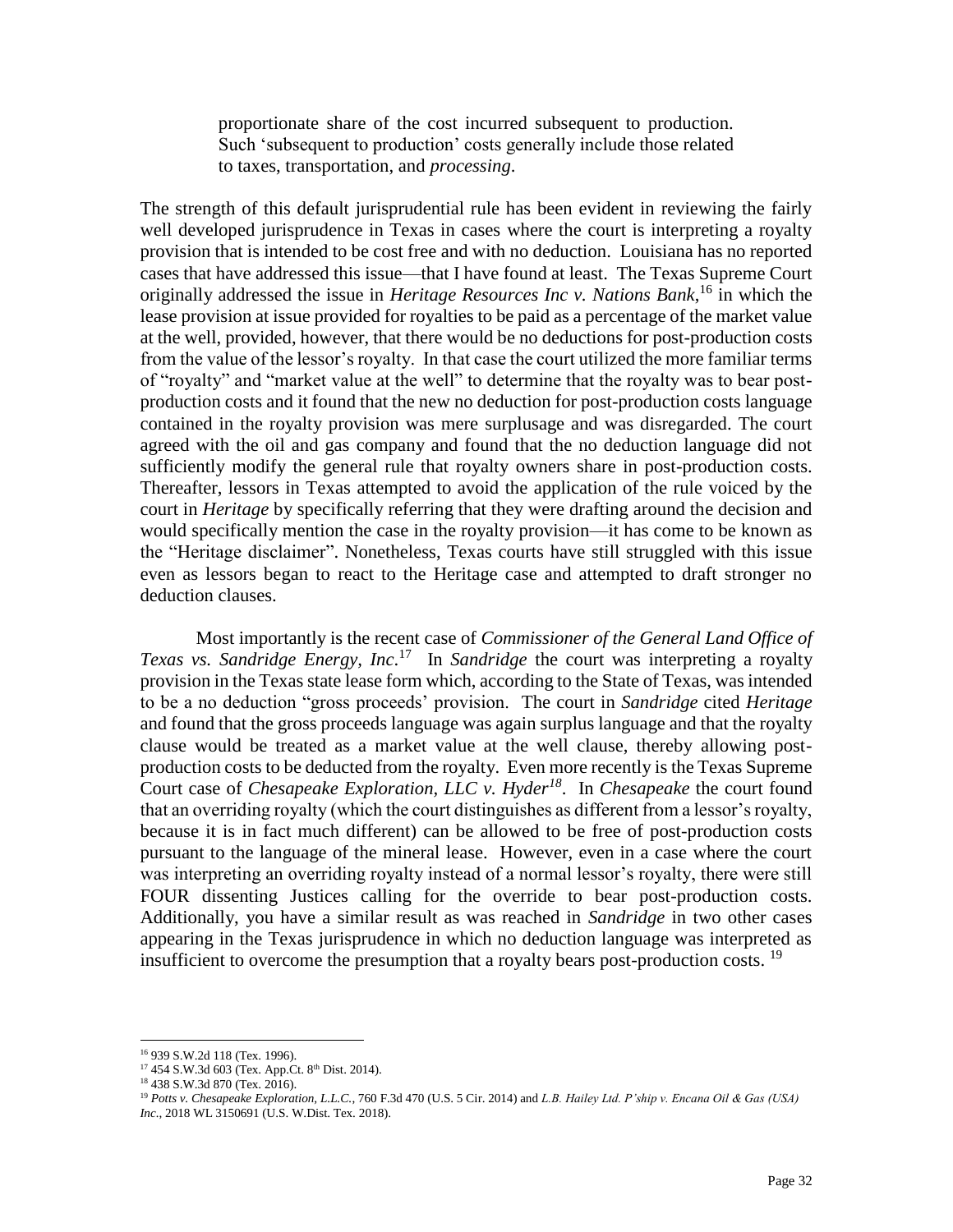As one can see, it is very difficult for a lessor to draft a royalty provision that goes against the presumption that a royalty bears post-production costs—at least when trying to do so with a general blanket no deduction royalty. This well entrenched presumption is as strong in Louisiana as it is in Texas. Accordingly, I would predict that the Louisiana courts will have a similar difficulty in construing new language attempting to create a no deduction royalty provision. Therefore, not only for the reasons set forth above would a no deduction royalty provision be bad business for the state, if it *were* to implement one it will likely take years for a court to eventually make a final decision as to its effectiveness. This long and lengthy litigation process will not only be extremely costly, but for that time period it will create a huge amount of unknown variables with regard to the most important aspect of mineral production for the state, i.e. the proper payment of the royalty and proper deductions to be taken therefrom. At the end of the day, a court may still interpret the state's attempt at a no deductions royalty provision as creating a royalty which does in fact bear post-production costs. If that happens, the state would be left with no specific allowed or disallowed deductions spelled out in its lease form and therefore no specific parameters to manage those deductions. The state would be left to go back to the drawing board to either create either another attempt at a no deduction royalty provision or to do what it should do now—which is to continue using a royalty clause as used in the 2019 version that specifies deductions that are allowed and disallowed. The clause used in the 2019 version is open to very little interpretation by the parties, it continues a familiar and workable environment for our audit staff and lessees, and it insures the state receives the best value for the production obtained from its lands. Attempting to implement a no deduction royalty is a huge risk for the state, and one that would, in my opinion, not only fail to benefit the state economically but could have the opposite effect. However, ultimately it is not my decision.

## **D. Environmental Articles**

Originally when I began reviewing these articles for possible revisions, I noticed that the obligations regarding the lessees operations on the surface of the leased premises and the future restoration and remediation of the leased premises, could be divided into four different areas:

- 1) Financial security for plugging and abandonment and associated surface restoration;
- 2) General applicability and compliance of laws and regulations; and
- 3) Standards and obligations covering lessee's exploration and production, operations on the leased premises; and
- 4) Plugging, abandonment and restoration obligations.

These issues were addressed in Articles 12 and 24 in our 2000 lease form, but with regard to both the 2016 version and the 2017 version, these obligations had become difficult to understand because they were scattered amongst a number of articles. The 2017 version addressed these different obligations in Articles 13, 14, 15 and 19.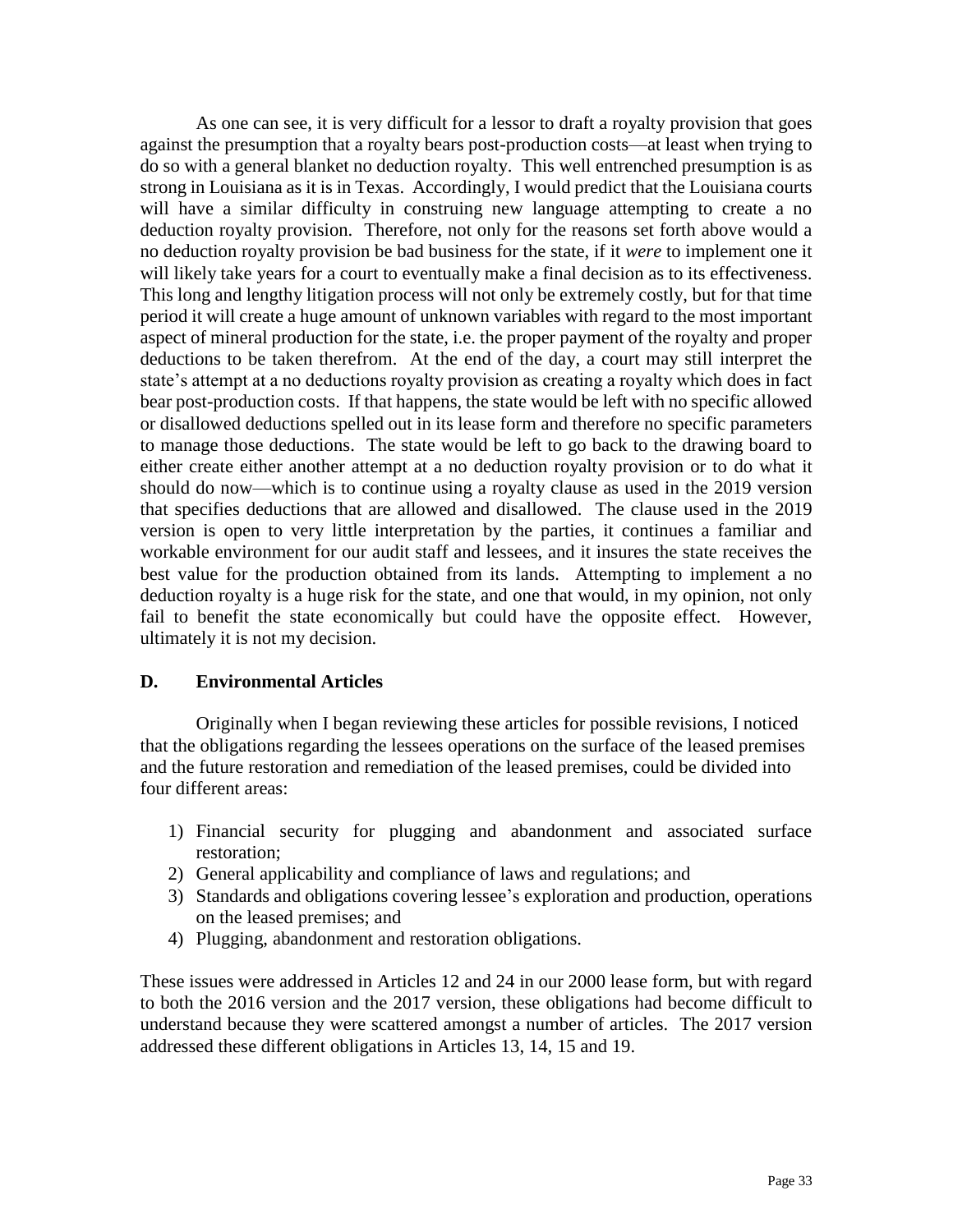So, when initially beginning the revision of these articles the overall purpose that I had was to organize and consolidate these matters into the least amount of articles as possible, as long as it didn't sacrifice clarity and effectiveness. The article, which appears as Article 14 in the 2019 version, dealing with financial security for plugging, abandonment and site restoration, was left in its own separate article. According to the staff and our legal team, many of the issues addressed in the financial security article had been discussed by the board, staff and members of the public already. Because I did not see any issues with the way that the 2017 version was drafted, I felt like that article should remain unchanged. The remaining three issues, which previously had been dealt with in three articles in the 2017 version, I consolidated into a single article, which is Article 13 in the 2019 version. That article is divided into two separate sections, the first section addresses the lessee's exploration and production activities on the leased premises and the second section addresses the lessee's restoration obligations once those operations have concluded or the lease has terminated. In Article 13(A)(1), one can see the general applicability of laws and regulations article. This article just states that the lessee will comply with all applicable state and federal laws and regulations in its exploration, production and restoration activities. The remainder of Section 13(A) sets forth the standards and obligations of the lessee in conducting its exploration and production activities on the leased premises.

While most of the standards and obligations covering the lessee's exploration and production activities on the leased premises remain substantially the same as they are in the 2000 form, I suppose the most notable inclusion is a general statement of the lessee's obligation to "conduct operations with the highest degree of care using standard industry practices and procedures and proper safeguards and take all reasonably necessary preparations and precautions to prevent pollution, fire, explosions, and environmental damage to the leased premises" and that the lessee "shall use all means at its disposal to recapture all escaped hydrocarbon minerals or other pollutants." Another change of interest is in Article 13(A)(3), which requires the following: "Within sixty  $(60)$  days following the completion of each operation under this Lease, Lessee shall remove all materials and equipment no longer necessary for exploration or production (including without limitation all submerged materials, equipment or debris) that were placed on the Leased Premises by or for the account of Lessee and may impede commercial fishing and trawling." This same obligation is required of the lessee in the 2000 lease form, but there was no time period given for the removal of equipment, which could lead one to conclude that the obligation must be complied with immediately, or it also allows room for the argument that it could be later. The addition of the sixty days is both reasonable and creates clarity with regard to this obligation that wasn't there before.

Article 13(B) addresses the lessee's plugging and abandonment and restoration obligations on the leased premises. The article attempts to consolidate all of these obligations into one single defined term, i.e. the "restoration obligations". These restoration obligations encompass the lessee's obligation to plug and abandon the wells on the leased premises, remove all structures and facilities placed on the leased premises and to restore the leased premises "as near as practicable, to the condition existing on the effective date of this lease." Both the 2000 lease form and the 2016 and 2017 versions failed to organize and to put these obligations into one place, which I hope was corrected